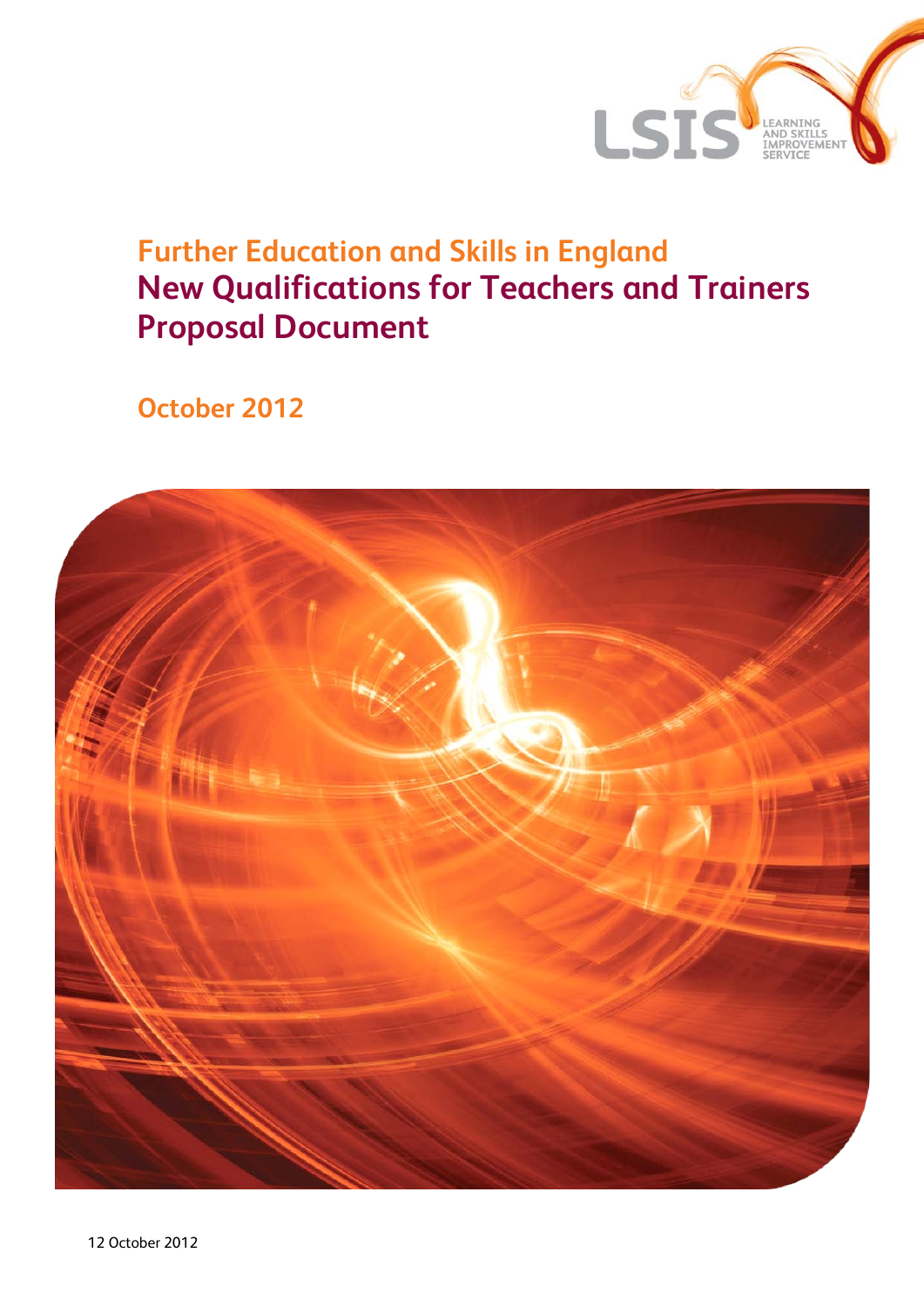# **Introduction**

In 2012, the government established an independent review panel to consider current arrangements to regulate and facilitate the professionalism of the further education and skills workforce. Under the chairmanship of the Lord Lingfield Kt DL, the panel published an interim report in March 20[1](#page-1-0)2 $^{\text{1}}$ . One of the panel's recommendations was for a review and simplification of the in-service teaching qualifications. This was accepted by ministers, and LSIS is pleased to have been asked to undertake this review of the qualifications.

We are now seeking views on the proposed new qualifications. The proposals were developed and agreed with stakeholders and awarding institutions over summer 2012. There are proposals for generic teaching qualifications and for specialist qualifications for teaching English, (including literacy and functional English), ESOL, mathematics (including numeracy and functional mathematics) and teaching disabled learners.

This document explains how the review is being undertaken and how you can get involved. We want to provide as much opportunity as possible for you to contribute to the development of the new qualifications to ensure they meet the needs of the sector. There are opportunities to attend national events and to organise meetings of your own. Stakeholder organisations are supporting the review through their organisations and networks. You may also respond to the proposals online.

We think it is important that you discuss the proposals with colleagues before making a formal response. This document provides the information you need to inform such discussions and to respond to the proposals.

The responses to the proposals will inform a development phase during January and February 2013 and, from March 2013, awarding institutions will start to develop the qualifications. We are working with partners to agree a phased introduction of the qualifications from September 2013, to ensure awarding institutions and their providers are supported, and that employers, teachers and trainers are kept informed of the changes.

#### **If you have any questions or queries, please contact FE Advice:**

Email: [fe.advice@lsis.org.uk](mailto:fe.advice@lsis.org.uk) or telephone 0300 303 1877.

## **The review pages can be found on the [LSIS website](http://www.lsis.org.uk/AboutLSIS/strategicprojects/FE-Teacher-Trainer-Qualifications-Review/Pages/default.aspx)**

.

 $\overline{a}$ 

<span id="page-1-0"></span><sup>&</sup>lt;sup>1</sup> BIS (2012): [Professionalism in FE, Interim Report of the Independent Review Panel](http://www.bis.gov.uk/assets/biscore/further-education-skills/docs/p/12-670-professionalism-in-further-education-interim.pdf)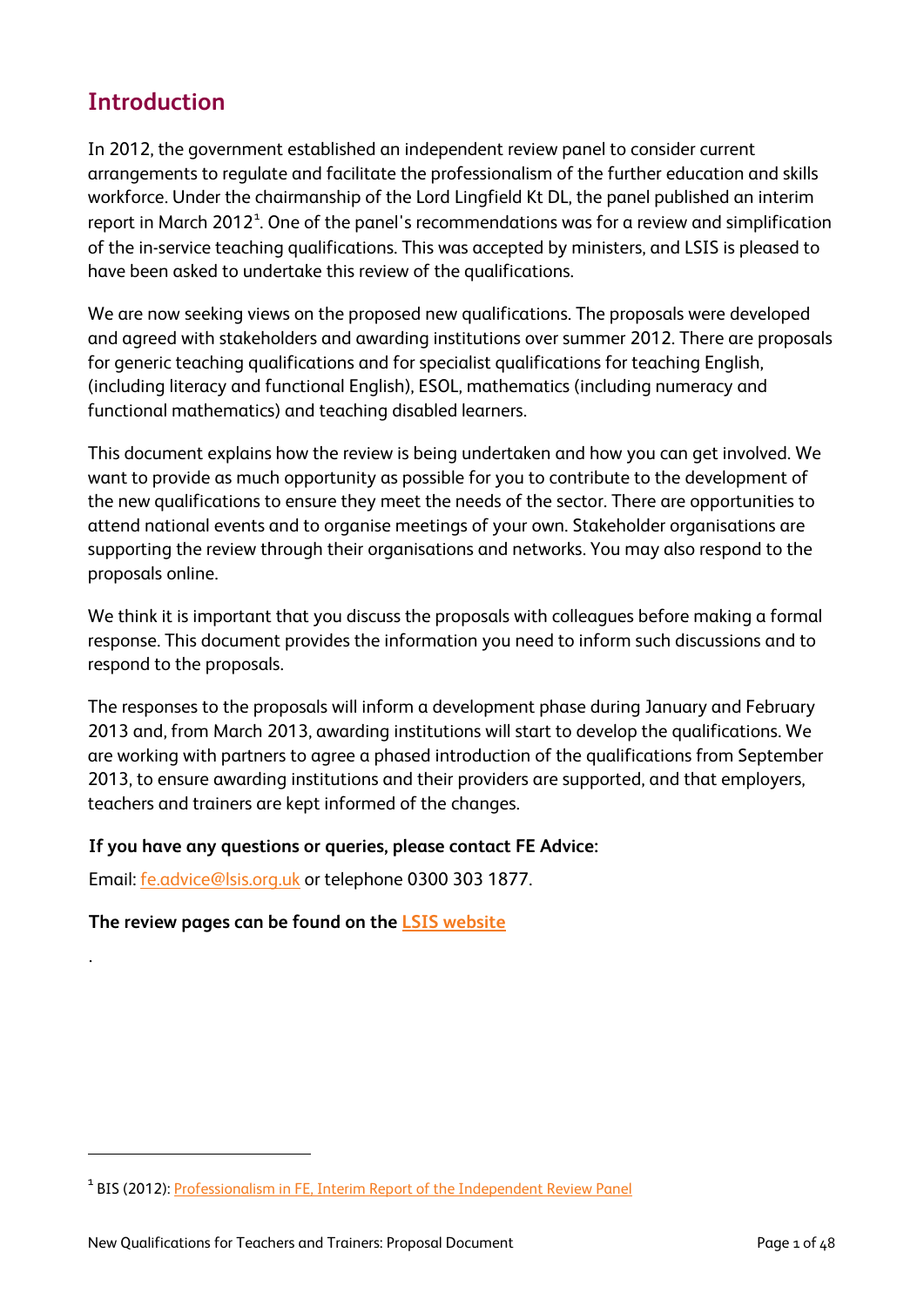# **Contents**

|              | Qualifications for teaching English, ESOL, mathematics and disabled learners 16      |  |
|--------------|--------------------------------------------------------------------------------------|--|
|              |                                                                                      |  |
|              |                                                                                      |  |
|              | Proposal 1.1 A single qualification at each level and of increasing size             |  |
|              | Proposal 1.2 The qualifications should be flexible enough to enable a focus on       |  |
|              | Proposal 1.3 Separate qualifications that are not 'nested' should be developed  25   |  |
|              |                                                                                      |  |
|              |                                                                                      |  |
|              |                                                                                      |  |
|              | Proposal 2.1 A Level 3 Award in Education and Training should be developed 28        |  |
| Proposal 2.2 | The proposed content and size of the Level 3 Award in Education and                  |  |
|              | Proposal 2.3 A Level 4 Certificate in Education and Training should be developed  30 |  |
| Proposal 2.4 | The proposed content and size of the Level 4 Certificate in Education                |  |
|              | Proposal 2.5 A Level 5 Diploma in Education and Training should be developed  32     |  |
| Proposal 2.6 | The proposed content and size of the Level 5 Diploma in Education and                |  |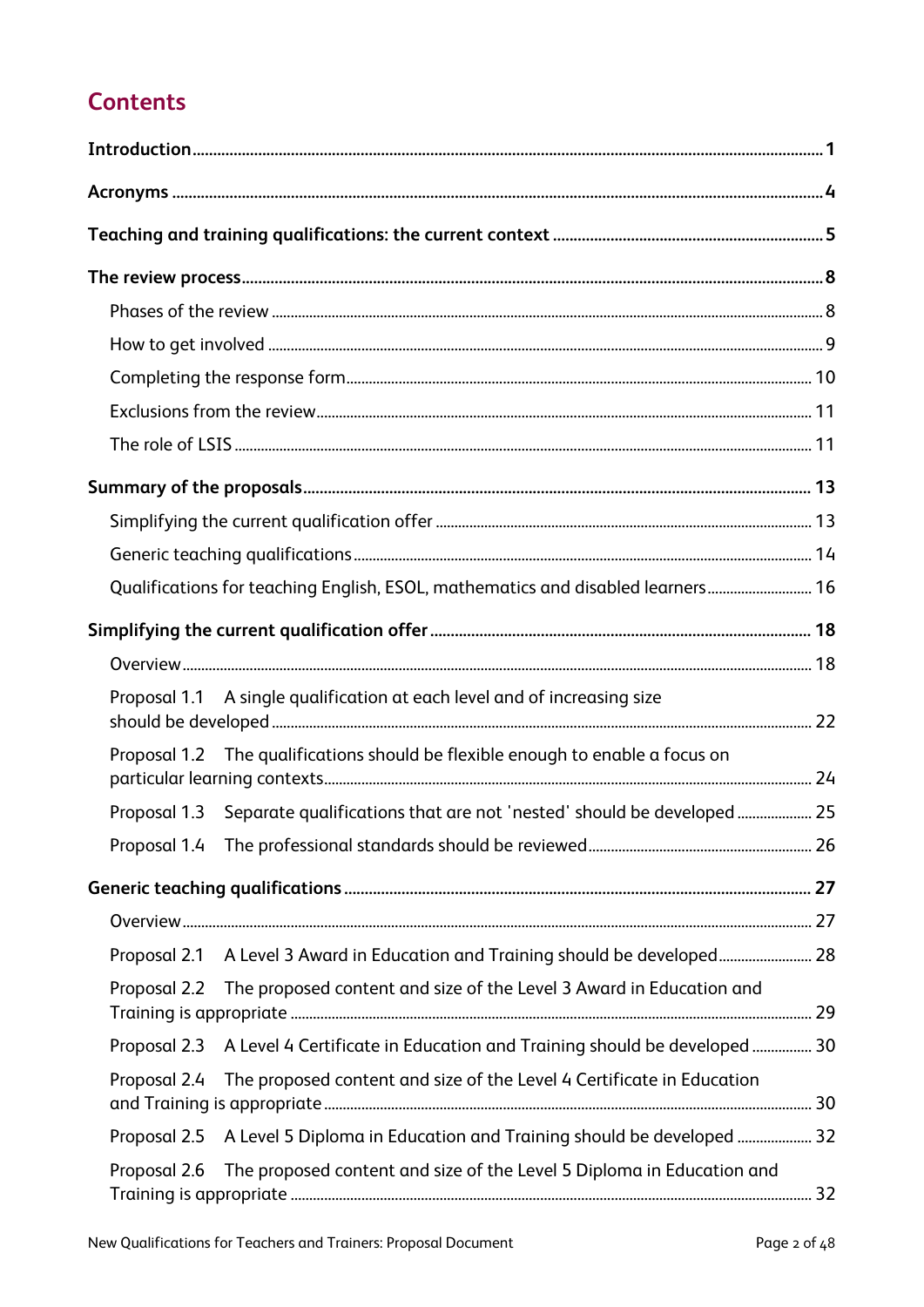|  | Proposal 2.7 A Level 7 Diploma in Education and Training should be developed  34                                                                                              |  |
|--|-------------------------------------------------------------------------------------------------------------------------------------------------------------------------------|--|
|  | Proposal 2.8 A Diploma qualification for continuing professional development at                                                                                               |  |
|  | Qualifications for teaching English, ESOL, mathematics and disabled learners ……………………………………………………………                                                                          |  |
|  |                                                                                                                                                                               |  |
|  |                                                                                                                                                                               |  |
|  | Proposal 3.1 Level 5 Diplomas in Education and Training in English, ESOL,                                                                                                     |  |
|  | Proposal 3.2 The proposed content and size of Level 5 Diplomas in Education and<br>Training in English, ESOL, mathematics and for disabled learners is appropriate 42         |  |
|  | Proposal 3.3 A Level 5 Certificate in Literacy and Language Learning and a Level 5                                                                                            |  |
|  | Proposal 3.4 The proposed content and size of the Level 5 Certificate in Literacy and<br>Language Learning and the Level 5 Certificate in Numeracy Learning is appropriate 44 |  |
|  | Proposal 3.5 Level 5 Diplomas in Teaching English, ESOL, mathematics and disabled                                                                                             |  |
|  | Proposal 3.6 The proposed content and size of the Level 5 Diplomas in Teaching and<br>Learning for English, ESOL, mathematics and disabled learners is appropriate 46         |  |
|  | Proposal 3.7 Current entry criteria should remain a requirement to join a Level 5                                                                                             |  |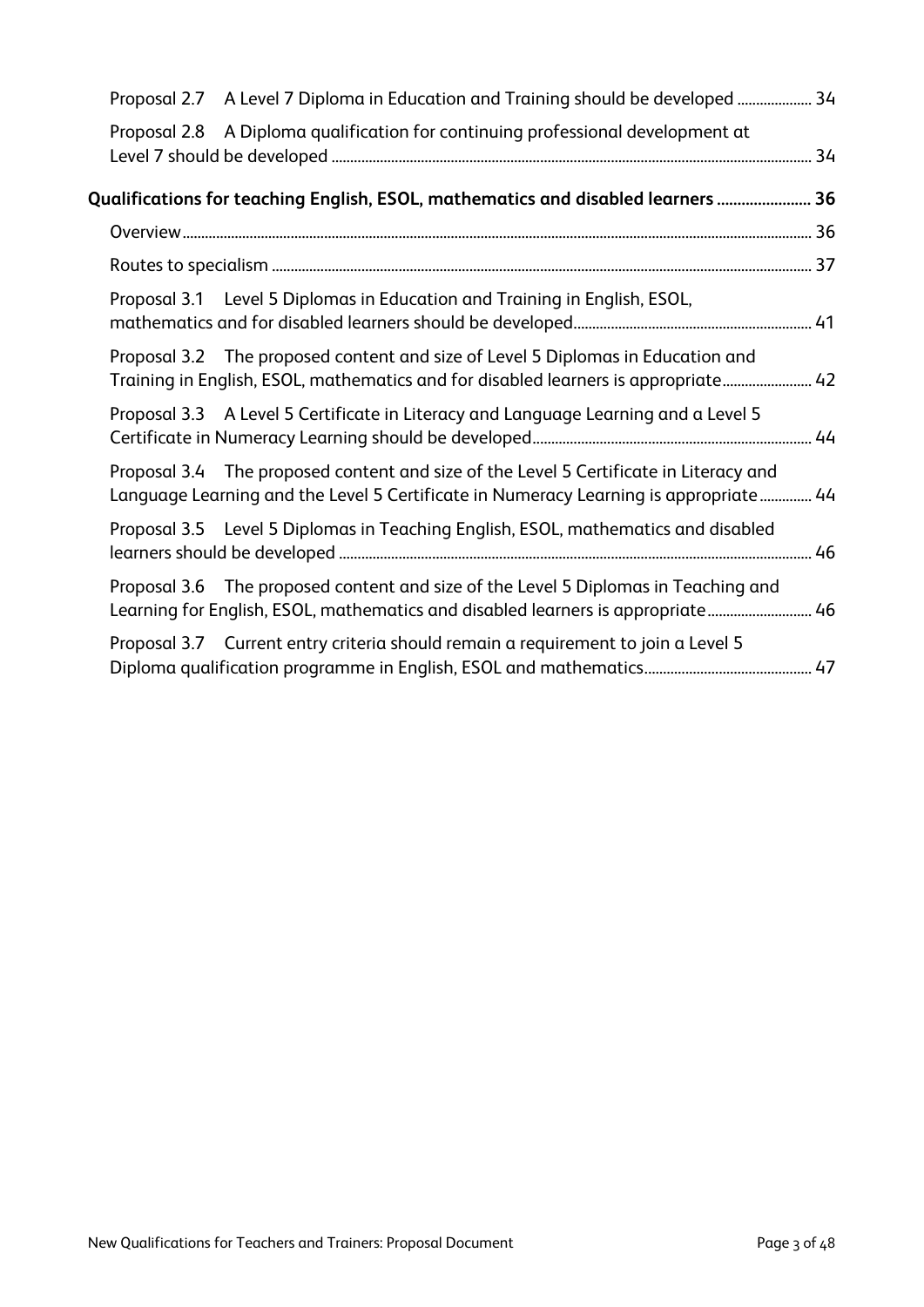# **Acronyms**

| Acronym       | <b>Definition</b>                                                                |
|---------------|----------------------------------------------------------------------------------|
| <b>ACETT</b>  | The Association of Centres for Excellence in Teacher Training                    |
| <b>AELP</b>   | Association of Employment and Learning Providers                                 |
| AI            | Awarding institution - inclusive term for AOs and HEIs developing qualifications |
| AO            | Awarding organisations                                                           |
| <b>ATL</b>    | <b>Association of Teachers and Lecturers</b>                                     |
| <b>BIS</b>    | Department for Business Innovation and Skills                                    |
| <b>CETT</b>   | <b>Centres for Excellence in Teacher Training</b>                                |
| <b>CPD</b>    | Continuing professional development                                              |
| <b>CTLLS</b>  | Certificate in Teaching in the Lifelong Learning Sector                          |
| <b>DTLLS</b>  | Diploma in Teaching in the Lifelong Learning Sector                              |
| <b>ESOL</b>   | English for speakers of other languages                                          |
| FAB           | <b>Federation of Awarding Bodies</b>                                             |
| FE.           | <b>Further education</b>                                                         |
| <b>FHEQ</b>   | <b>Framework for Higher Education Qualifications</b>                             |
| <b>GLH</b>    | Guided learning hours - as defined by the Skills Funding Agency                  |
| <b>HEA</b>    | <b>Higher Education Academy</b>                                                  |
| HEI           | Higher education institution                                                     |
| <b>HOLEX</b>  | The national network of local adult learning providers                           |
| IfL           | The Institute for Learning                                                       |
| <b>ITE</b>    | <b>Initial Teacher Education</b>                                                 |
| <b>LLUK</b>   | Lifelong Learning UK                                                             |
| LSIS          | Learning and Skills Improvement Service                                          |
| Natspec       | The Association of National Specialist Colleges                                  |
| <b>NIACE</b>  | National Institute for Adult and Continuing Education                            |
| <b>NRDC</b>   | National Research and Development Centre for adult literacy and numeracy         |
| <b>NLH</b>    | Notional learning hours                                                          |
| <b>Ofsted</b> | The Office for Standards in Education, Children's Services and Skills            |
| <b>PTLLS</b>  | Preparing to Teach in the Lifelong Learning Sector                               |
| <b>QCF</b>    | <b>Qualifications and Credit Framework</b>                                       |
| <b>RPL</b>    | Recognition of prior learning                                                    |
| <b>TSNLA</b>  | <b>Third Sector National Learning Alliance</b>                                   |
| <b>UCET</b>   | Universities' Council for the Education of Teachers                              |
| UCU           | University and College Union                                                     |

This table provides a guide for the acronyms found within this document.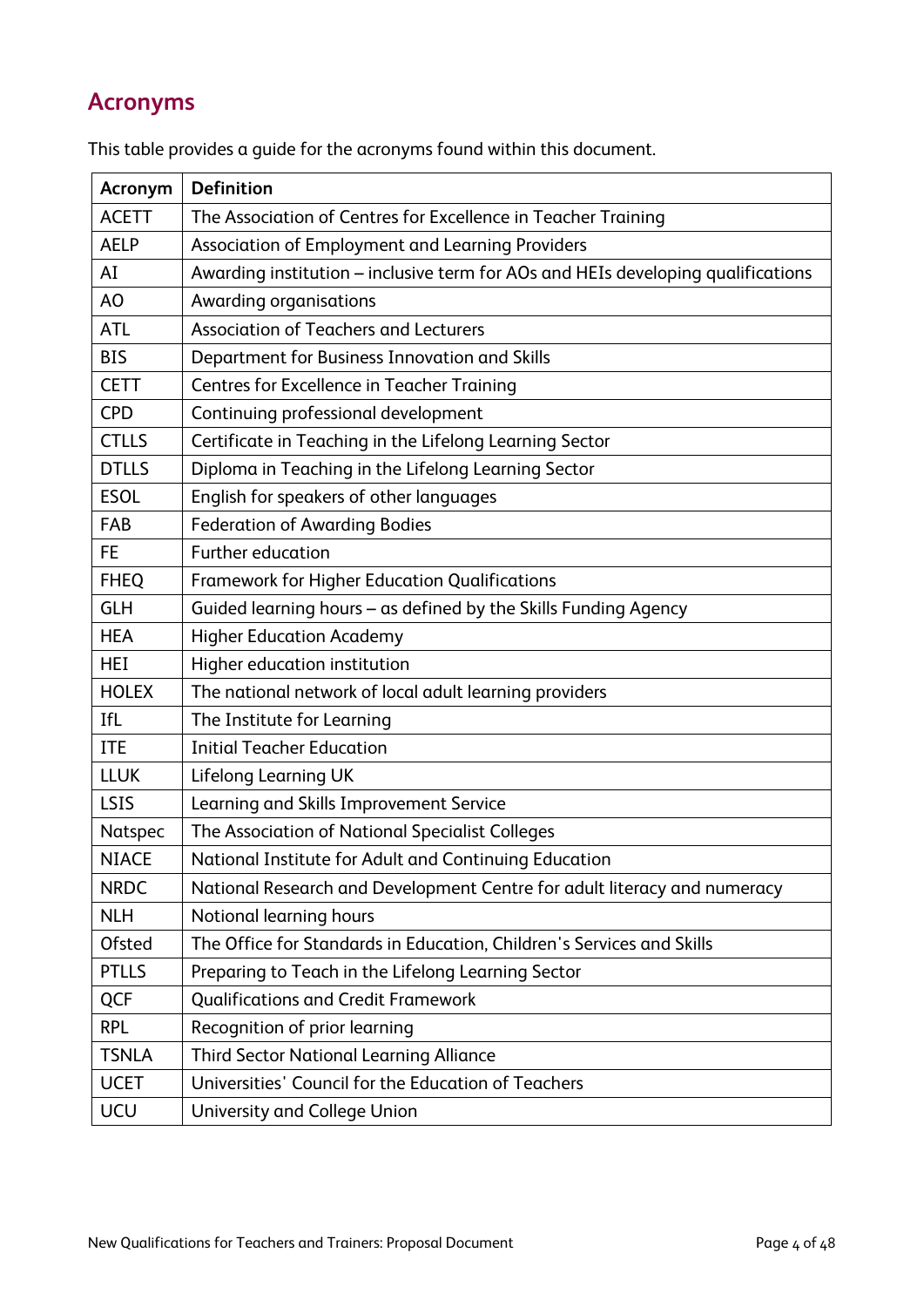# **Teaching and training qualifications: the current context**

Employers, teachers and trainers recognise that qualifications demonstrate their commitment to improving the quality of teaching and learning and to raising achievement. The government has supported the professionalism of further education (FE) teachers and trainers in England.

**In 2001**, professional standards were developed and teaching qualifications became a regulatory requirement for lecturers in FE colleges.

**In 2007,** further reform was introduced for a further education and skills sector that now included learning providers in work-based learning and adult and community learning. Professional standards were revised, and teaching qualifications were required by regulation or through funding contracts. Introduced at the same time was a requirement to register with a professional body, the Institute for Learning (IfL), and acquire professional status. The qualifications for teachers and trainers developed at this time included:

- Awards in Preparing to Teach in the Lifelong Learning Sector (PTLLS);
- Certificates in Teaching in the Lifelong Learning Sector (CTTLS);
- A Diploma in Teaching in the Lifelong Learning Sector (DTLLS).

These qualifications have since been developed by over sixty Awarding Institutions (AIs) $^2$  $^2$  and are delivered through hundreds of initial teacher education (ITE) providers nationally.

**In 2011,** Lifelong Learning UK (LLUK) reviewed and updated the teaching qualifications as requested by the Department for Business, Innovation and Skills in response to feedback from the sector. A phased introduction of these updated qualifications was agreed for completion in August 2012. Many of you will have contributed to that review. Updated qualifications based on that research have been introduced over the last eighteen months by awarding institutions. However, some awarding organisations operating in the Qualifications and Credit Framework (QCF), with the agreement of Ofqual, have permitted centres to continue to offer the 2007 qualifications. The Skills Funding Agency has agreed both 2007 and 2011 versions are eligible for public funding – although it is important to check the type of funding available. Information about arrangements for 2012-13 will be available on the LSIS website.

**In 2012,** the regulations teaching qualifications remain in force. BIS consulted on the recommendation in the Lingfield interim report to revoke the regulations and amended regulations came into force from [3](#page-5-1)0 September 2012<sup>3</sup>; guidance on the changes is to be made available by BIS.

The requirement remains in place for employers to assign teachers and trainers to an associate or full teaching role and to support them to undertake the appropriate teaching and training qualifications.

 $\overline{a}$ 

<span id="page-5-0"></span><sup>&</sup>lt;sup>2</sup> Awarding Institutions (AI) is an inclusive term for Awarding Organisations (AOs) and Higher Education Institutions (HEIs) and will be used throughout this document where something is relevant to both.

<span id="page-5-1"></span><sup>&</sup>lt;sup>3</sup> BIS (2012): [The Further Education Teachers' Qualifications \(England\) \(Amendment\) Regulations](http://www.legislation.gov.uk/uksi/2012/2166/made)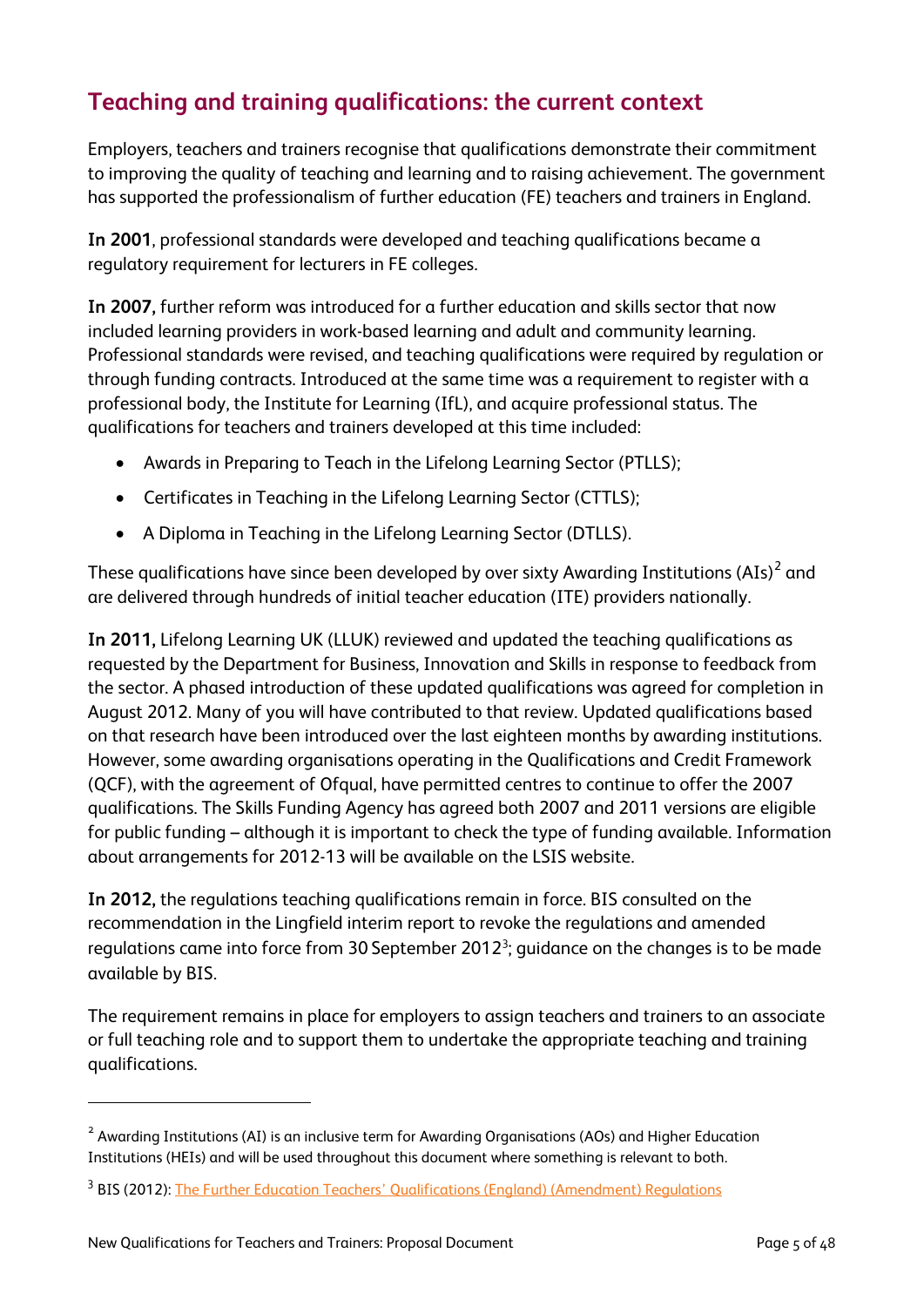Teachers and trainers in the current workforce will hold a range of teaching and training qualifications. They may have undertaken qualifications because of a regulatory or contractual requirement (either of a funding agency or their employer) or from personal choice. As regulatory requirements are not retrospective, many in the workforce are not required to hold any teaching qualifications (although they are encouraged to do so).

LSIS supports the maintenance of a register of qualifications and the related tariff to support the understanding of the range of qualifications held by teachers and trainers. This is currently a function of the IfL:

- The register provides evidence that listed qualifications meet the requirements detailed in the LSIS guidance to awarding organisations; employers, teachers and trainers can be confident that the qualifications meet national standards.
- The tariff maps many other teaching qualifications (including those previously regulated) against current qualifications. It provides advisory information primarily for awarding institutions and supports the recognition of prior learning (RPL) process, helping employers, teachers and trainers review teaching qualifications already achieved.

# **Proposals for new teaching qualifications**

We value the diversity of the teaching and training workforce which reflects the range of organisations and types of learning opportunities within the further education and skills sector. Our challenge, as we work to simplify the teaching and training qualifications, is to ensure they are inclusive of this diversity, providing the opportunity for professional development appropriate for all contexts and supported by any funding source.

The proposed qualifications for teachers and trainers will be developed predominantly for providers in the further education and skills sector in England, including:

- Further education (FE) colleges;
- Independent training providers;
- Local authorities;
- $\bullet$  The third sector<sup>[4](#page-6-0)</sup>.

 $\overline{a}$ 

The value of current teaching and training qualifications is strengthened by their take-up and support beyond the further education and skills sector in England. They have proved to be relevant to many outside the sector including the armed and uniformed services and in prison education where they have been used to upskill staff and support their employability in other contexts. LSIS will work to ensure they continue to meet these needs.

<span id="page-6-0"></span> $4$  The third sector is defined as non-governmental organisations that are value driven and which principally reinvest their surpluses to further social, environmental or cultural objectives. It includes voluntary and community organisations, charities, social enterprises, cooperatives and mutuals.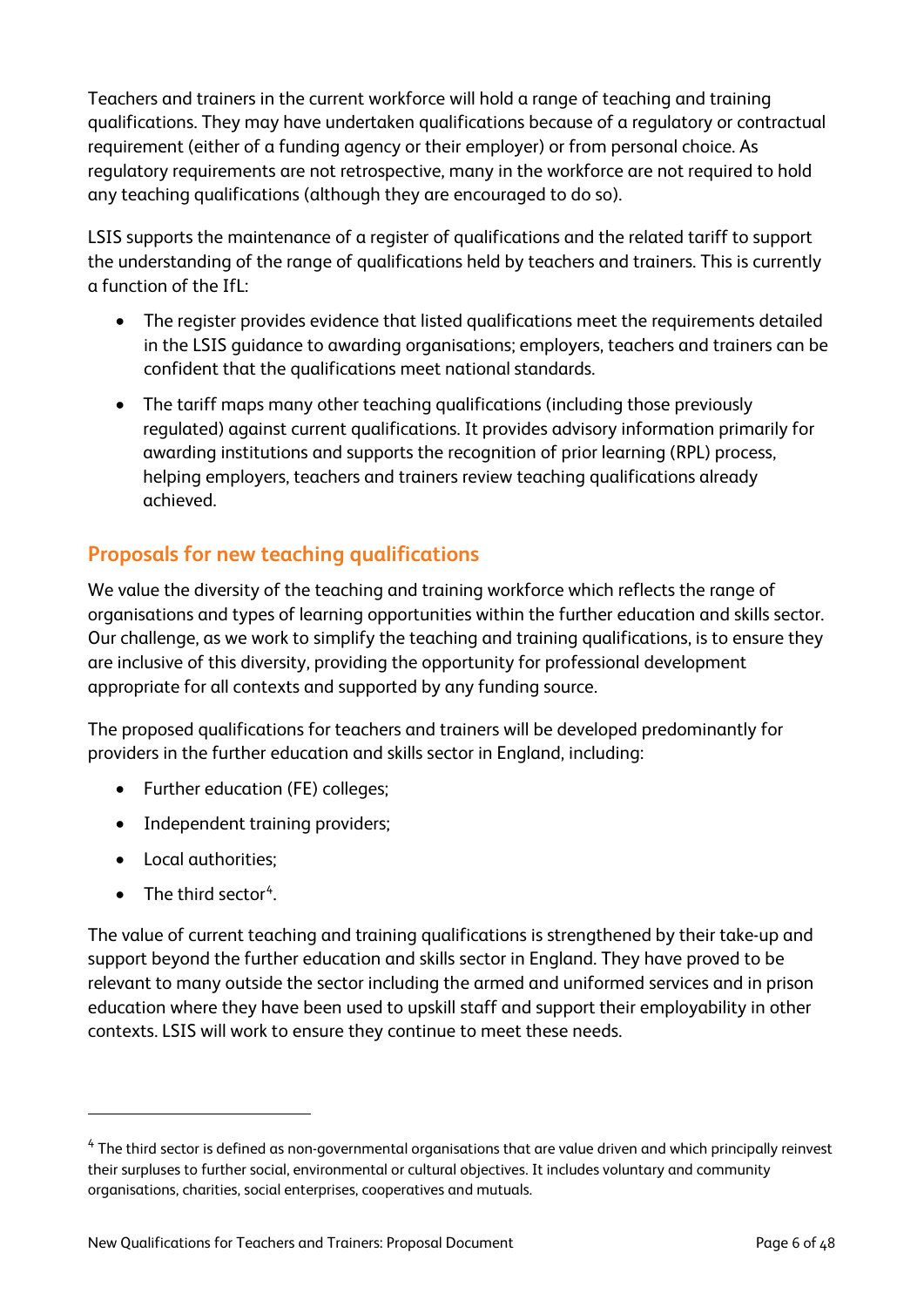The proposed qualifications must be able to meet the needs of the teaching and training workforce for the next five years. Our proposals focus on qualifications to meet those needs and not on any requirement (or lack of requirement) to undertake the qualifications either through regulation or voluntarily through membership of any current, or future, FE body.

We will be working closely with those who will develop and deliver the qualifications to ensure they reflect the changing roles and responsibilities of teachers and trainers and the diversity of contexts in which they work. The qualifications must meet the needs of, be easily accessible to, and provide for clear progression for everyone involved (or wishing to become involved) in a teaching and training role in the further education and skills sector and those delivering learning beyond this context.

To simplify the qualifications landscape, just three generic and three types of specialist qualifications are proposed. These qualifications will be flexible enough to meet a broad range of needs and, together, will meet the initial training needs of the whole teaching and training workforce. In addition to these, we are proposing qualifications at Level 7 with a more specific purpose: one for those working at the HE/FE interface and one for continuing professional development (CPD).

To help you understand the changes we are proposing, a table comparing the 2007 and the 2011 qualifications alongside current proposals will be available on the [LSIS website.](http://www.lsis.org.uk/AboutLSIS/strategicprojects/FE-Teacher-Trainer-Qualifications-Review/Pages/default.aspx) You may wish to refer to this as you look through the detail of the proposals.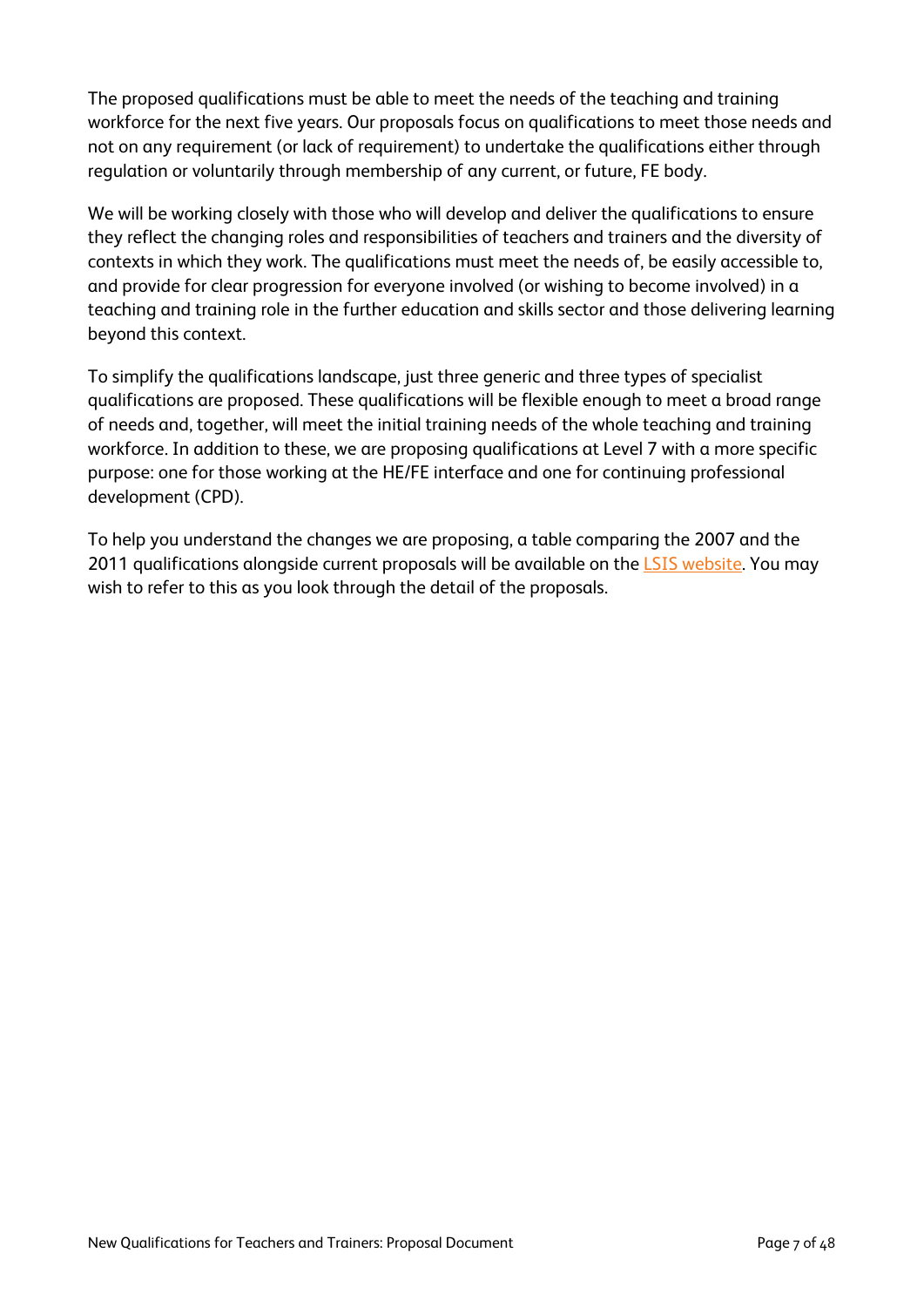# **The review process**

The LSIS review builds on the experience and research around qualifications for the sector from the past decade. The previous LLUK review and updating of the qualifications in 2011 has provided us with important findings that will inform the development phase of the qualifications in January and February. However, that review was restricted to working with regulated qualifications and we welcome the freedom the current review provides, together with the opportunity to consider all aspects of the qualifications. This review will seek to understand employers' views of the impact of the qualifications on the development of workforce skills as well as the experience of those undertaking the qualifications. It will be informed by current developments, in particular Lord Lingfield's final report on Professionalism in Further Education (due autumn 2012) and the findings of the [Commission on Adult](http://www.excellencegateway.org.uk/cavtl)  [Vocational Teaching and Learning \(CAVTL\).](http://www.excellencegateway.org.uk/cavtl) 

## **Phases of the review**

The review is made up of three phases:

**Phase 1** has been completed. From July to September 2012, the qualifications team at LSIS met with stakeholders and teacher educators to develop proposals for new qualifications. The proposals were informed by research and by reports published over the last five years from organisations including ACETT, BIS, Lifelong Learning UK, LSIS, Ofsted, NIACE and NRDC. The proposals to be taken into phase two were agreed by the project steering group $^5\!$  $^5\!$  $^5\!$ 

**Phase 2** runs from October to December 2012 when we will collect feedback from the sector on the proposed changes to the qualifications.

**Phase 3** runs from January to March 2013. This is the development phase for the qualifications and will be informed by the responses to the proposals. Learning outcomes and practice and assessment requirements will be agreed by those who develop and deliver initial teacher education together with a number of expert advisory groups. Guidance for AOs and HEIs will be made available in March 2013. The qualifications will then be developed separately by AOs and HEIs. For AOs, the development will include a review of all current QCF units of assessment. The guidance for employers and practitioners will be published in this phase.

 $\overline{a}$ 

<span id="page-8-0"></span><sup>&</sup>lt;sup>5</sup> Project steering group membership includes, 157 Group, ACETT, the Alliance of Sector Skills Councils, ATL, AELP, BIS, FAB, HEA, HOLEX, IfL, NIACE, Ofsted, UCET, UCU, Natspec, TSNLA.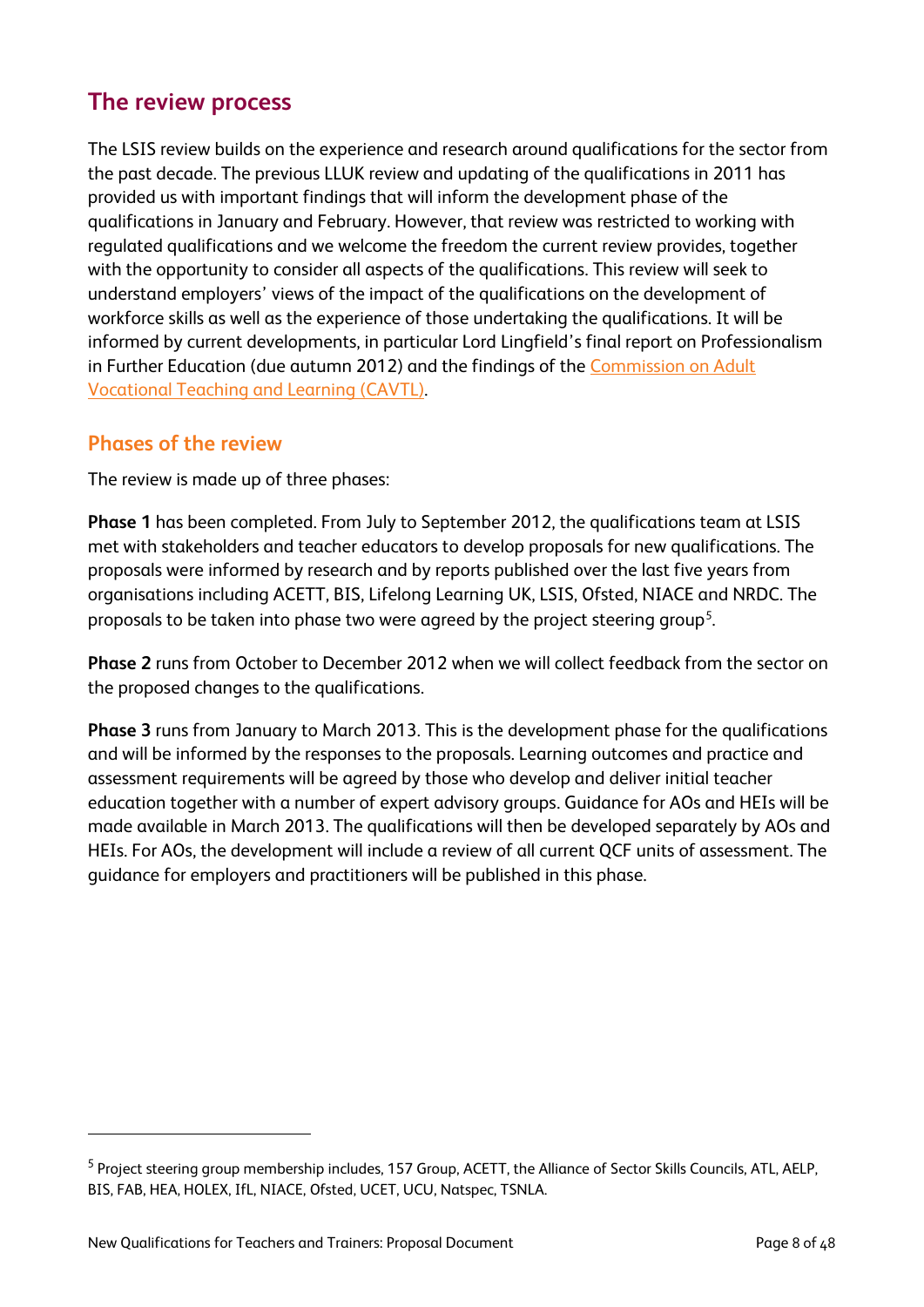## **How to get involved**

Please take this opportunity to let us know of any relevant experience you have of the current qualifications and your ideas for the new qualifications. We welcome your comments on the scope of the review as well as the proposals. We would also welcome your support in identifying other research or information you feel should be taken into account during the review.

**Phase 2** provides you with the opportunity to provide your comments by:

- Reading the proposal document and completing the online response form.
- Attending one of five national open events:
	- o 18 October in **Birmingham**
	- o 8 November in **London**
	- o 13November in **Taunton**
	- o 15 November in **Leeds**
	- o 20 November in **London**
- Participating in a self-organised group using supporting materials available on our website.
- Contributing to activities organised by sector membership bodies supporting the review.

This phase of the review runs from **Monday 15 October to Monday 26 November 2012.**

All responses must be received by **17:00 on Monday 26 November 2012** online, by email or by post.

**Phase 3** will provide an opportunity for those with a detailed knowledge of qualifications – whether developing, delivering or providing advice to potential trainees – to get involved in a series of expert working groups to support the development of the qualifications and the associated guidance.

For further information on how to get involved, please visit the **LSIS** website.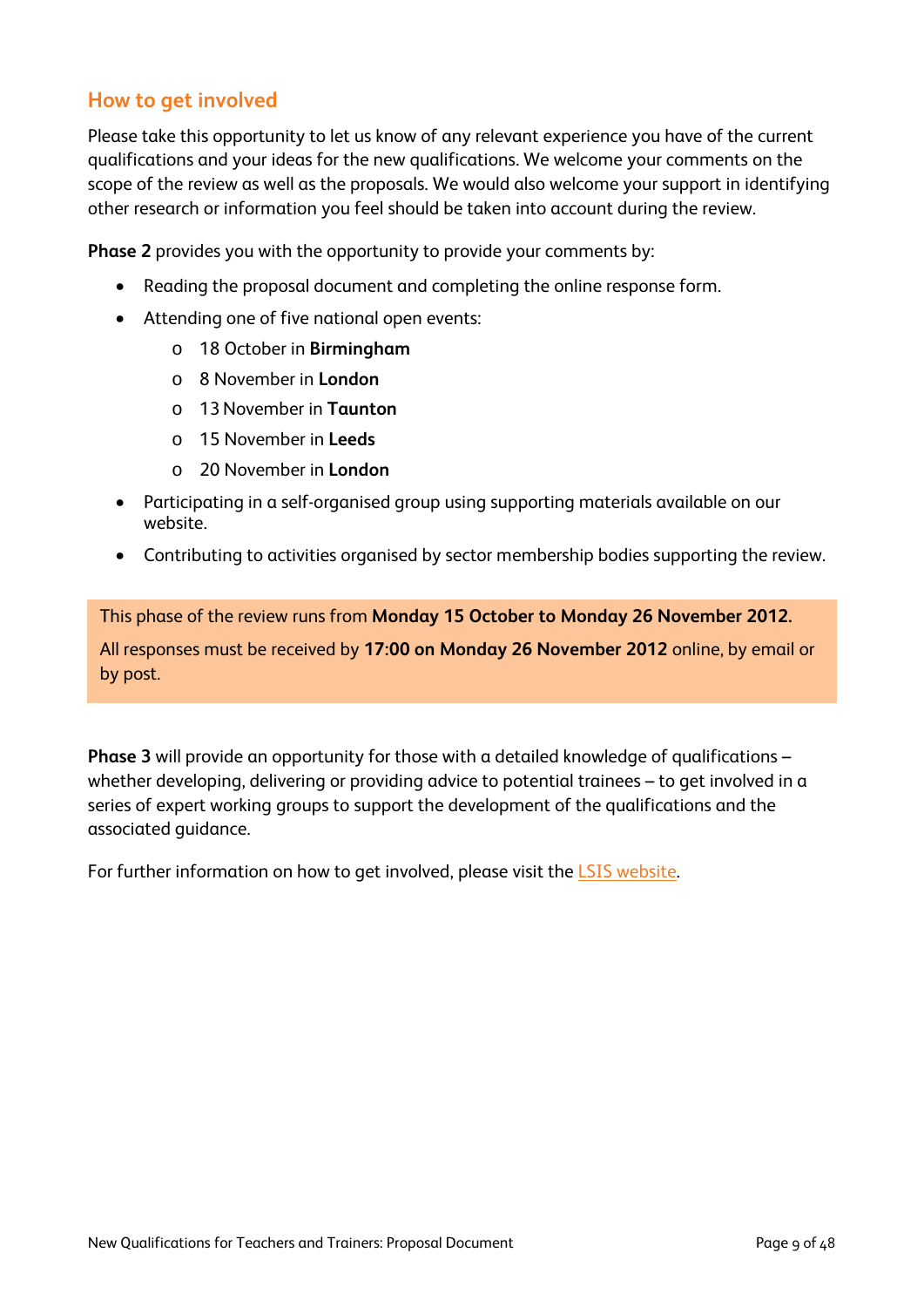# **Completing the response form**

A link to the online response form is available on the [LSIS website.](http://www.lsis.org.uk/AboutLSIS/strategicprojects/FE-Teacher-Trainer-Qualifications-Review/Pages/default.aspx) It is also available in electronic and hardcopy formats, together with this proposal document.

| Proposal 2.1: A Level 3 Award in Education and Training should be developed                                                                                                                                                                                                                                                                                                                                                                                                                                                                                                                |       |                       |                 |                 |                     |
|--------------------------------------------------------------------------------------------------------------------------------------------------------------------------------------------------------------------------------------------------------------------------------------------------------------------------------------------------------------------------------------------------------------------------------------------------------------------------------------------------------------------------------------------------------------------------------------------|-------|-----------------------|-----------------|-----------------|---------------------|
| The Award will develop knowledge and skills related to planning, delivery, assessment and the evaluation of inclusive<br>learning with individuals and groups of learners. Relevant units from Learning and Development qualifications will be<br>included in the QCF qualifications. A credit value of twelve is proposed. This reflects the appropriate amount of learning<br>required for someone with little or no experience of teaching or training. There was strong support for an increase in the<br>credit value of PTLLS to twelve in the review of the qualifications in 2011. |       |                       |                 |                 |                     |
| <b>Strongly</b>                                                                                                                                                                                                                                                                                                                                                                                                                                                                                                                                                                            | Agree | <b>Neither</b>        | <b>Disagree</b> | <b>Strongly</b> | Don't               |
| agree                                                                                                                                                                                                                                                                                                                                                                                                                                                                                                                                                                                      |       | agree nor<br>disagree |                 | disagree        | know/no<br>response |
|                                                                                                                                                                                                                                                                                                                                                                                                                                                                                                                                                                                            |       |                       |                 |                 |                     |
|                                                                                                                                                                                                                                                                                                                                                                                                                                                                                                                                                                                            |       |                       |                 |                 |                     |
| <b>Comments</b>                                                                                                                                                                                                                                                                                                                                                                                                                                                                                                                                                                            |       |                       |                 |                 |                     |

Below is an example of a section of the response form.

The same response form will be used at the five national open events. Those attending the events will be encouraged to complete and leave their response form on the day. Those who wish to respond who are not attending an event are encouraged to submit their responses directly online. However, submissions may also be made by email or by post by downloading the response form from the [LSIS website.](http://www.lsis.org.uk/AboutLSIS/strategicprojects/FE-Teacher-Trainer-Qualifications-Review/Pages/default.aspx)

The amount of time it will take to complete the response form will depend on how many proposals you choose to respond to and provide additional comments for. There is also an open comments box at the end of each section of the form to enable you to make comments or suggestions on any other aspect of the review.

Nineteen proposals have been put forward. A summary of the proposals starts on page 13. The details can be found in later sections of this document. We recognise that some proposals may not be of interest to all respondents or you may not feel you have sufficient expertise. For such proposals, please respond 'don't know' rather than skip the proposal altogether.

Each of the proposals we have put forward are quite broad in content. This has helped us to limit the number of proposals. Therefore, when choosing whether or not to support a proposal, we encourage you to consider the overall intention of the proposal. In your comments, you can raise any issues on particular aspects of the proposal. For example, you may support a qualification proposal overall but comment that the amount of optional credit is too limited or the guided learning hours are too high or low. Your comments will be valuable when refining the final guidance.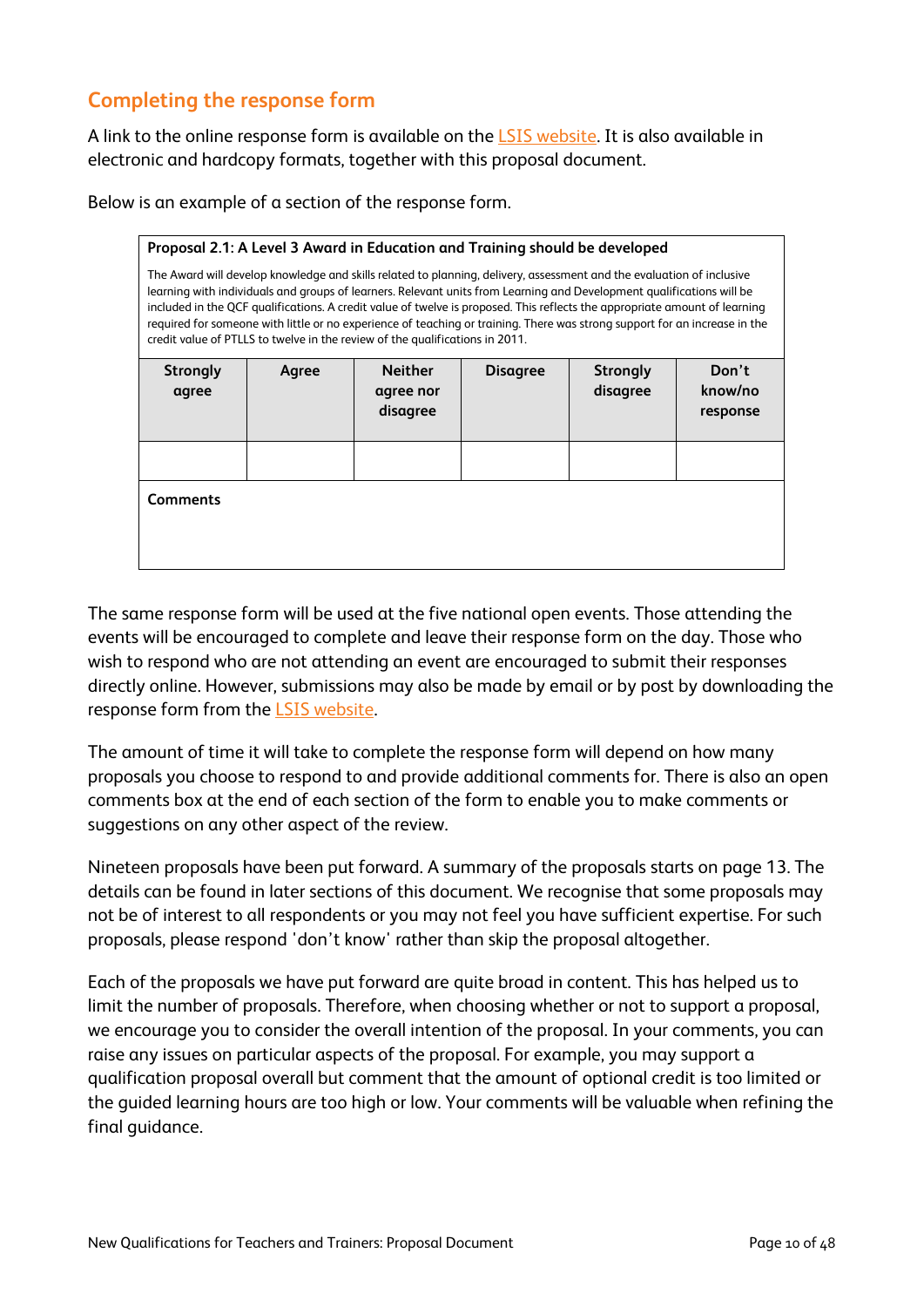# **Exclusions from the review**

The remit of LSIS is to simplify and rename the teaching qualifications. There are exclusions to the scope of the review:

- This review is considering qualifications for teachers and trainers in the further education and skills sector only. Therefore, qualifications for Learning and Development and for other roles in the sector, such as learning support, are not included.
- Qualifications for teaching and training in Northern Ireland, Scotland and Wales are not part of this review. Responsibility for these qualifications rests with those jurisdictions.
- Regulatory or contractual requirements to undertake initial teacher training qualifications are beyond the scope of this review.
- Consideration of how the qualifications may contribute to gaining any future professional status for teachers and trainers in the further education and skills sector are not part of this review. We are aware that some teachers and trainers would like qualifications to be available that would provide an opportunity to teach as a qualified professional in schools and higher education. The proposed development of a Further Education Guild may provide a means to facilitate this.
- $\bullet$  Professional standards $^6$  $^6$ , application guidance documents and the minimum core for literacy, language, numeracy and ICT are not part of this review. There is a proposal (1.4) that seeks views on whether the standards and related guidance should be reviewed. If this is supported, a separate review will be considered.
- The entry criteria for subject-specific teaching qualifications detail the skills in English or mathematics currently required to join a literacy, numeracy or ESOL initial teacher education programme. The entry criteria have recently been reviewed and are not included in this review. There is a proposal (3.7) that existing entry requirements be retained for the new specialist qualifications for teaching English and mathematics.

# **The role of LSIS**

 $\overline{a}$ 

LSIS is responsible for ensuring that appropriate qualifications are available for the further education and skills sector workforce. For teaching qualifications across the frameworks, this role is limited to facilitating the review of their content and associated requirements. With AOs, we facilitate the development of units, submit the QCF structure and units, and issue guidance. With HEIs, we provide guidance to support them in developing equivalent qualifications in the FHEQ. However, we are aware that, beyond this role, there is a need to consider current concerns with the assessment and delivery of the qualifications and recognition of prior learning.

<span id="page-11-0"></span><sup>6</sup> LLUK (2007): [New Overarching Professional Standards for Teachers, Tutors and Trainers in the Lifelong Learning](http://www.lluklegacy.org/cms/uploads/New-overarching-professional-standards-for-teachers-tutors-and-trainers-in-the-lifelong-learning-sector.pdf)  **[Sector](http://www.lluklegacy.org/cms/uploads/New-overarching-professional-standards-for-teachers-tutors-and-trainers-in-the-lifelong-learning-sector.pdf)**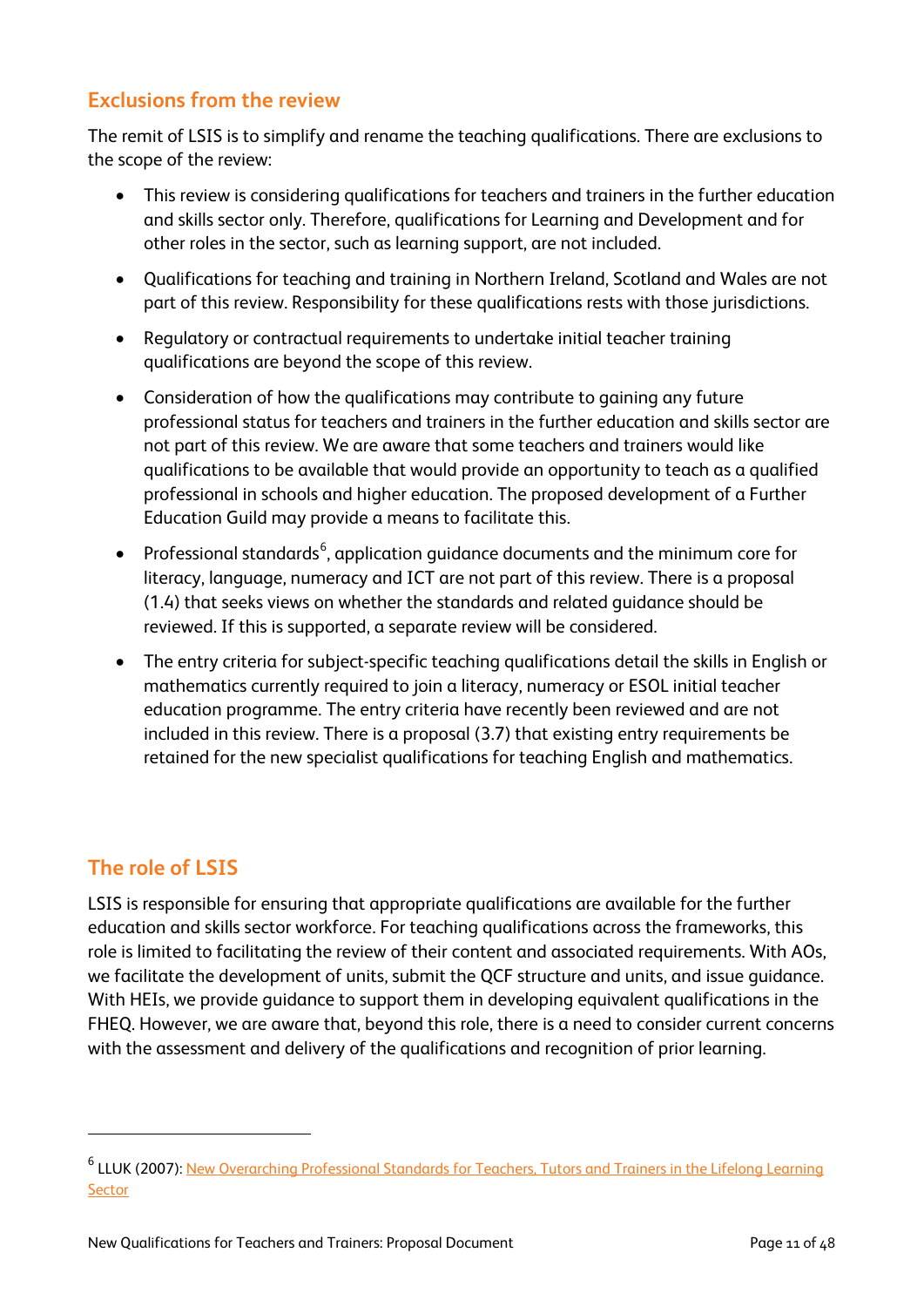#### **Delivery, assessment and recognition of prior learning**

These aspects of teacher education were identified as a weakness of teacher education programmes in a recent Ofsted survey<sup>[7](#page-12-0)</sup>.

We will provide opportunities for those with an interest in these matters to come together to discuss these important aspects. We are planning a series of meetings in December 2012, and January and February 2013 to inform the development of our guidance for awarding institutions. We have identified much innovative practice that will inform the review, making the delivery of the qualifications more flexible and tailored – without increasing the overall burden of assessment. Observation of practice and the role of mentors will be included as part of the consideration of assessment.

## **Continuing professional development qualifications**

While the focus of this review is on the key qualifications for the initial training of teachers and trainers in the sector and beyond, LSIS continues to support the development of other qualifications where they are considered of value for the CPD of teachers and trainers. Whilst recognising that CPD does not have to be accredited, the previous LLUK review found that CPD qualifications are valued and should be available for those who wish to undertake them. One of the proposals (2.6) is to reduce the size of the Level 5 Diploma and reduce, or remove, optional credit so that it focuses on the core knowledge and skills for teaching and training. If initial training achieves what it should – to prepare trainees to embrace CPD and give them the means and the skills to do that as well as developing their skills in teaching – CPD qualifications will remain important for professional development and career progression. Another proposal (2.8) is to develop a Level 7 qualification to support continuing professional development.

Examples of some of the CPD qualifications relating to literacy and numeracy that are supported by LSIS are:

- Qualifications for developing personal skills in English and mathematics at Level 3; recently developed as a way to evidence the skills you need to join a specialist qualification for teaching literacy, numeracy and ESOL. They are proving equally popular with teachers and trainers of functional skills.
- The qualification for embedding literacy and numeracy in vocational programmes; currently being updated to broaden the content to include the integration of wider skills such as employability, enterprise and citizenship.
- The Level 2 Awareness Award in Literacy, Language and Numeracy; a qualification that continues to hold value.

 $\overline{a}$ 

<span id="page-12-0"></span><sup>7</sup> Ofsted (2012): The initial training [of further education and skills teachers. Findings from 2011–12 inspections of](http://www.ofsted.gov.uk/resources/initial-training-of-further-education-and-skills-teachers)  [courses leading to awarding body qualifications](http://www.ofsted.gov.uk/resources/initial-training-of-further-education-and-skills-teachers)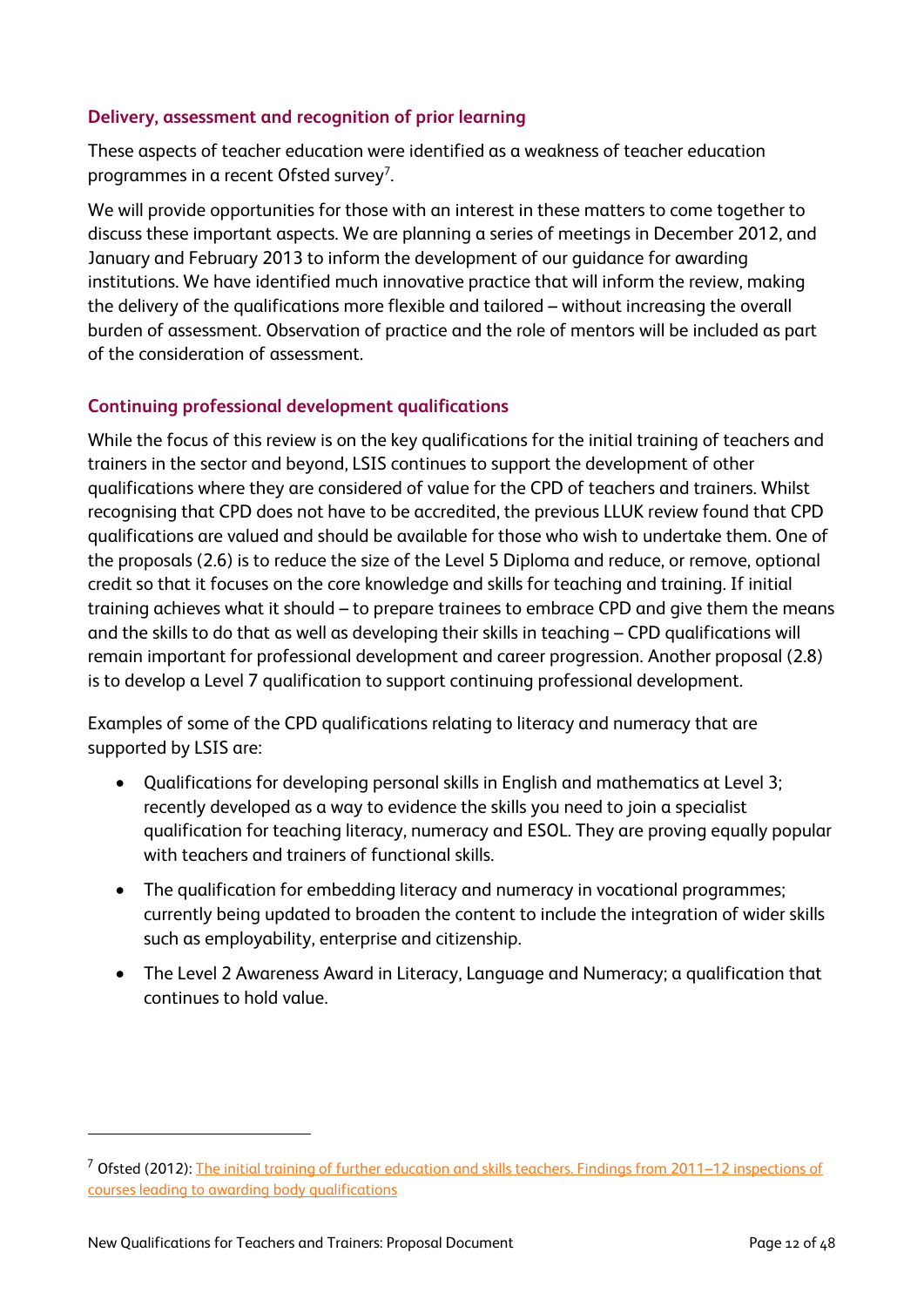# **Summary of the proposals**

Our proposals are summarised here as a brief overview. Detailed description of the proposals can be found later in this document. Please refer to this detail when completing the response form.

# **Simplifying the current qualification offer**

## **Qualifications**

**1.1 A single qualification at each level and of increasing size should be developed** 

The proposed generic qualifications include a Level 3 Award (12 credits), a Level 4 Certificate (30 credits) and a Level 5 Diploma (60 credits). Each qualification will allow for direct entry without completing any previous qualification. The content, size and level of the qualification will also encourage progression from one to another for those who wish to build up their initial training over time, perhaps as teaching or training responsibilities increase. Proposed subject-specific qualifications only offer qualifications at Level 5. These will vary in size depending on purpose – whether for initial training or continuing professional development.

## **1.2 The qualifications should be flexible enough to enable a focus on particular learning contexts**

The qualifications should reflect the diversity of practice across the further education and skills sector. Common learning outcomes in qualifications from all awarding institutions will include reference to context. Units from the Learning and Development qualifications, including those for assessing and the quality assurance of assessment will be available in the QCF qualifications. Although not formally part of the review of qualifications, LSIS will facilitate working groups to consider delivery, assessment and recognition of

prior learning in teacher education programmes.

## **1.3 Separate qualifications that are not 'nested' should be developed**

The current teaching and training qualifications are 'nested' inside one another. For example, the PTLLS units are found within the CTLLS and DTLLS qualifications. The qualifications were developed in this way to support and encourage progression but, in practice, raised expectations that were sometimes not realised due to difficulties in credit recognition and transfer, and often led to repetition of content. The proposed qualifications will have a defined purpose to meet a range of teaching and training responsibilities. This will reduce repetition for those who choose to move from one qualification to another.

## **Standards**

## **1.4 The professional standards should be reviewed**

The *New Overarching Professional Standards for Teachers, Tutors and Trainers in the Lifelong Learning Sector* were published in December 2006. They describe the practice expected of teachers and trainers across the further education and skills sector. The standards also underpin professional development, including initial and continuing professional development qualifications. A review of the standards would ensure they continue to describe current expectation of practice and would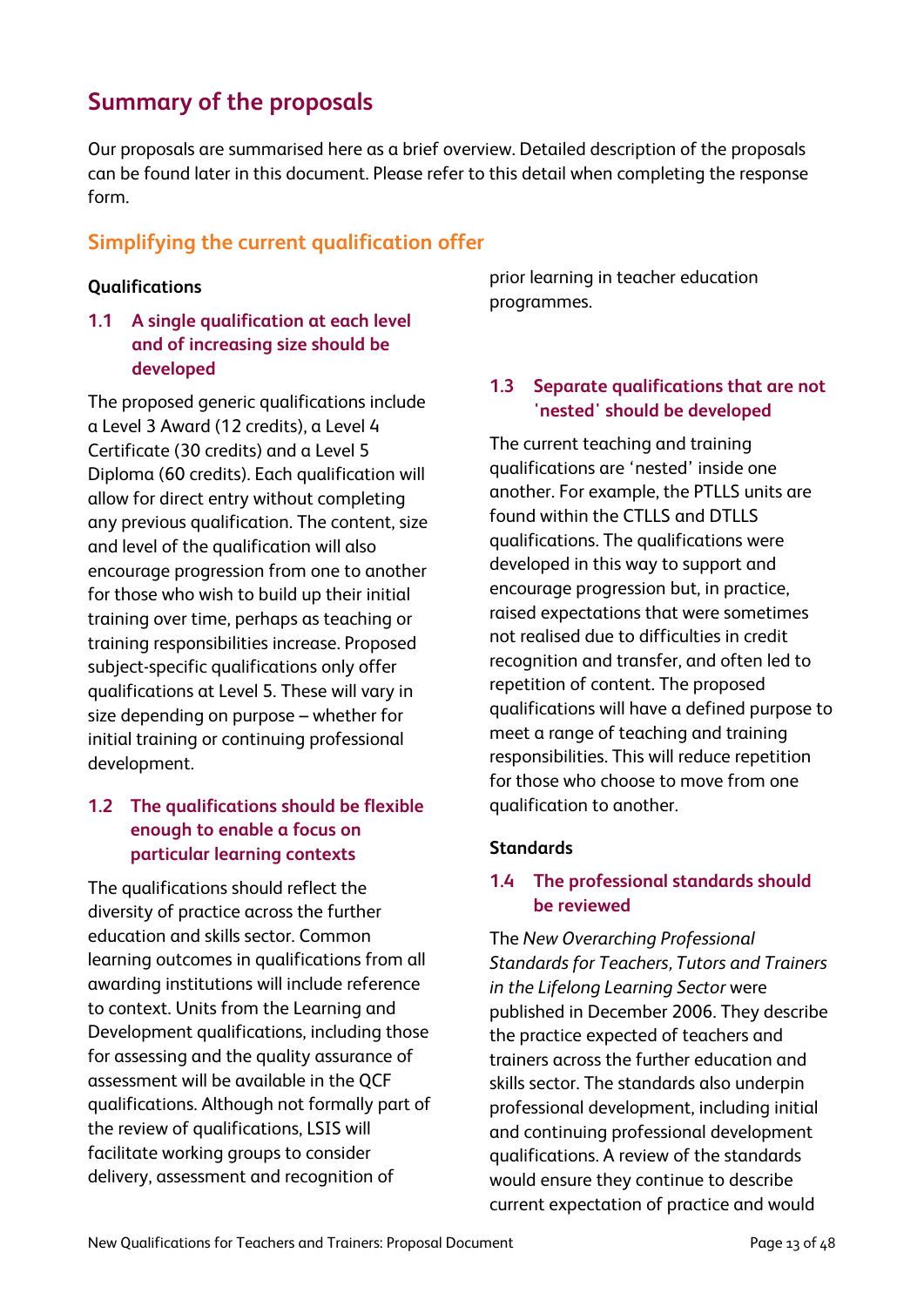consider how they could be simplified to better support professional practice.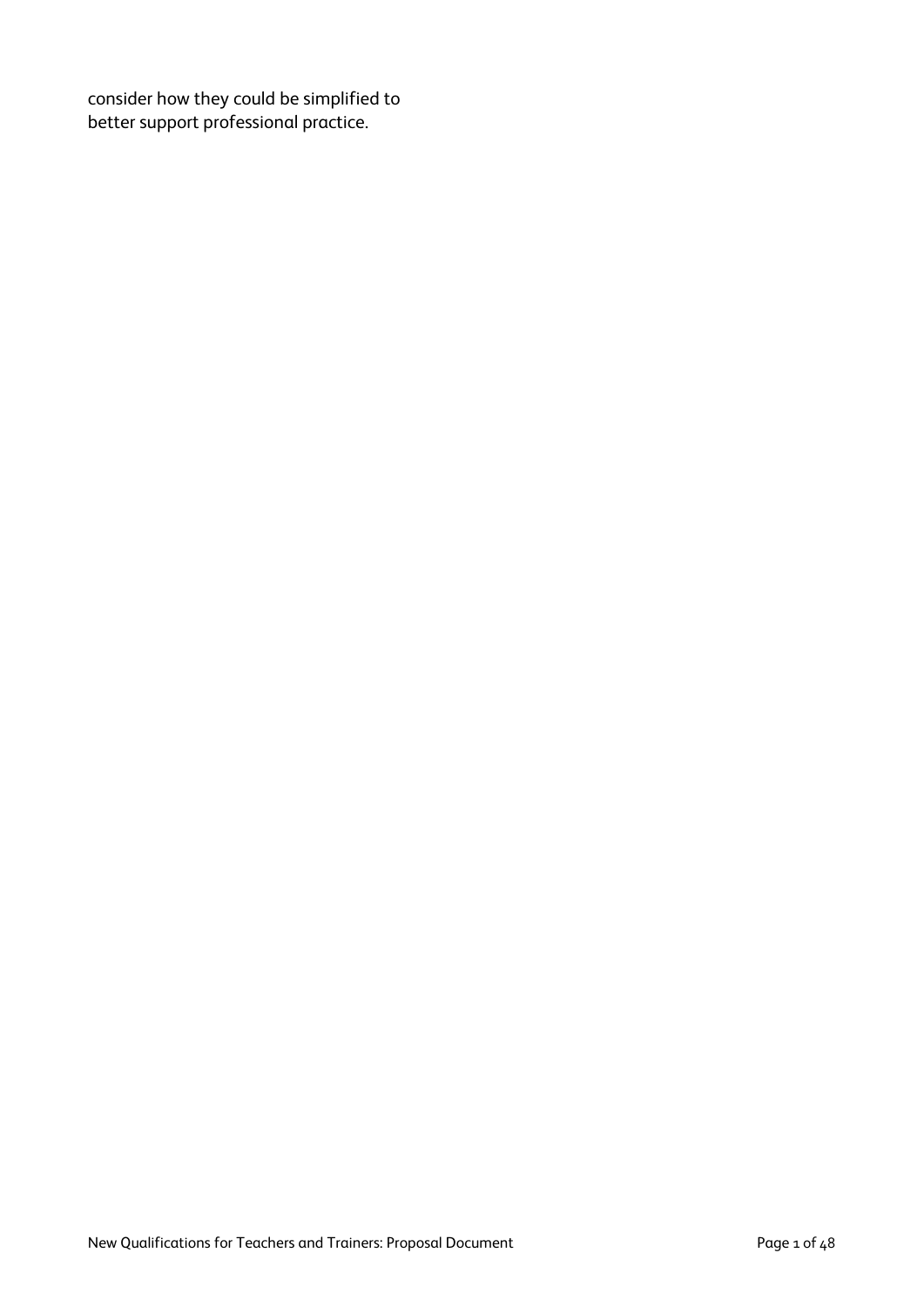## **Generic teaching qualifications**

#### **Level 3 Award**

## **2.1 A Level 3 Award in Education and Training should be developed**

The proposed Award will provide an introduction to teaching and training. It will primarily be a knowledge-based qualification with some assessment of micro-teaching. It will not assess competence, as there will be no requirement to practice. It will be of value to those with little or no experience of teaching or training and to those considering or wishing to teach or train in the sector.

## **2.2 The proposed content and size of the Level 3 Award in Education and Training is appropriate**

The Award will develop knowledge and skills related to planning, delivery, assessment and the evaluation of inclusive teaching and learning with individuals and groups of learners. Relevant units from Learning and Development qualifications will be included in the QCF qualifications. A credit value of twelve is proposed. This reflects the appropriate amount of learning required for someone with little or no experience of teaching or training. There was strong support for an increase in the credit value of PTLLS from six to twelve in the 2011 review of the qualifications.

#### **Level 4 Certificate**

## **2.3 A Level 4 Certificate in Education and Training should be developed**

The proposed Certificate will provide training for those with a broad range of teaching or training responsibilities. The level reflects the underpinning knowledge and skills required for these responsibilities. The qualification will be appropriate for those with some experience of teaching or training and the potential to study at this level. There will be a requirement to practice as this qualification will assess and provide evidence of competence in teaching and training.

## **2.4 The proposed content and size of the Level 4 Certificate in Education and Training is appropriate**

The Certificate will develop knowledge and skills related to planning, delivery, assessment and the evaluation of inclusive teaching and learning with individuals and groups of learners. There will be a focus on subject and vocational knowledge and its application to teaching and training. The qualification could recognise teacher and trainer related roles such as assessing or engaging employers. We propose that half the qualification is made up of optional units to develop relevant knowledge and skills, primarily from the Learning and Development qualifications.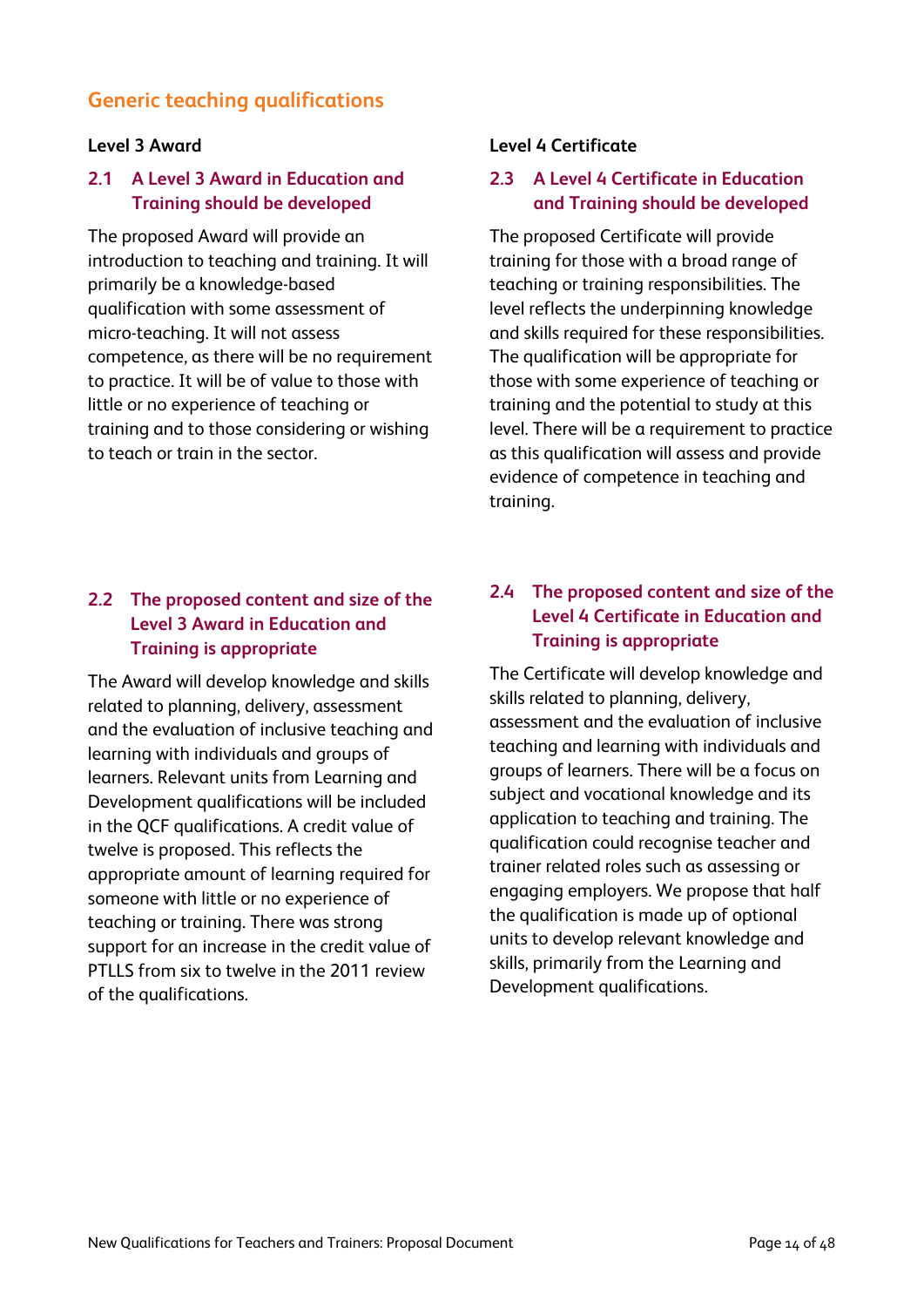### **Level 5 Diploma**

## **2.5 A Level 5 Diploma in Education and Training should be developed**

The proposed Diploma will provide training for those with an extensive range of teaching or training responsibilities, including those in more than one context. The level reflects the knowledge and skills required for this range of responsibilities. Level 5 is proposed, though the qualification may be developed at higher levels. The qualification will be appropriate for those who are working in, or aspire to, this professional challenge and who have the potential to study at this level. There is a significant practice requirement as this qualification will assess and provide evidence of competence in undertaking these responsibilities. This Diploma qualification in the QCF will be recognised as equivalent to the Certificate of Education qualifications in the FHEQ.

## **2.6 The proposed content and size of the Level 5 Diploma in Education and Training is appropriate**

The Diploma will develop knowledge and skills related to a broad range of professional practice in teaching and training. There will be an extended focus on subject and vocational knowledge and its application to teaching and training. A credit value of sixty is proposed. At sixty credits, there would be little or no optional credit with the focus on core knowledge and skills. This would ensure that coverage of core knowledge and skills would remain broadly comparable with previous Diplomas and could contribute to gaining any future professional status.

## **Level 7 Diplomas**

## **2.7 A Level 7 Diploma in Education and Training should be developed**

The proposed Level 7 Diploma will be developed from the Level 5 specification but will be designed to meet the needs of those teachers and trainers at the FE/HE interface. This is a very broad group of staff. The qualification would lead to recognition as a fellow of the Higher Education Academy. As with all Diplomas developed at Level 7, it could contribute to a Masters qualification.

## **2.8 A Diploma qualification for continuing professional development at Level 7 should be developed**

A recommendation in Lord Lingfield's interim report was for the introduction of a Diploma qualification at Level 7, 'to help form the capabilities of those who aspire to the highest professional levels in FE'. This qualification would develop advanced practice and skills in leadership of learning and teaching. This proposal seeks to identify the level of support for such a qualification. It is agreed that development of such a qualification would need to be on a longer time frame than the current review.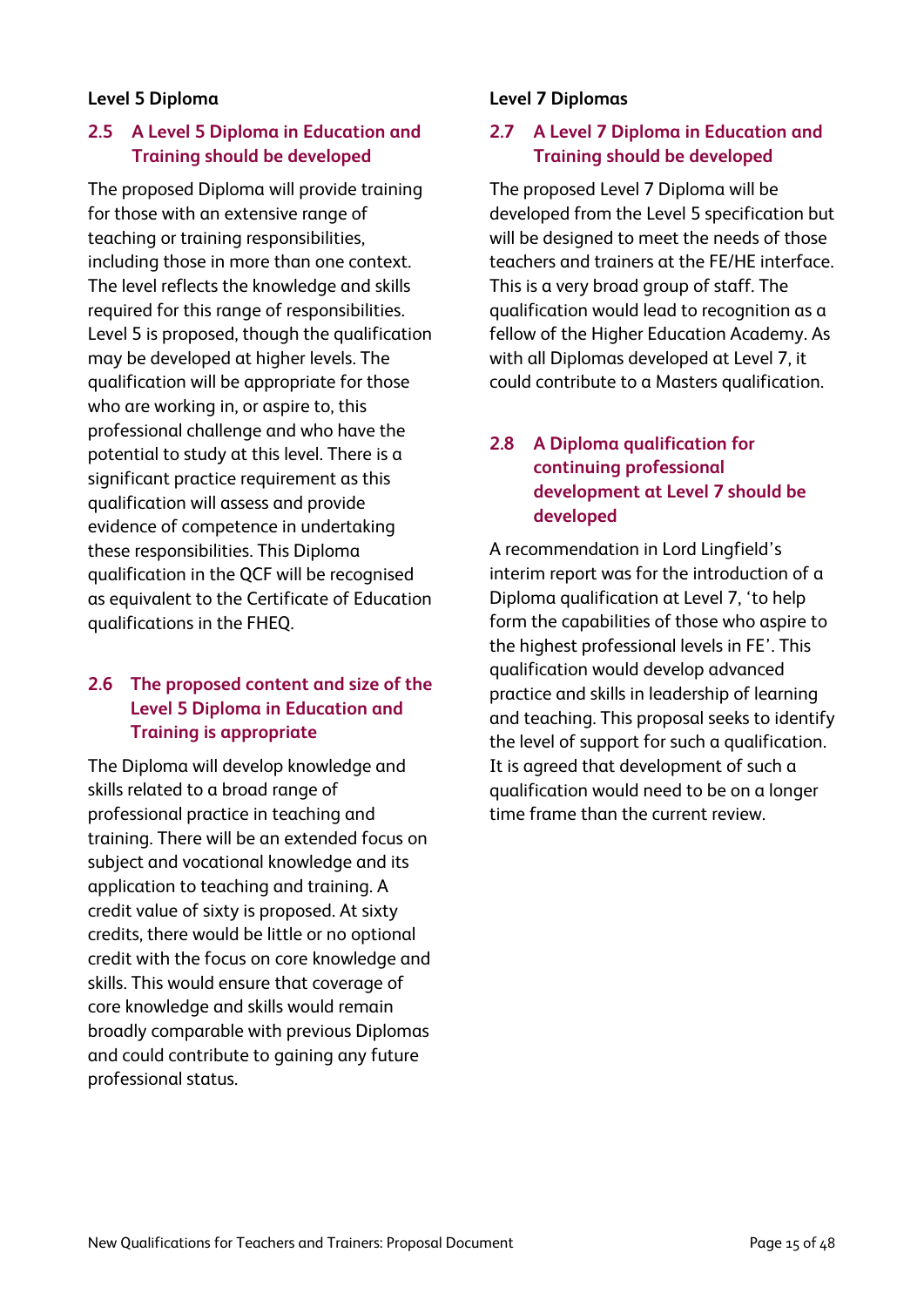# **Qualifications for teaching English, ESOL, mathematics and disabled learners**

#### **Integrated qualifications**

## **3.1 Level 5 Diplomas in Education and Training in English, ESOL, mathematics and for disabled learners should be developed**

These qualifications will provide initial teacher training in a specialism as an alternative to a generic programme. Five qualifications are proposed to provide training for an extensive range of teaching or training responsibilities. The level reflects that established in the sector for teaching or training in these specialisms. The qualifications will be appropriate for those who are working in, or aspire to, this role and who have the potential to work at this level. There will be a practice requirement as these qualifications will assess and provide evidence of competence in teaching these specialisms.

## **3.2 The proposed content and size of Level 5 Diplomas in Education and Training in English, ESOL, mathematics and for disabled learners is appropriate**

These qualifications have been developed to mirror the generic qualification and to have a focus on practical teaching. Subject knowledge for English, ESOL and mathematics will be gained through undertaking the literacy/language or numeracy learning diplomas. The skills content will be drawn from the relevant application of standards guidance documents. The knowledge and skills for teaching disabled learners will be drawn from the related guidance document. The same credit value as the generic qualifications is proposed – sixty credits.

## **Subject-specialist knowledge qualifications**

## **3.3 A Level 5 Certificate in Literacy and Language Learning and a Level 5 Certificate in Numeracy Learning should be developed**

These two qualifications will provide an opportunity to develop knowledge and understanding in their respective subjects. The majority of teachers/trainers in further education bring subject knowledge and skills that they can apply when undertaking initial teacher education programmes. These qualifications will provide an accredited route to developing the appropriate subject knowledge which can be applied when undertaking initial teacher education programmes for English and mathematics. The level of the qualification reflects the demand of current qualifications.

## **3.4 The proposed content and size of the Level 5 Certificate in Literacy and Language Learning and the Level 5 Certificate in Numeracy Learning is appropriate**

The content for these Diploma qualifications will be drawn from the relevant guidance documents used to underpin all subject qualifications related to English and mathematics. The credit value of the qualifications would be determined during the development phase in January. A credit value of thirty is suggested at this time. We wish to explore whether the credit value for each subject would need to be the same.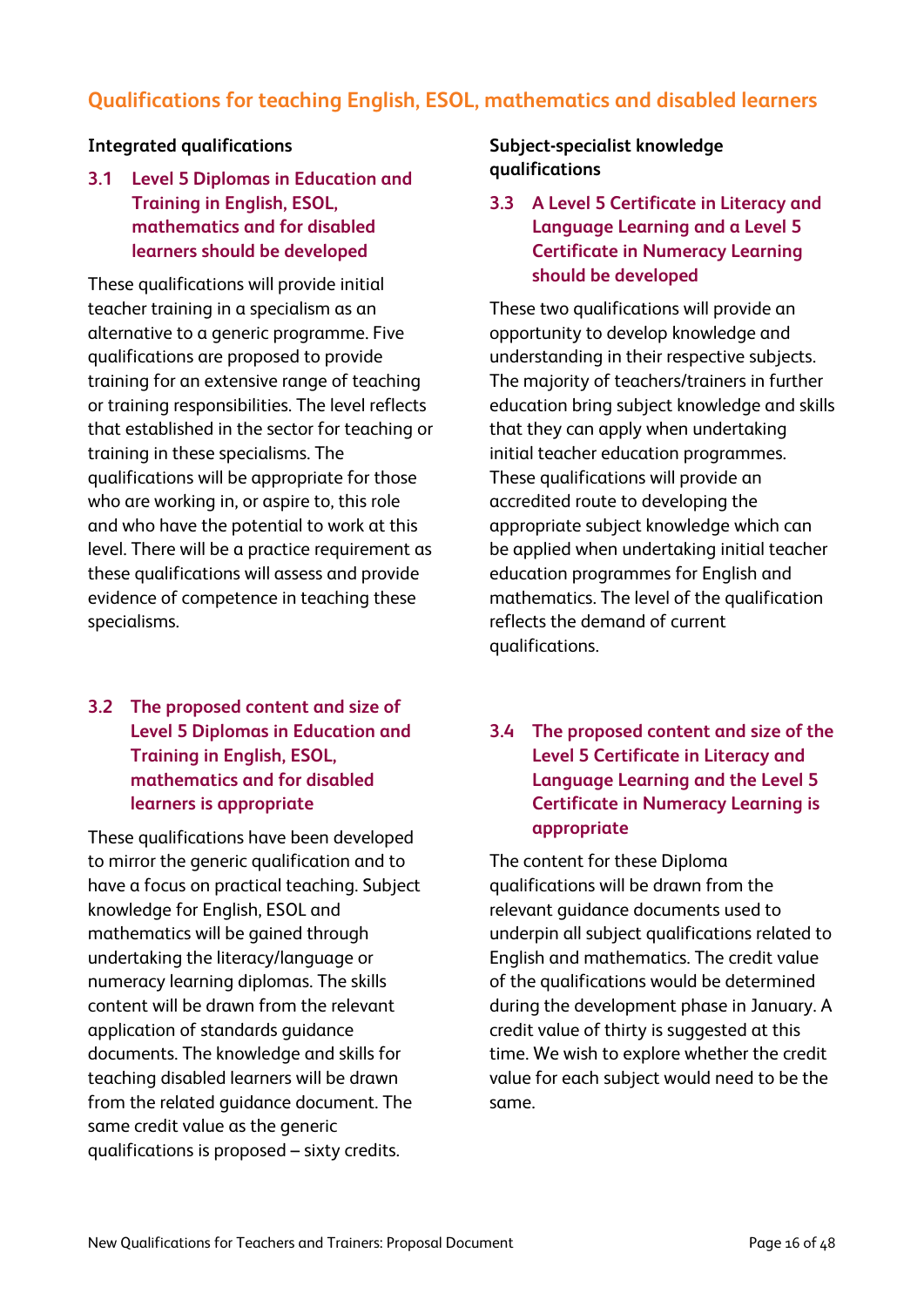### **Stand-alone qualifications**

## **3.5 Level 5 Diplomas in Teaching English, ESOL, mathematics and disabled learners should be developed**

These qualifications will provide continuing professional development for those who already have a generic teaching/training qualification. They will provide an opportunity to develop knowledge and skills for teaching one of these areas of specialism.

## **3.6 The proposed content of the Level 5 Diplomas in Teaching English, ESOL, mathematics and disabled learners is appropriate**

The content of the Diplomas includes both knowledge and teaching skills. The content will be informed by the related application of the standards guidance documents. Trainees will apply the practical teaching skills they have already developed to a new area of specialism. A credit value of forty five reflects the fact that trainees will already have a significant amount of teacher training and experience. The content and credit value reflects current qualifications with this purpose.

#### **Entry criteria**

**3.7 Current entry criteria should remain a requirement to join a Level 5 Diploma qualification programme in English, ESOL and mathematics**

To be accepted on current initial teacher education programmes for literacy, numeracy or ESOL, potential trainees have to evidence skills in English or mathematics at level 3 (QCF). It is proposed that the current entry criteria will be retained and that the different ways to evidence these will continue.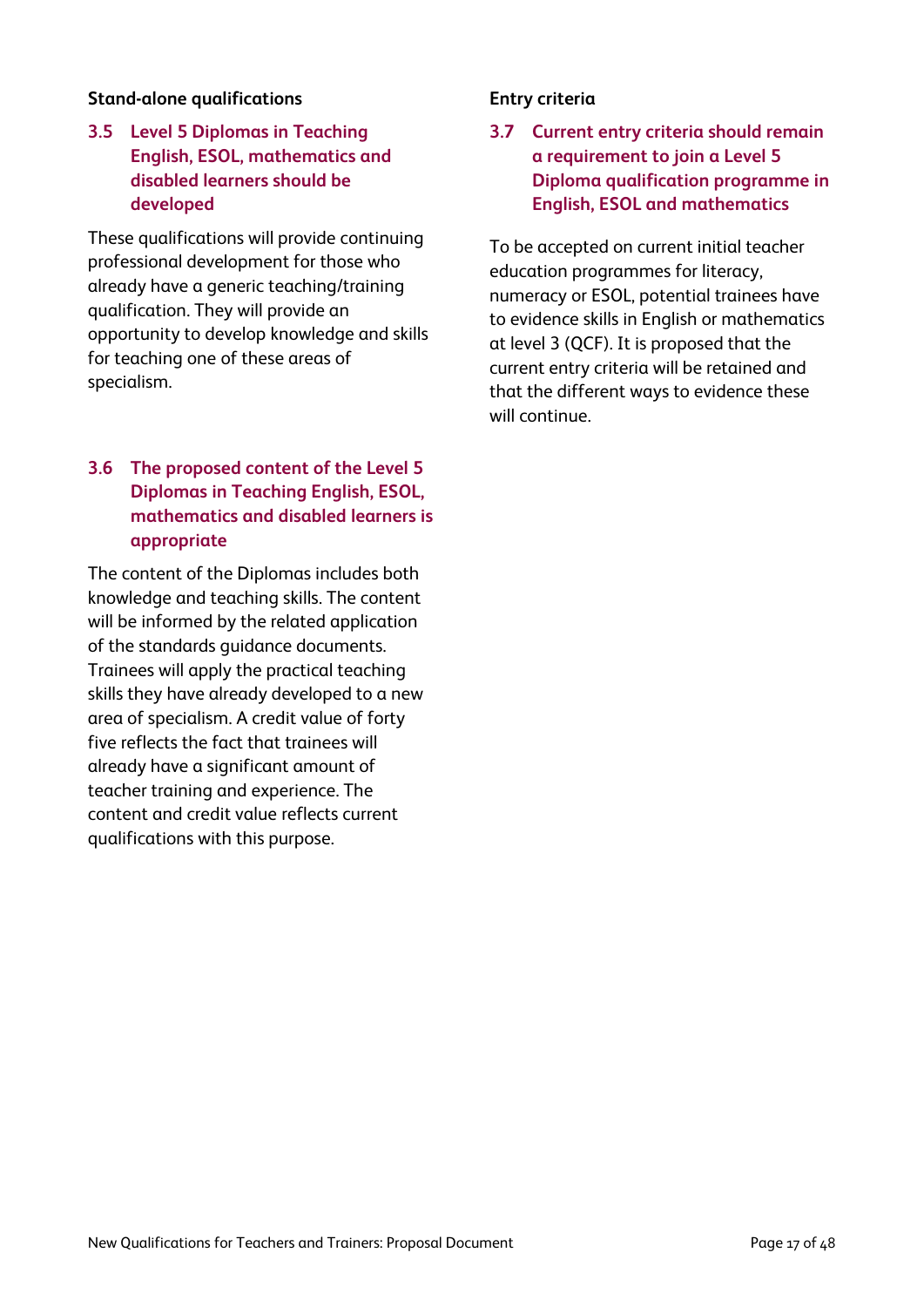# **Simplifying the current qualification offer**

## **Overview**

This section outlines the approach we are taking to developing new qualifications in the context of the broader qualifications landscape. We first explain the challenge of a number of longstanding issues in teacher education and how these have shaped our proposals. This provides a background context for you to consider when judging the proposals. We welcome comments on any aspect of the approach. You can use the general comments box at the end of the response form for this.

We then make three proposals to simplify the current qualification offer. To ensure the qualifications are underpinned by a simpler and more up-to-date set of professional standards we also make a proposal to review the current standards.

#### **Teaching responsibilities**

To simplify the qualifications landscape, we propose a limited number of qualifications (proposal 1.1), each being flexible enough to meet a broad range of needs. We welcome your comments on whether the qualifications proposed are sufficient in number and flexibility to meet the needs of the teacher and trainer workforce.

A change introduced in 2007 was the linking of teaching qualifications to teaching role – full and associate – rather than to the amount of time spent teaching (previous regulation had related the requirement to whether the trainee was full-time or part-time). This was a significant development and remains a guiding principle underpinning our proposals. We believe the amount of time spent teaching or training is an inappropriate measure for the degree of training required. After all, we would be unlikely to consider it appropriate for doctors to receive only introductory training because they are working part-time. It would be helpful if the range of responsibilities given to part-time staff was proportionate to the hours they teach or train. If this were the case, the amount of teacher training they would require would also be more proportionate to the time they spend teaching or training.

We recognise that, in 2007, the limited research into teaching roles resulted in a description of the associate role that did not reflect practice in many contexts. There continues to be little research on how teaching and training responsibilities are commonly grouped in employment across the sector or how they differ or are changing. However, it is recognised that many teachers and trainers do not undertake the extensive responsibilities of the full teaching role. We have therefore proposed a Level 4 Certificate qualification that includes core knowledge and skills that we consider all teachers need and a significant amount of optional credit. This will allow trainees to select the most appropriate options for the particular range of responsibilities they are undertaking. As our understanding of responsibilities develops, we can continue to add optional elements to the qualification to reflect practice.

For those with extensive responsibilities, we have proposed Level 5 Diploma qualifications. We are proposing to reduce the size of these qualifications from the 2007 and 2011 versions and include mostly (if not all) mandatory credit to ensure focus on the core knowledge and skills that these teachers and trainers need. We continue to recognise teachers of English (including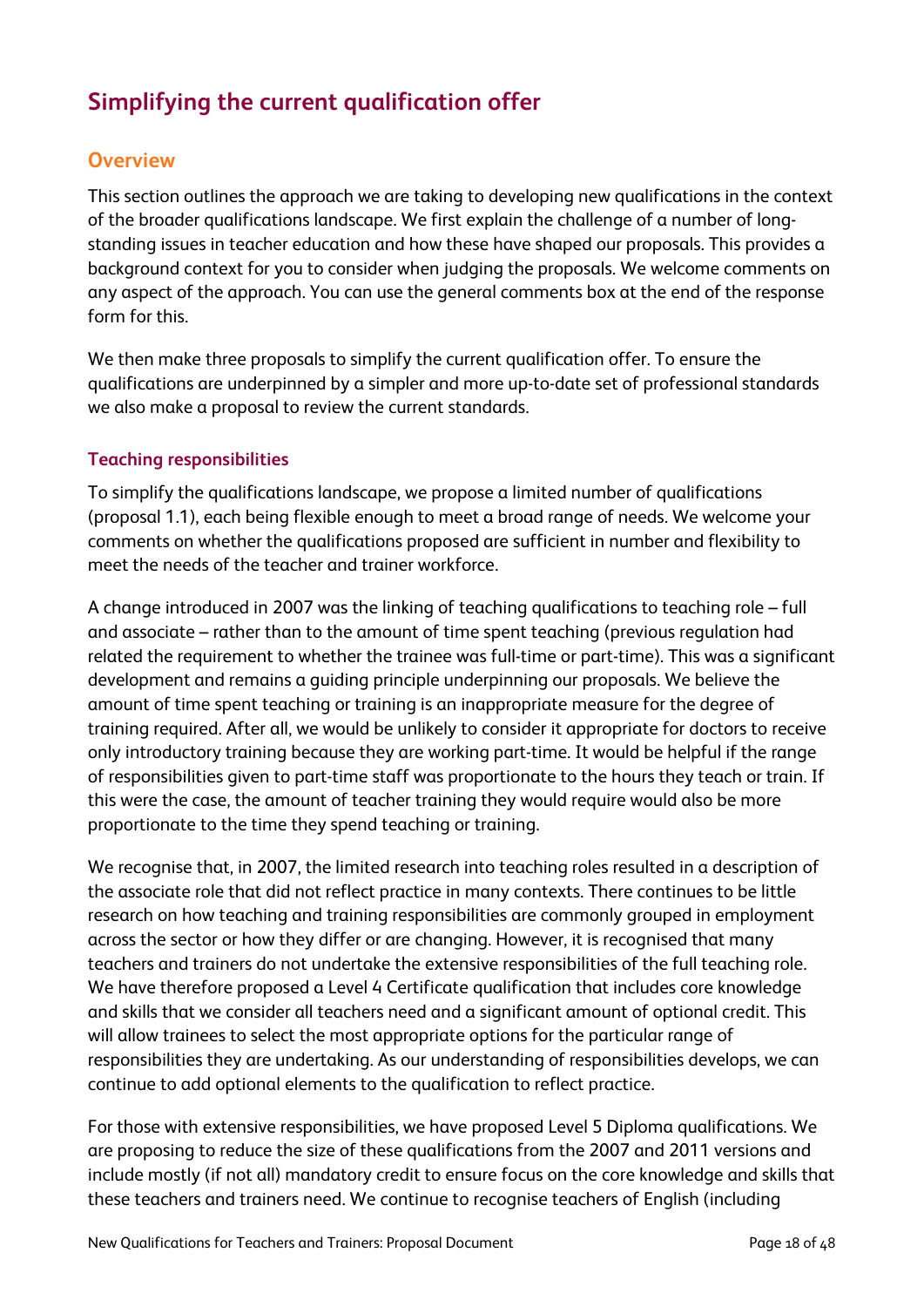literacy, ESOL and functional English) and mathematics (including numeracy and functional mathematics) as having an extensive range of responsibilities and have therefore only developed Diploma qualifications for these specialisms.

## **Qualification frameworks**

Qualifications for teachers and trainers have always been developed within two qualification frameworks:

- The Qualifications and Credit Framework (QCF). Awarding organisations (AOs) regulate qualifications in the QCF.
- The Framework for Higher Education Qualifications (FHEQ). Higher Education Institutions (HEI) validate qualifications in the FHEQ.

Qualifications developed in either framework share the same core content and associated requirements such as those for practice and the assessment of practice. However, while working across two frameworks offers the sector greater choice, it adds a certain complexity to the qualifications landscape that we cannot escape.

One example of this complexity is in the naming of qualifications. The terms 'certificate' and 'diploma' are used in different ways within the different frameworks, meaning that titles of qualifications cannot be the same across both. When determining a new title for the proposed qualifications, we chose one containing the word 'education'. This is not only because it is more inclusive of providers beyond the further education and skills sector but also because many of the HEI qualifications contain this term – in particular, the widely available Certificate in Education and Post Graduate Certificate in Education. HEIs will want to continue to use these titles. If the titles proposed are supported, they would be used for all qualifications in the QCF but for only a few HEI qualifications, as now. As many HEI-validated qualifications are delivered in colleges alongside AO qualifications, we recognise that this may lead to misunderstanding and LSIS guidance will explain how qualifications relate to each other, particularly in the case of equivalences.

A further example of complexity is in the structuring of qualifications:

- Qualifications in the QCF are made up of units and these can be of any credit size from one upwards. To make units easier to combine, LSIS supports the development of unit sizes divisible by three – up to fifteen – and then in fives. AOs will use a shared bank of units and combine them in the same way.
- Qualifications in the FHEQ are made up of modules whose size and the way they are combined will differ from one HEI to another. They are commonly ten, fifteen or twenty credits in size. Each HEI develops its own modules; very few use the structure developed for the QCF.

This situation has made credit recognition and transfer between frameworks difficult, though some providers have developed good systems locally. One of the proposals (1.3) seeks to reduce the confusion this situation can create.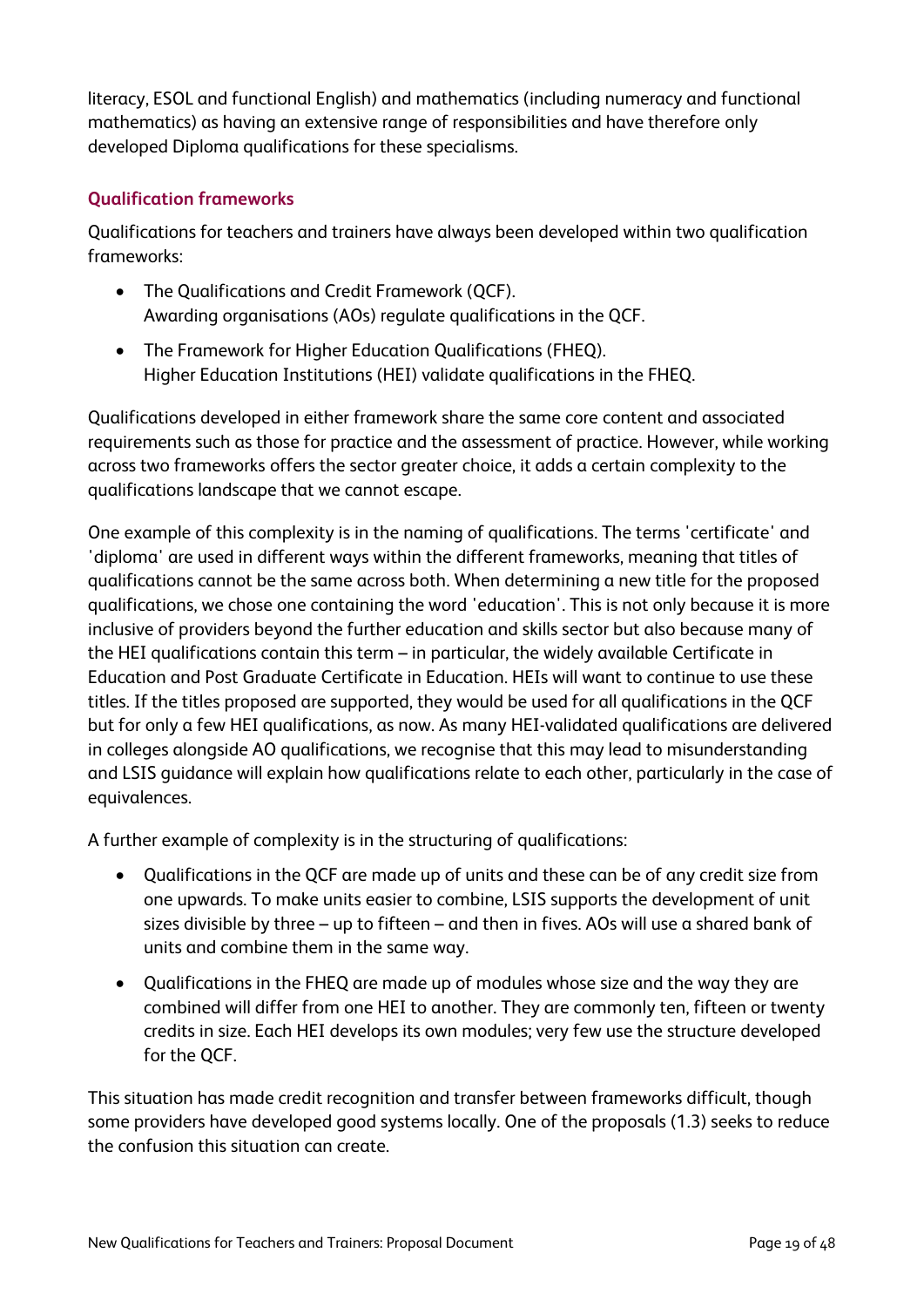**A note on credit and guided learning hours (GLH)** One commonality of the two frameworks is the shared understanding of credit. In both frameworks, one credit indicates a notional ten hours of learning. Each of the new qualification proposals includes a suggested credit value. Qualifications with the same credit value in different frameworks will have the same notional hours of learning. However, we recognise that, when small qualifications are proposed using credit values most appropriate for QCF qualifications, the equivalent qualifications in the FHEQ will often be developed with a greater credit value – rounding up the value to fit the module sizes preferred by the HEI.

Guided learning hours have also been suggested for each proposed qualification. We use the definition of GLH provided by the Skills Funding Agency. Currently, GLH are important for the funding of qualifications in the QCF although there are plans to change this. The suggested GLH is a guide only. We must not make assumptions about the relationship of GLH and delivery. There has never been any requirement for HEIs to follow this guidance and the amount of GLH will vary across all qualification delivery. For example, it will be very different in accelerated and extended programme delivery.

## **Working with HEIs and AOs**

LSIS plans to change the way we facilitate the development of the qualifications with AOs and HEIs. Previously, qualifications have been developed in the QCF and then HEIs have taken the content of the units to develop their own qualifications. The QCF qualifications often contain many small units of assessment, especially at Levels 3 and 4, which support small amounts of learning and a gradual building towards a qualification. HEIs working with much larger modules and at higher levels find the QCF qualifications too detailed and fragmented for their needs. In the development phase 3 of this review, we intend to work with AOs and HEIs to agree minimum requirements and content for the qualifications so that they can then be developed appropriately in the separate frameworks. Minimum requirements and content (including learning outcomes, practice, and observation of practice requirements) will ensure that anyone undertaking one of the qualifications will be meeting a national benchmark. AOs and HEIs are always free to include additional content and requirements of their own.

#### **Credit recognition and transfer**

Credit recognition and transfer refers to how trainees can use credit achieved in one qualification towards other qualifications. In the QCF, this is automatic and is a basic principle for building qualifications in that framework. It is more difficult to transfer and recognise credit across the two frameworks and we are proposing that we should rely less on this. We are not referring to the recognition of prior learning (RPL).The availability of RPL is a requirement for all qualifications in both frameworks and we support paying more attention to this.

Since teaching qualifications were first regulated in 2001, there have been opportunities for movement and progression between the two qualification frameworks. This has been supported by a voluntary agreement with HEIs to structure their qualifications to allow for points of entry that match those of the nested qualifications. However, because of the small credit value and level of some of the qualifications developed in 2007 this was not always possible and created expectations in learners that were not always realised. For example, those achieving a PTLLS qualification expected it to be recognised when moving to an HEI qualification. This wasn't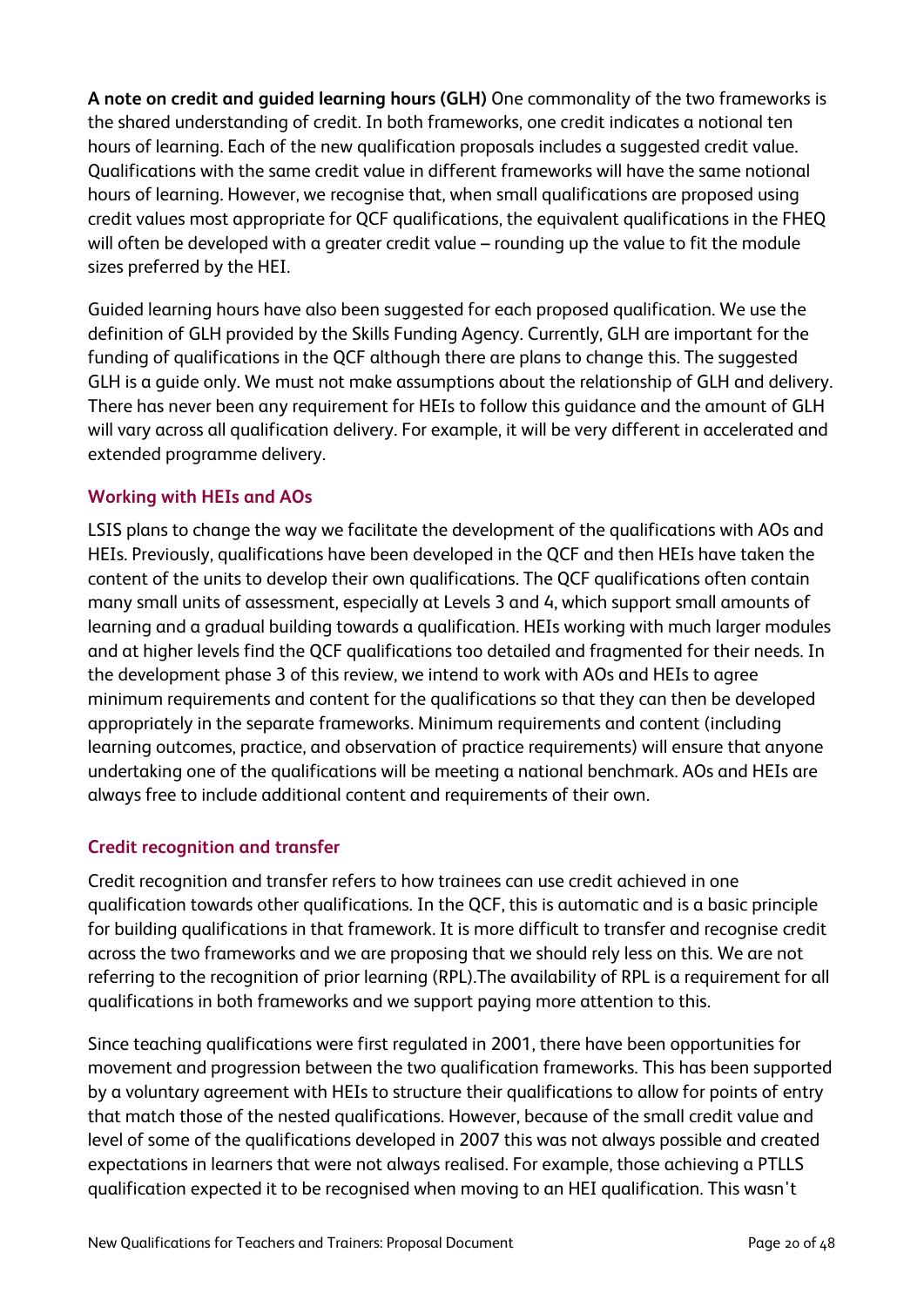always the case, particularly if it was achieved at Level 3. Proposal 1.3 explains how the previous 'nesting' of qualifications inside each other (described as 'like a Russian doll') has not achieved its aim of enabling and motivating progression. We propose an alternative of completely separate qualifications where no credit recognition or transfer is built in. If this is supported, then there will be no need for the current voluntary agreement for structuring qualifications to continue.

## **Proposals**

### **Qualifications**

- 1.1 A single qualification at each level and of increasing size should be developed.
- 1.2 The qualifications should be flexible enough to enable a focus on particular learning contexts.
- 1.3 Separate qualifications that are not 'nested' should be developed.

#### **Standards**

1.4 The professional standards should be reviewed.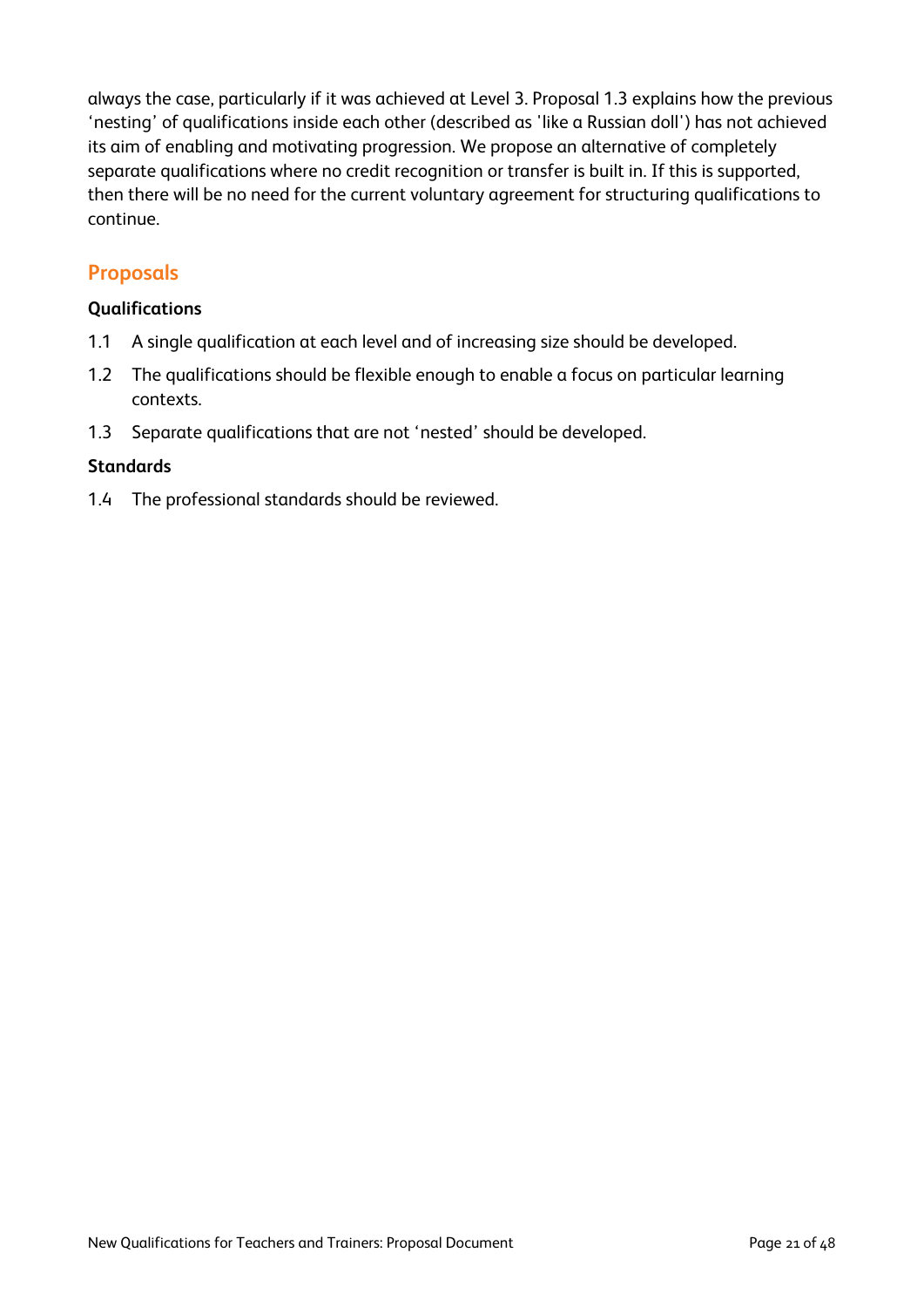## **Qualifications**

# **Proposal 1.1 A single qualification at each level and of increasing size should be developed**

### **Summary:**

**The proposed generic qualifications include a Level 3 Award (12 credits), a Level 4 Certificate (30 credits) and a Level 5 Diploma (60 credits). Each qualification will allow for direct entry without completing any previous qualification (see diagram). The content, size and level of the qualification will also encourage progression from one to another for those who wish to build up their initial training over time, perhaps as teaching or training responsibilities increase. Proposed subject-specific qualifications only offer qualifications at Level 5. These will vary in size depending on purpose – whether for initial training or continuing professional development.**



Each of the proposed qualifications will have a defined purpose, and the content will reflect the level of the qualification. The increase in level between qualifications is important. As a trainee moves through the levels when taking more than one qualification, they will consider familiar themes in greater depth and with more underpinning knowledge.

As it will be possible for both direct entry to any qualification and for progression through them, attention will need to be paid to entry processes to programmes, induction and early differentiation in the delivery of programmes. This will be the responsibility of ITE providers.

To simplify the qualifications, we are proposing that one qualification at each level replaces the two currently in place. Having two levels for the PTLLS and CTLLS qualifications arose from a concern, raised by Ofsted in 2003, that the more able trainees were not being stretched. Being able to take the same qualification at a higher level was one way to address this. If the proposal for a single qualification is supported, then ITE providers will need to consider the guidance they will give to potential trainees about the levels of qualification available and identify ways to provide appropriate challenge for a diverse group of trainees previously able to achieve the same qualification at a different level.

The proposals for qualifications for teaching English, ESOL, mathematics and disabled learners do not mirror this progression through levels. The qualifications proposed are all at Level 5 to reflect current practice but vary in size depending on purpose – whether for initial training or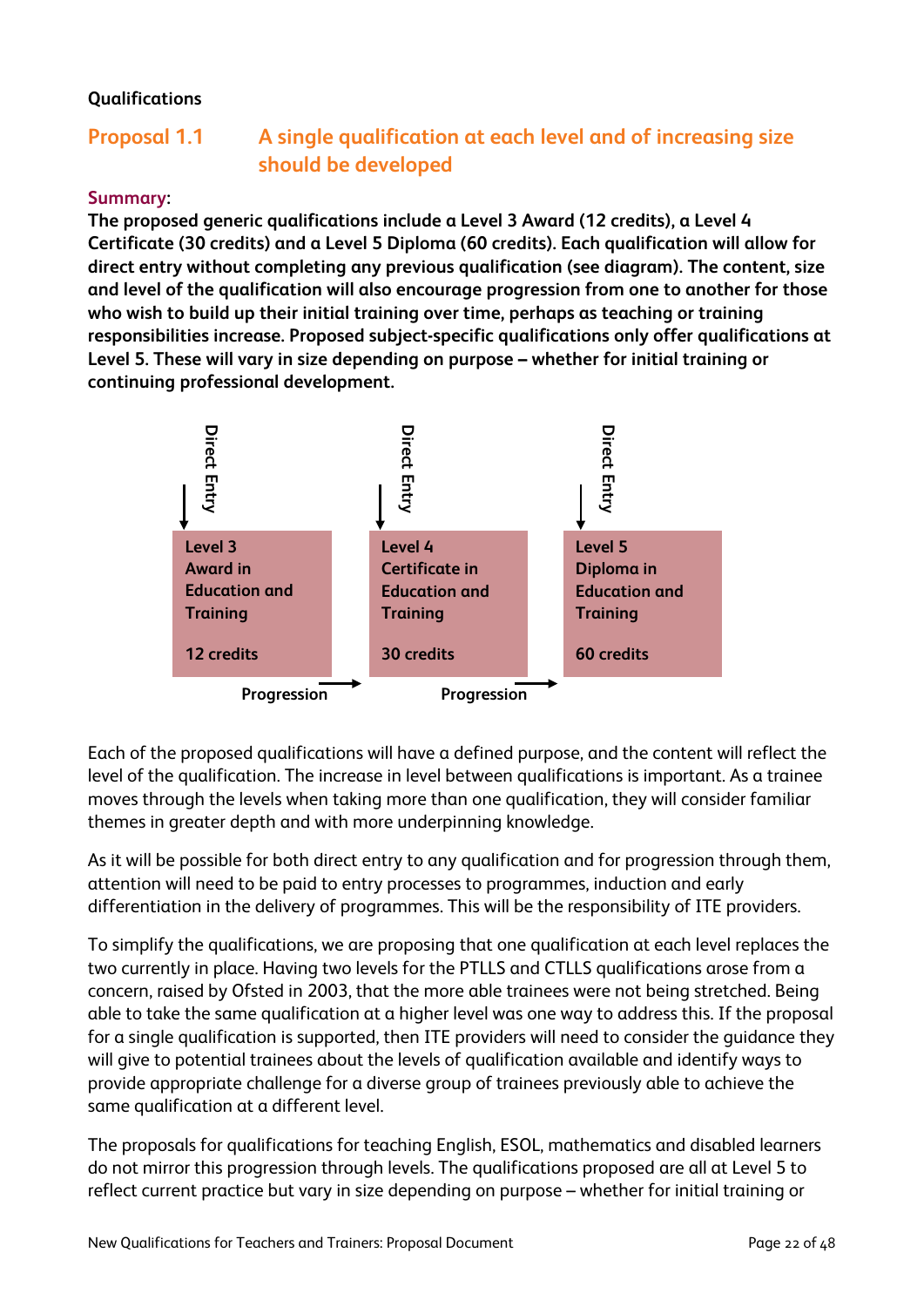continuing professional development.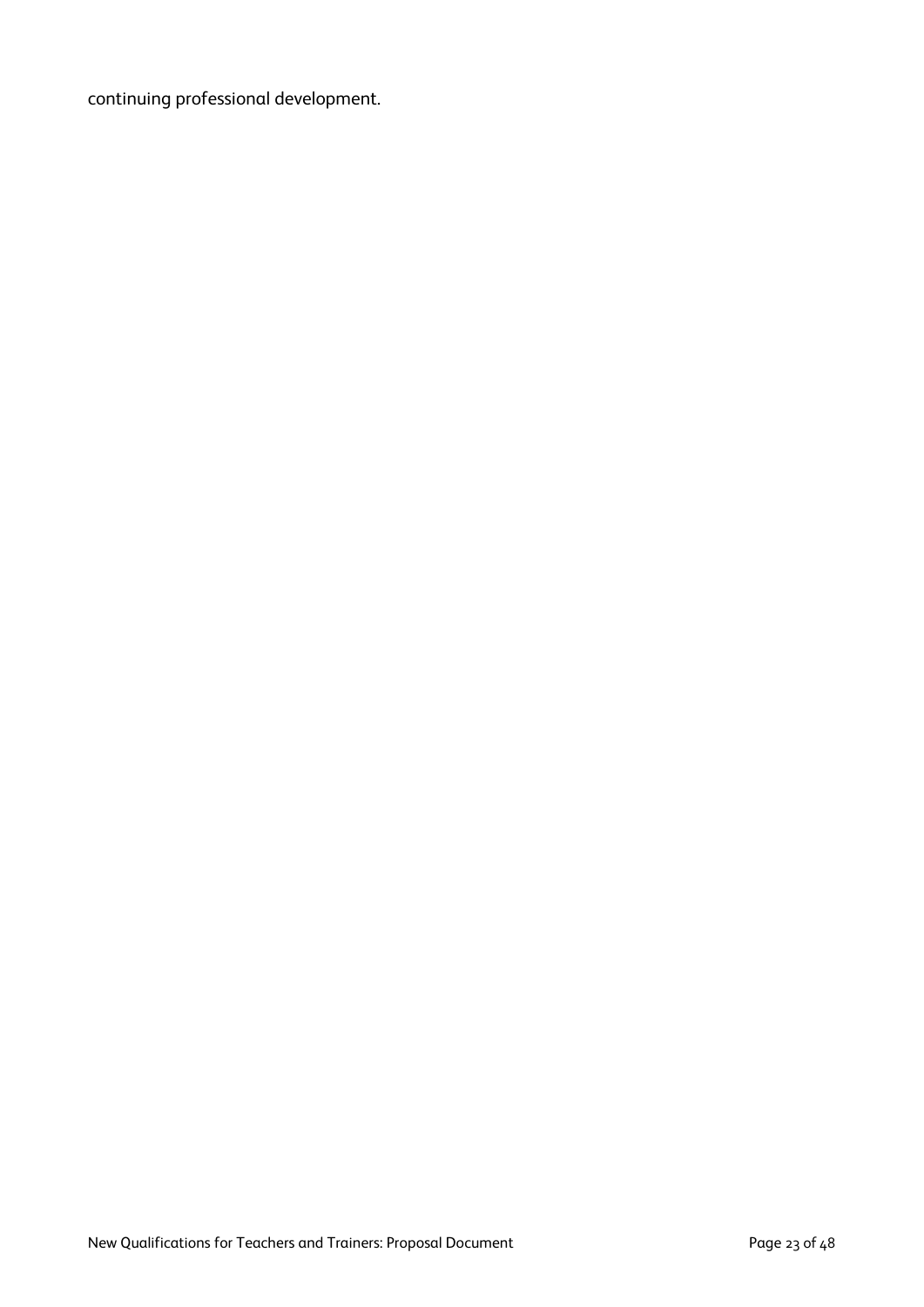# **Proposal 1.2 The qualifications should be flexible enough to enable a focus on particular learning contexts**

## **Summary:**

**The qualifications should reflect the diversity of practice across the further education and skills sector. Common learning outcomes in qualifications from all awarding institutions will include reference to context. Units from the Learning and Development qualifications, including those for assessing and the quality assurance of assessment will be available in the QCF qualifications. Although not formally part of the review of qualifications, LSIS will facilitate working groups to consider delivery, assessment and recognition of prior learning in teacher education programmes.**

The further education and skills sector was broadened in 2007 to include not only colleges but also independent training providers and local authorities. At the time, it was a challenge to develop qualifications that could meet the needs of a diverse sector. That challenge remains, particularly for the Level 5 Diploma qualifications and was a key concern expressed in Lord Lingfield's interim report.

In the Level 4 Certificate qualification, and to some extent the Level 3 Award, an important opportunity for flexibility is provided by the significant amount of optional credit in the qualification. For example, units from the Learning and Development suite will be included. In the Level 5 Diploma qualification, where possibly all credit would be mandatory, flexibility would be provided by one unit/module having a focus on research. This would give trainees the opportunity to focus on any subject or context they found of value. Of course, assessment methodology and delivery will always provide the greatest opportunities for flexibility to meet the needs of a diverse group of trainees.

That qualifications in the QCF and FHEQ frameworks share the same content and associated requirements does not mean they will all be delivered in the same way or have the same target audience. Of course, many programmes will remain generic in focus whilst meeting the specific needs of individuals within the group. However, few generic programmes have been contextualised for a particular sector or subject. The freedom to contextualise is still not properly understood by ITE providers but is important if we are to avoid an unnecessary proliferation of specialist qualifications. We do have innovative examples of contextualised programmes, for example, focusing on teachers of performing arts and, more recently, for trainers in work-based learning contexts. This has been supported by a broadening of the experience represented in teams delivering ITE qualifications. The need now is to build on, and broaden, those developments to include other learning contexts, such as informal adult learning and third sector provision. LSIS will continue to support targeted and specialised provision.

While it is not expected that every ITE programme should attempt to meet the needs of every context, it is important that there is a range of provision available in every region. To date, the [CETTS](http://cett.excellencegateway.org.uk/) have played an important part in facilitating regional discussions and planning. Although not a formal part of this review of qualifications, LSIS intends to facilitate working groups for those with an interest in ITE to consider delivery, assessment and recognition of prior learning in teacher education programmes. Context will play an important part in these discussions.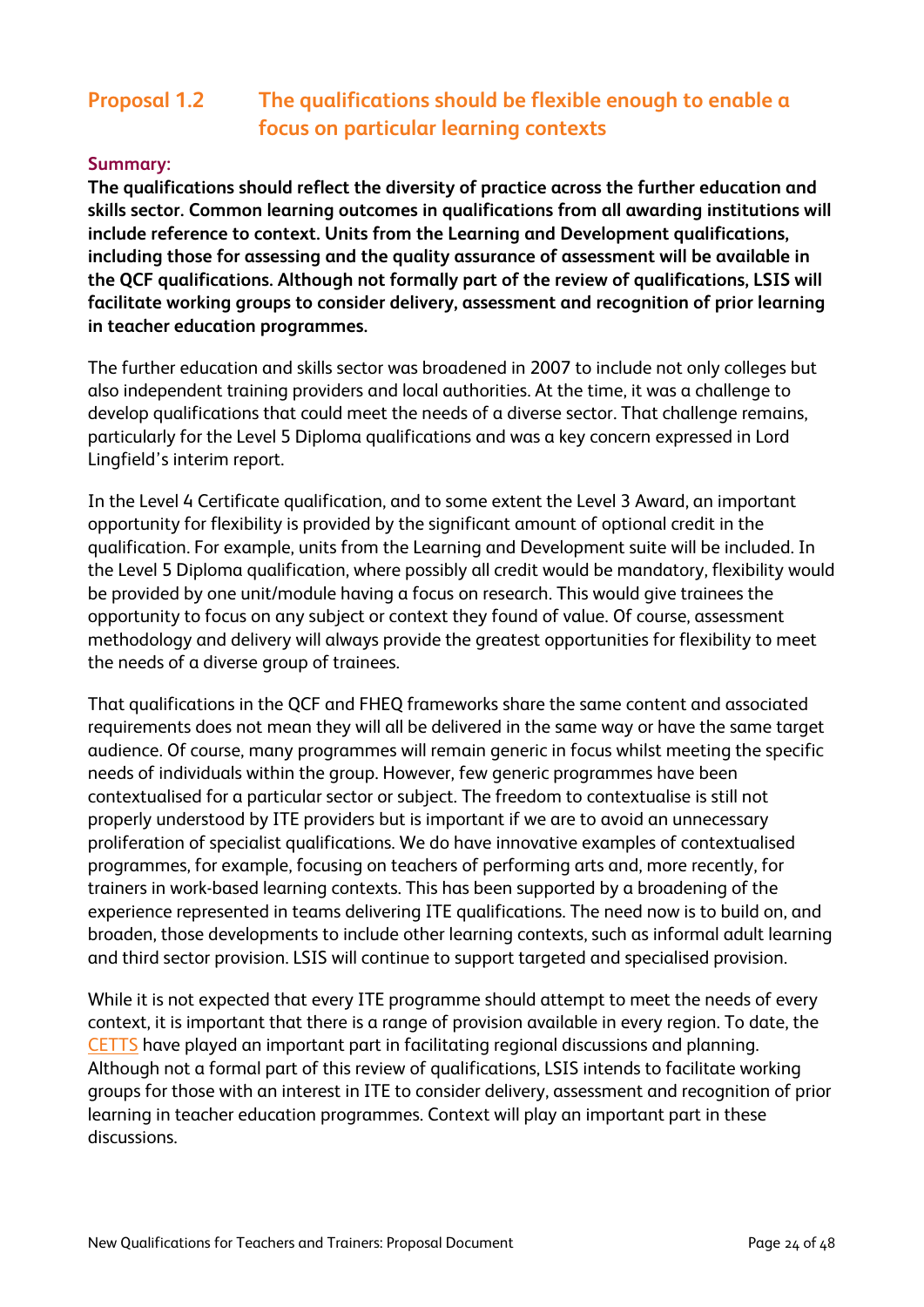## **Proposal 1.3 Separate qualifications that are not 'nested' should be developed**

### **Summary:**

**The current teaching and training qualifications are 'nested' inside one another. For example, the PTLLS units are found within the CTLLS and DTLLS qualifications. The qualifications were developed in this way to support and encourage progression but, in practice, raised expectations that were sometimes not realised due to difficulties in credit recognition and transfer, and often led to repetition of content. The proposed qualifications will have a defined purpose to meet a range of teaching and training responsibilities. This will reduce repetition for those who choose to move from one qualification to another.**

Nested qualifications were developed to support and encourage progression – that you may have already achieved part of the next qualification would be seen as motivating to move on. In practice, this raised expectations that were sometimes not realised because of the difficulty of credit recognition and transfer.

Nesting sometimes leads to repetition, particularly when the trainee moves between providers where there will be less planning to avoid it. Even if the proposal to have separate qualifications is supported, there may still be a risk of repetition when joining a programme at a higher level. The working groups established by LSIS for delivery, assessment and recognition of prior learning will support the development of guidance to suggest ways that this challenge can be overcome.

A further consequence of nesting has been that qualification structures are not appropriate for their level. The updated PTLLS qualification includes a number of small units to support bitesized chunks of learning – wanted by employers for their teachers and trainers at this level. However, nesting the qualifications has meant that these small units are also included in the Diploma qualification where they are not appropriate for trainees that have chosen to join a significantly larger qualification. Removing the nesting will support the development of more appropriate qualification structures at each level.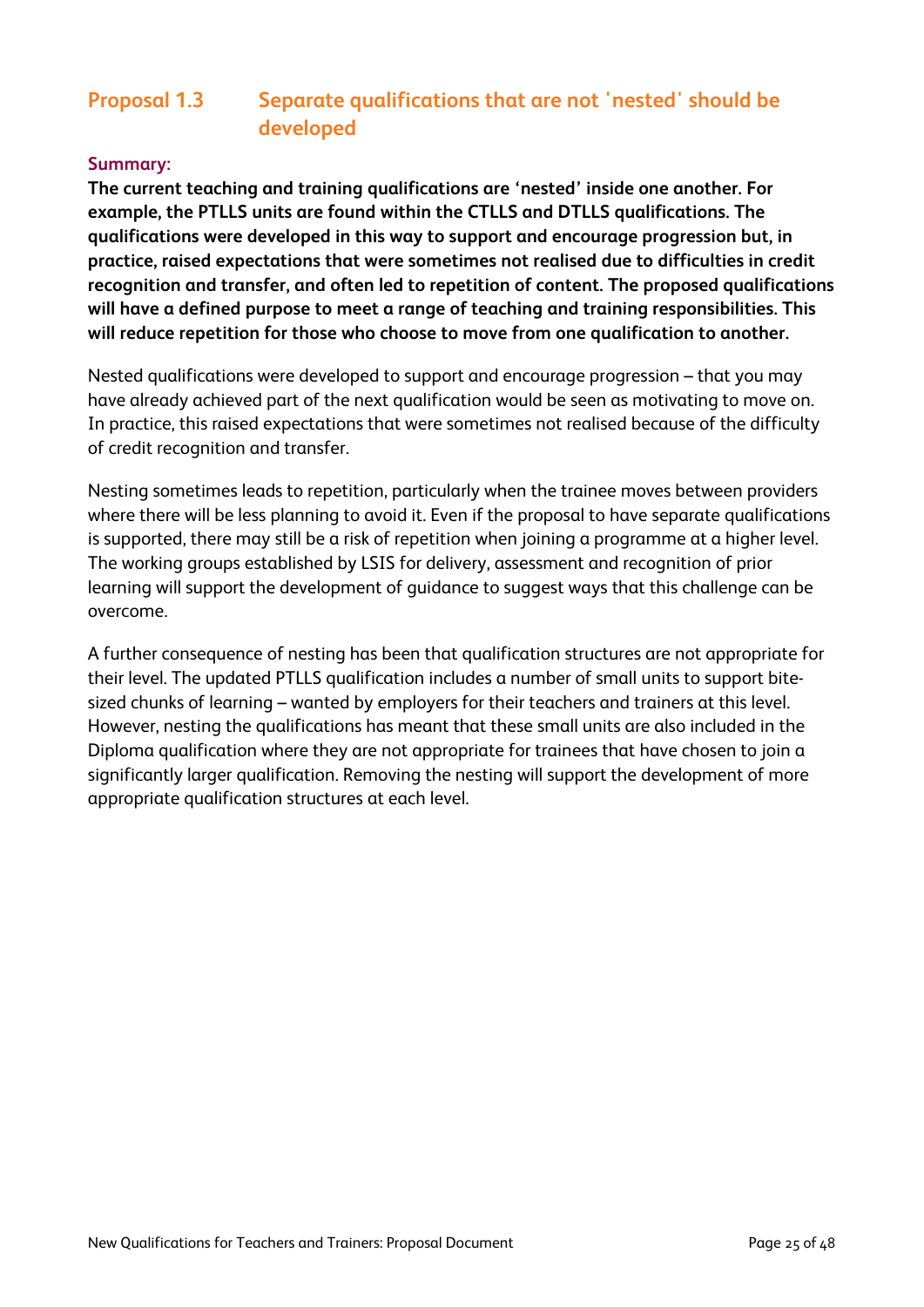### **Standards**

## **Proposal 1.4 The professional standards should be reviewed**

### **Summary:**

**The** *New Overarching Professional Standards for Teachers, Tutors and Trainers in the Lifelong Learning Sector* **were published in December 2006. They describe the practice expected of teachers and trainers across the further education and skills sector. The standards also underpin professional development, including initial and continuing professional development qualifications. A review of the standards would ensure they continue to describe current expectation of practice and would consider how they could be simplified to better support professional practice.**

The professional standards were developed only for use in England. The other UK jurisdictions have their own professional standards which have only been developed for lecturers in colleges while National Occupational Standards for Learning and Development are used in work-based learning. It is proposed that a single set of standards for the sector should remain but that, after five years, they are in need of review. A review of the standards would ensure they continue to describe current expectation of practice. It could also consider how the standards could be simplified to better enable the assessment of practice against them. Lingfield's interim report suggested that much could be learned from cross-sector comparison. It is important to note that standards have recently been reviewed for schools (2012) and for HE (2011).

A review of the standards, if supported, would be undertaken separately and would not hold up the development and introduction of the new qualifications. It is not proposed to include a review of the associated application guidance documents related to the professional standards as part of a review of the standards. They are still well received so their content would be mapped to the new standards and they would be re-published. We also do not propose any significant review of the minimum core specification other than a refresh in terms of the language used. There would be a need for providers of ITE to demonstrate that their programmes enabled trainees to meet the standards appropriate to their experience and career stage.

If a review of the standards is supported, the finding would be discussed at the project steering group in December and any future development agreed.

If you support a review of the standards, please let us know your views:

- What is it about the standards that needs changing and why?
- Do any of the application guidance documents also need review?
- Does the minimum core need review?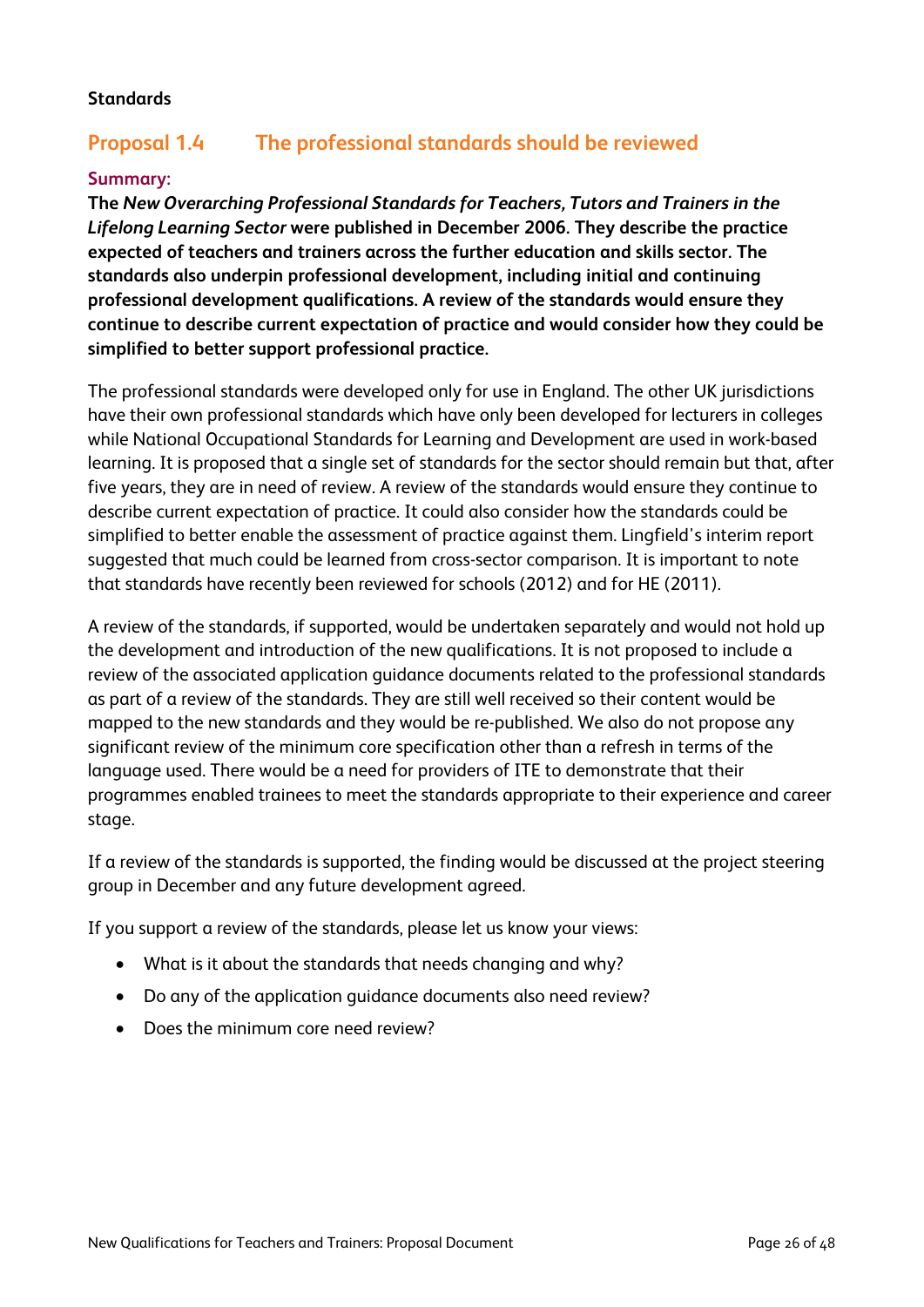# **Generic teaching qualifications**

## **Overview**

The proposed generic qualifications include a Level 3 Award, a Level 4 Certificate and a Level 5 Diploma. Each qualification will allow for direct entry without completing any previous qualification. The content, size and level of the qualification will also encourage progression from one to another for those who wish to build up their initial training over time, perhaps as teaching or training responsibilities increase. For each qualification, there are two proposals. The first details the proposed title, level and purpose of the qualification. The second details the content, credit value and requirements for practice and assessment of practice.

There are also proposals for two Level 7 qualifications. The first would lead to recognition as a fellow of the Higher Education Academy for those teachers and trainers working at the HE/FE interface. If supported, this would be developed within the timeframe of this review. The second proposed Level 7 qualification is a new qualification for continuing professional development. If supported, the development would be undertaken in a separate review over a longer time frame than this review.

## **Proposals**

#### **Level 3 Award**

- 2.1 A Level 3 Award in Education and Training should be developed.
- 2.2 The proposed content and size of the Level 3 Award in Education and Training is appropriate.

#### **Level 4 Certificate**

- 2.3 A Level 4 Certificate in Education and Training should be developed.
- 2.4 The proposed content and size of the Level 4 Certificate in Education and Training is appropriate.

#### **Level 5 Diploma**

- 2.5 A Level 5 Diploma in Education and Training should be developed.
- 2.6 The proposed content and size of the Level 5 Diploma in Education and Training is appropriate.

#### **Level 7 Diploma**

- 2.7 A Level 7 Diploma in Education and Training should be developed.
- 2.8 A Diploma qualification for continuing professional development at Level 7 should be developed.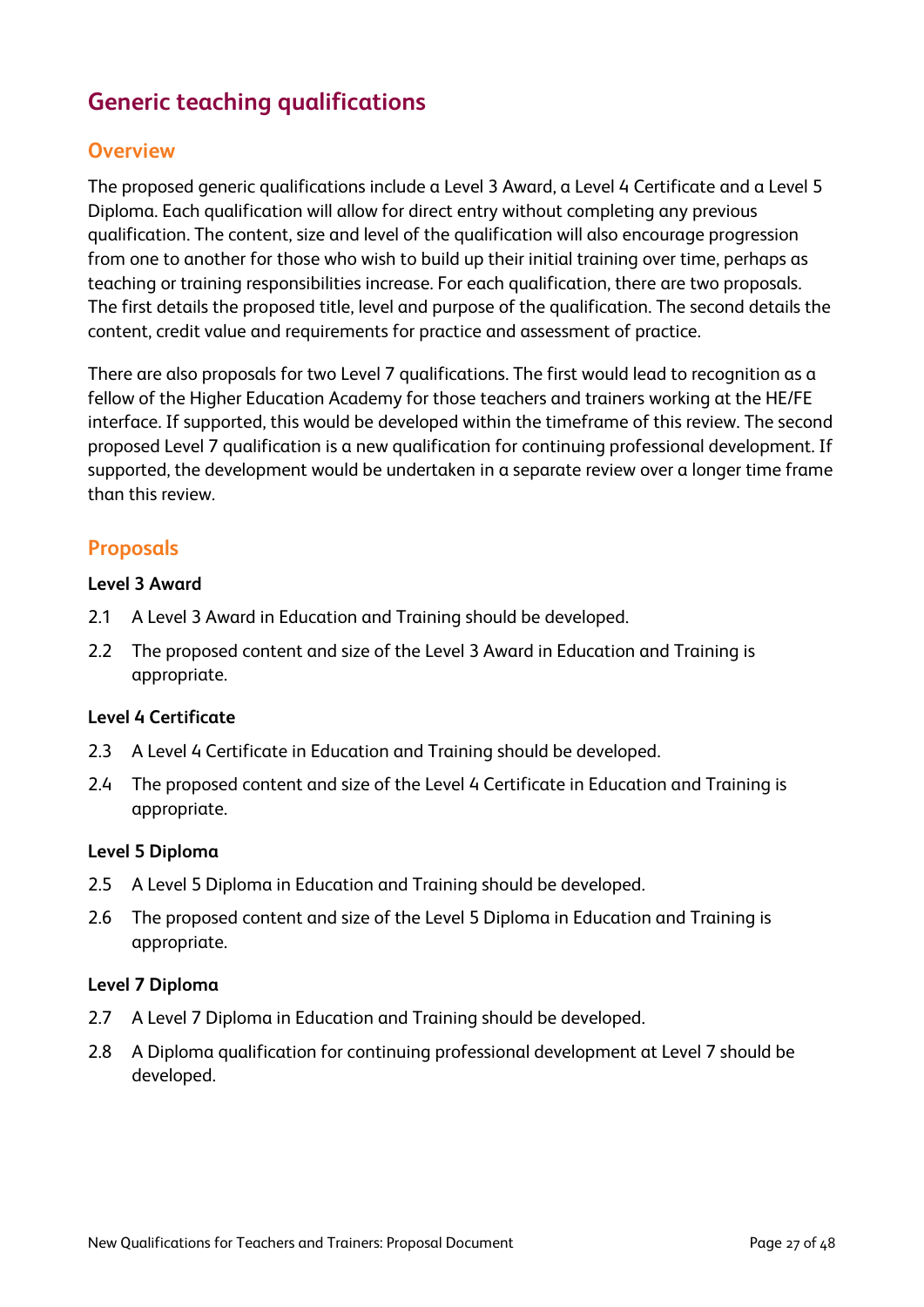## **Level 3 Award**

# **Proposal 2.1 A Level 3 Award in Education and Training should be developed**

#### **Summary:**

**The proposed Award will provide an introduction to teaching and training. It will primarily be a knowledge-based qualification with some assessment of micro-teaching. It will not assess competence, as there will be no requirement to practice. It will be of value to those with little or no experience of teaching or training and to those considering or wishing to teach or train in the sector.**

| Level 3              |
|----------------------|
| <b>Award in</b>      |
| <b>Education and</b> |
| <b>Training</b>      |

**12 credits**

 $\overline{a}$ 

In developing this qualification, we will build on the learning from the updating of the PTLLS qualification in 2011. The PTLLS is currently used for a wide range of purposes and has proved a popular qualification – recent research finds that 'New entrants gain a quicker and more effective grounding in key teaching skills' and 'One of the benefits here is simply that the qualification is perceived by staff themselves to be useful.' $^8$  $^8$  It is seen as a critical part of the induction of staff by many providers.

The report also identifies that many trainee teachers and trainers prefer to take an introductory stand-alone qualification rather than embark immediately on a larger qualification.

This Award will be a generic qualification preparing teachers of all areas of vocational and subject specialism. It will introduce the theory underpinning teaching and learning. The qualification will be of value to those with little or no experience of teaching or training and for those outside the sector whose job role includes only a small amount of training or involves the management of trainers. The qualification will also be of value to those considering or wishing to teach or train in the sector as it can be achieved without the need to be in practice. There will be a requirement for a micro-teaching assessment including the opportunity to observe and evaluate their peers. However, those who are teaching and training may be assessed in their workplace if this is considered of value – so it can be adapted for particular employer needs. Additionally, some optional units included from the Learning and Development qualifications do require evidence of assessment of practice. In such cases, the qualification will evidence a certain level of skills in particular aspects of training.

Level 3 is established as appropriate for this range of teaching and training responsibilities in the sector. There will be a clear progression route into the Level 4 Certificate qualification but there could also be progression directly to the Level 5 Diploma depending on the experience, responsibilities and aspirations of the trainee.

We propose there should be no nationally set entry requirements for this qualification as is the current position. Awarding Institutions and ITE providers may introduce their own requirements. For example, some HEIs may require entrants to have Level 2 qualifications in English and

<span id="page-29-0"></span><sup>8</sup> BIS (2012): [Evaluation of FE Teachers \(England\) Regulations](http://www.bis.gov.uk/assets/biscore/further-education-skills/docs/e/12-693-evaluation-fe-teachers-qualifications-regulations.pdf)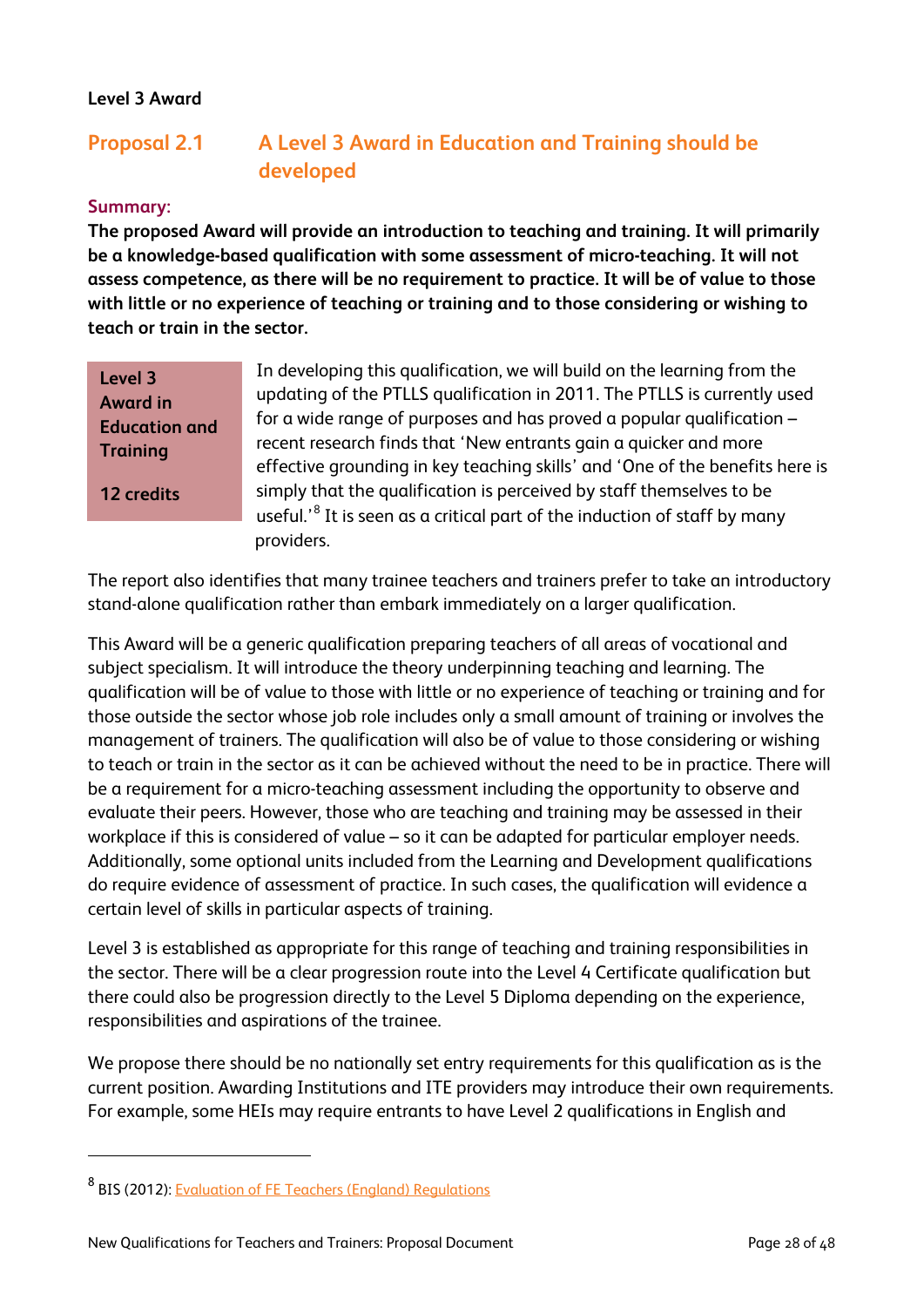mathematics.

We propose to include a number of small units of assessment to provide more opportunities to achieve learning in smaller steps. We already have examples of the value of this approach, particularly for those working in a voluntary role. The accessibility of this Award makes it reasonable to set a limit on the amount of time that teachers are allowed to be responsible for learners before they must undertake some professional development and have the support for practice that this provides.

# **Proposal 2.2 The proposed content and size of the Level 3 Award in Education and Training is appropriate**

## **Summary:**

**The Award will develop knowledge and skills related to planning, delivery, assessment and the evaluation of inclusive teaching and learning with individuals and groups of learners. Relevant units from Learning and Development qualifications will be included in the QCF qualifications. A credit value of twelve is proposed. This reflects the appropriate amount of learning required for someone with little or no experience of teaching or training. There was strong support for an increase in the credit value of PTLLS from six to twelve in the 2011 review of the qualifications.**

The Award will provide an introduction to professional practice. The content of the 2011 PTLLS qualifications will be used as a starting point in the development as previous reviews have identified a consensus that this is the appropriate content for such an award.

As part of the qualification, a trainee's skills in English and mathematics should be assessed and plans agreed to develop these – which may include signposting to other provision. It will introduce the integration of English, mathematics and ICT into areas of specialism. Units related to facilitating learning from the Learning and Development qualifications will be included in the QCF qualifications.

A credit value of twelve is proposed, that is 120 notional hours of learning. This reflects the appropriate amount of learning required for someone with little or no experience of teaching or training. There was strong support for an increase in the credit value of PTLLS to twelve in the review of the qualifications in 2011. Because of the level and the target audience, we propose 48 guided learning hours (GLH) which is the same as the updated PTLLS qualification.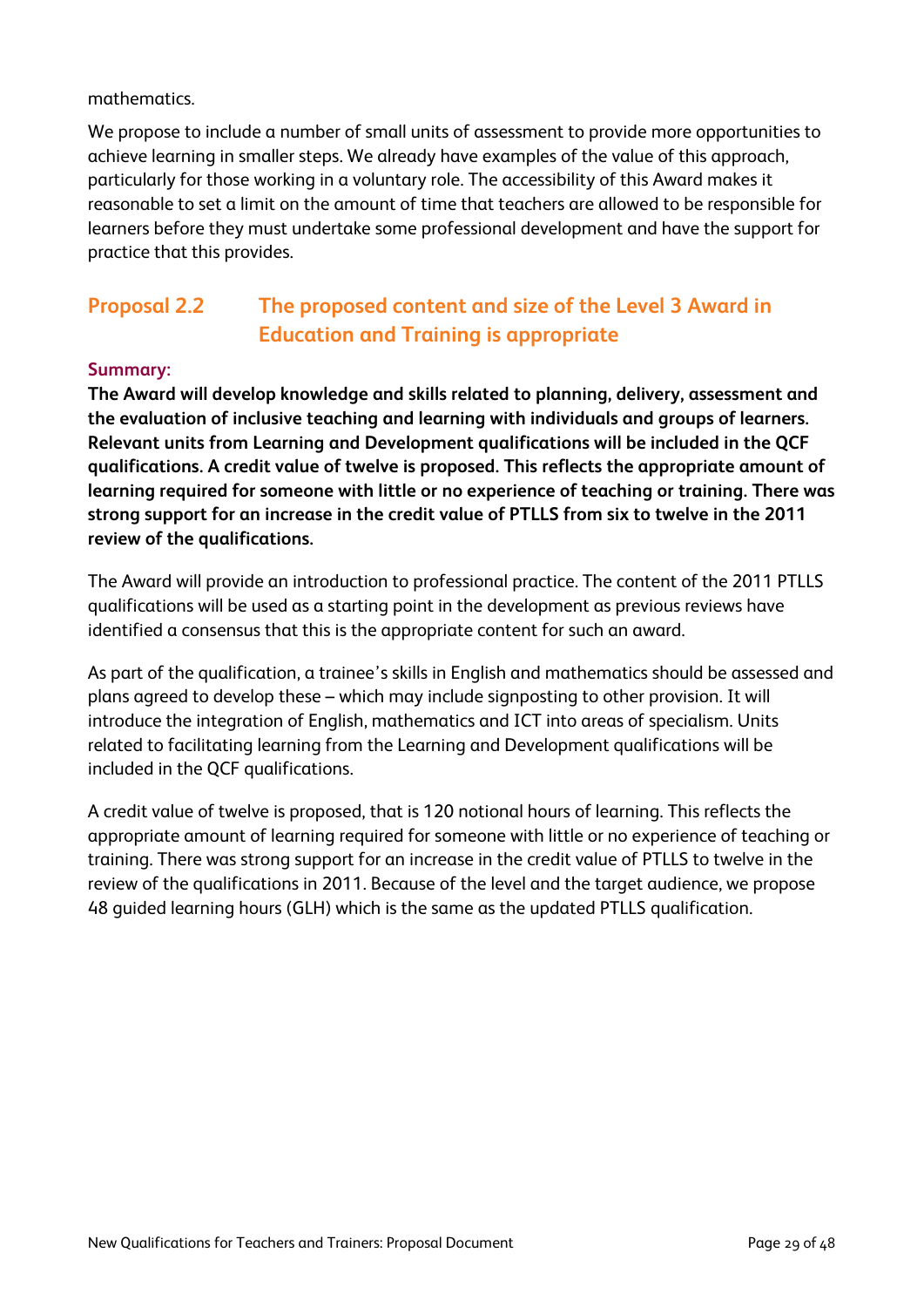### **Level 4 Certificate**

# **Proposal 2.3 A Level 4 Certificate in Education and Training should be developed**

#### **Summary:**

**The proposed Certificate will provide training for those with a broad range of teaching or training responsibilities. The level reflects the underpinning knowledge and skills required for these responsibilities. The qualification will be appropriate for those with some experience of teaching or training and the potential to study at this level. There will be a requirement to practice as this qualification will assess and provide evidence of competence in teaching and training.** 

## **Level 4 Certificate in Education and Training**

**30 credits**

This will be a generic qualification preparing teachers of all areas of vocational and subject specialism. The qualification will provide an understanding of the theory underpinning teaching and learning appropriate to the level of the qualification. The level reflects that introduced over ten years ago to improve quality of teaching and training and the underpinning knowledge and skills required for undertaking a broad range of responsibilities.

The qualification will recognise that the responsibilities of any teacher or trainer may vary greatly. It will develop knowledge and skills related to planning, delivery, assessment and evaluation of inclusive learning with individuals and/or groups of learners. Although there will be no requirement for practice with groups, the qualification will prepare trainees for working with groups and opportunities to practice with groups will be encouraged.

We propose there should be no nationally set entry requirements for this qualification, as is the current position. Awarding Institutions and ITE providers may introduce their own requirements. For example, some HEIs may require entrants to have Level 2 qualifications in English and mathematics. There will be a requirement to practice as this qualification will assess and provide evidence of competence in teaching and training. It is proposed to require fifty hours of practice. The previous requirement for thirty hours is no longer considered appropriate. Trainees will be observed and assessed a minimum of four times, covering a minimum of four hours.

# **Proposal 2.4 The proposed content and size of the Level 4 Certificate in Education and Training is appropriate**

#### **Summary:**

**The Certificate will develop knowledge and skills related to planning, delivery, assessment and the evaluation of inclusive teaching and learning with individuals and groups of learners. There will be a focus on subject and vocational knowledge and its application to teaching and training. The qualification could recognise teacher and trainer related roles such as assessing or engaging employers. We propose that half the qualification is made up of optional units to develop relevant knowledge and skills, primarily from the Learning and Development qualifications.**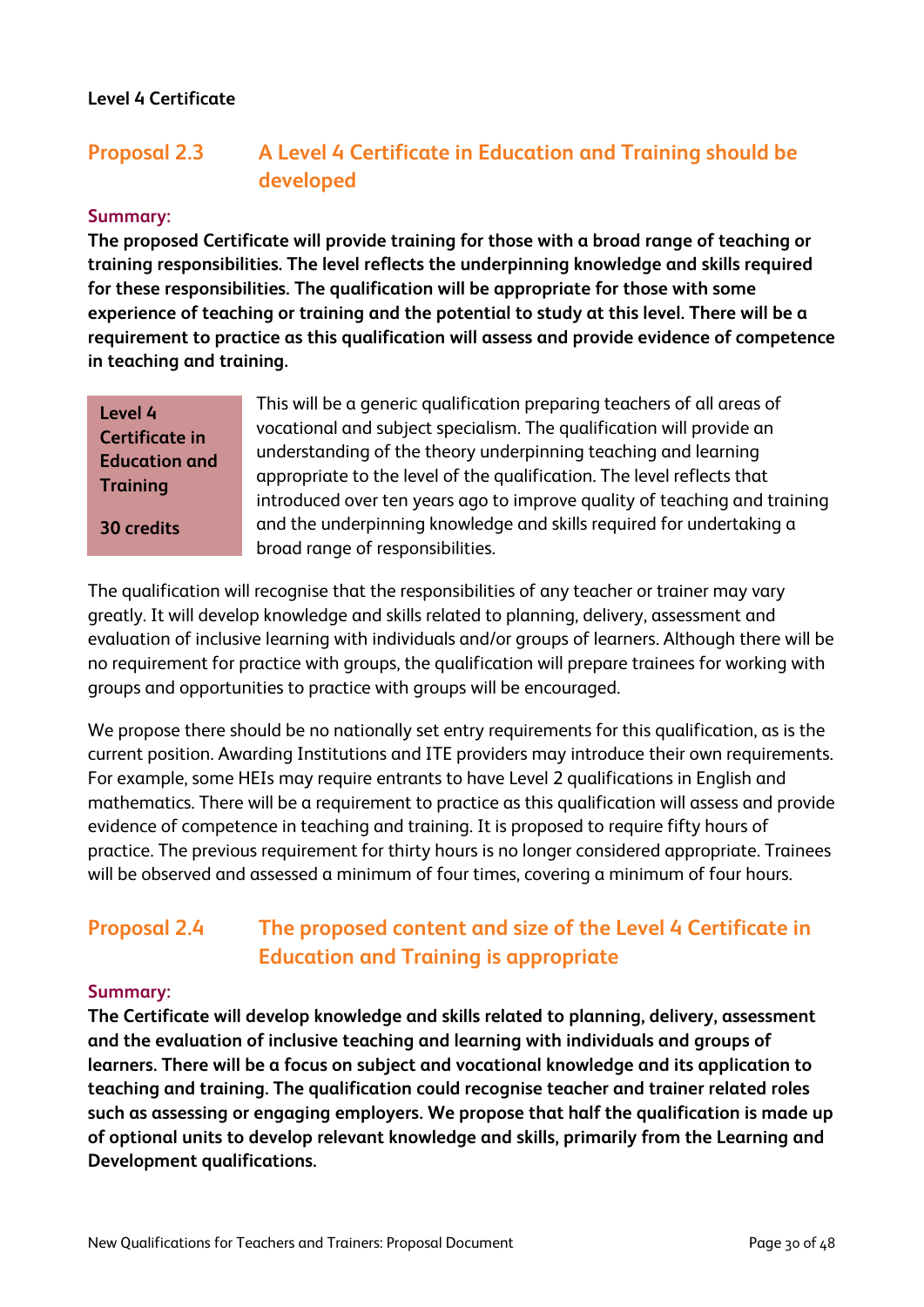The qualification will develop a trainee's understanding of professional practice. The qualification will also recognise teacher and trainer related roles and the QCF qualification would include many of the units in the Learning and Development suite including those for quality assurance of assessment. We propose that half the qualification is made up of optional units to develop the appropriate knowledge and skills required for these roles. This will provide the flexibility to address a trainee's context, teaching or training responsibilities, and any teacher related roles they may undertake.

It is proposed that the current minimum core of knowledge, understanding and skill requirements for literacy, language, numeracy and ICT are included in these teaching qualifications<sup>[9](#page-32-0)</sup> and that all trainees joining these qualification programmes should, as currently, undertake an initial assessment of skills in English, mathematics and ICT. Using the results of these assessments, programmes should provide the opportunity to agree plans to develop these skills within the programme, informed by the appropriate minimum core elements. Signposting to other provision may be required for some trainees. While, the qualification will include developing knowledge of literacy, language, numeracy and ICT learning and integrating these into other areas of specialism, we propose that there is no requirement to assess trainee skills in order to achieve the teaching qualification – as is the position with the current CTLLS qualification.

A credit value of thirty is proposed, that is 300 notional hours of learning. The updated 2011 CTLLS qualification is thirty six credits. However, that qualification includes introductory elements that are not part of this new qualification. The credit value reflects the appropriate amount of learning required for someone with some experience of teaching or training. Considering the level and the target audience, we propose 140 GLH. This reflects a reduction in credit value from the 2011 CTLLS qualification (36 credits) which has 160 GLH.

We consider it important that the credit value of any one qualification not only relates to its own purpose but also to the other qualifications in the suite. If the proposed credit value of sixty for the Level 5 Diploma qualification is not supported and it remains at a 120 credits, then consideration will be given to increasing the Certificate qualification to thirty six credits, as this size would support progression to a larger Diploma qualification.

 $\overline{a}$ 

<span id="page-32-0"></span><sup>&</sup>lt;sup>9</sup> LLUK (2007): [Addressing Literacy, Language, Numeracy and ICT needs](http://repository.excellencegateway.org.uk/fedora/objects/import-pdf:93/datastreams/PDF/content) in education and training: Defining the [minimum core of teachers' knowledge, understanding and personal skills. A guide for initial teacher education](http://repository.excellencegateway.org.uk/fedora/objects/import-pdf:93/datastreams/PDF/content)  [programmes](http://repository.excellencegateway.org.uk/fedora/objects/import-pdf:93/datastreams/PDF/content)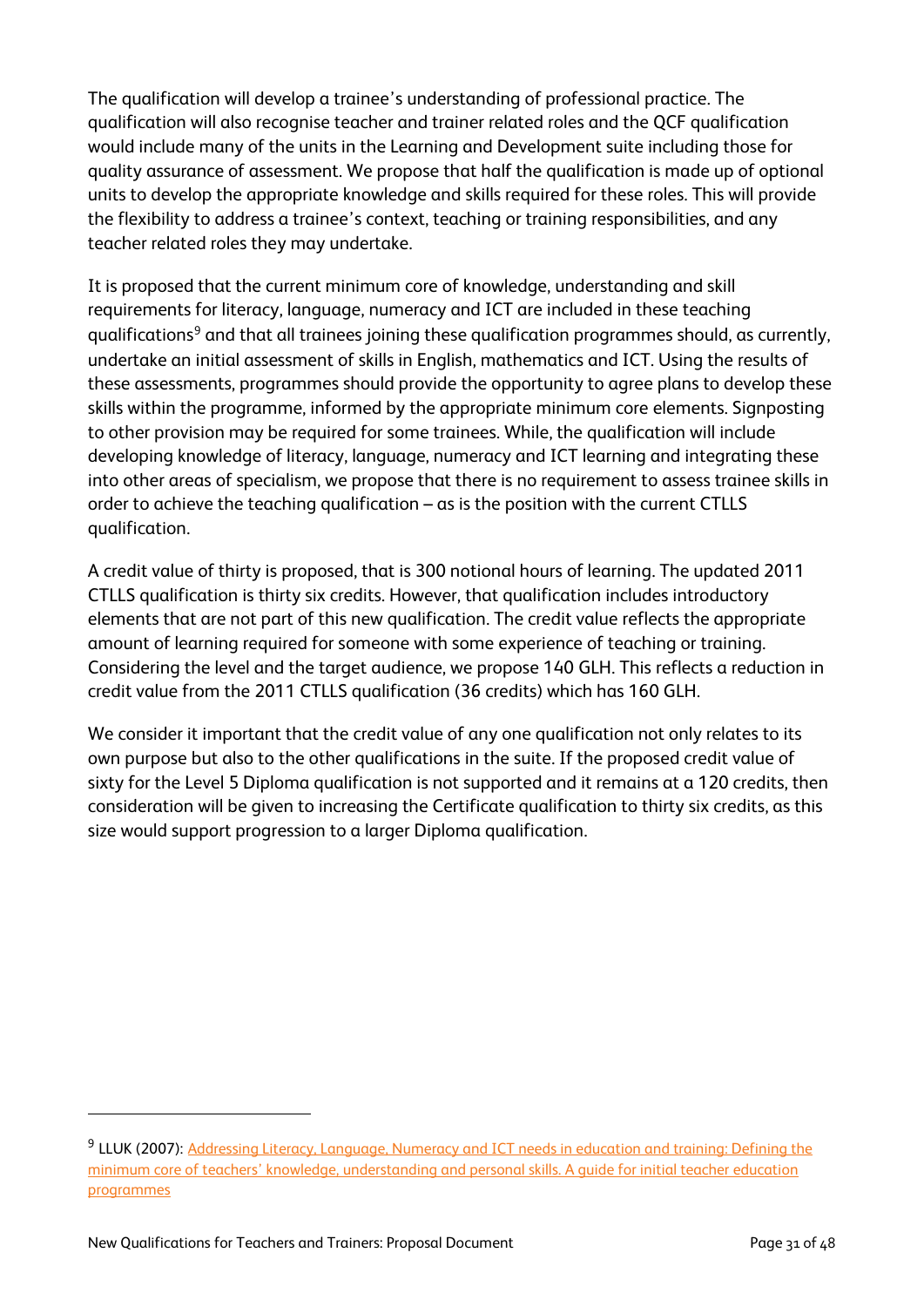## **Level 5 Diploma**

# **Proposal 2.5 A Level 5 Diploma in Education and Training should be developed**

#### **Summary:**

**The proposed Diploma will provide training for those with an extensive range of teaching or training responsibilities, including those in more than one context. The level reflects the knowledge and skills required for this range of responsibilities. Level 5 is proposed, though the qualification may be developed at higher levels. The qualification will be appropriate for those who are working in, or aspire to, this professional challenge and who have the potential to study at this level. There is a significant practice requirement as this qualification will assess and provide evidence of competence in undertaking these responsibilities. This Diploma qualification in the QCF will be recognised as equivalent to the Certificate of Education qualifications in the FHEQ.**

| <b>Level 5</b>    |
|-------------------|
| Diploma in        |
| Education and     |
| <b>Training</b>   |
|                   |
| <b>60 credits</b> |

In developing the content and size of this qualification, we will seek to ensure that coverage of the professional standards would remain broadly comparable with current diplomas and maintain the academic rigour expected of a qualification at this level. It is important that the qualification is fit for purpose for teaching and training in the further education and skills sector and demonstrates competence in teaching and training. This, along with experience, is key to being recognised as fit to work as a qualified teacher across the phases of education.

There will be a practice requirement as this qualification will assess and provide evidence of competence in an extended teaching and training role. Unlike the Award and Certificate qualifications, there will be a requirement for working with groups as well as individuals. It is proposed to require 100 hours of practice which is the same as the current qualification (it was reduced from 150 in the 2011 revision to promote access to the qualification – although some awarding institutions continue to require 150. It is proposed to require trainees to be observed and assessed a minimum of six times, covering a minimum of six hours. For the current 120 credit qualification, the requirement is for eight observations.

This qualification in the QCF and the Certificate of Education qualification in the FHEQ will be recognised as equivalent. There may be other equivalent qualifications with different levels and titles which will be recognised through the register and tariff of qualifications, should the latter continue.

# **Proposal 2.6 The proposed content and size of the Level 5 Diploma in Education and Training is appropriate**

#### **Summary:**

**The Diploma will develop knowledge and skills related to a broad range of professional practice in teaching and training. There will be an extended focus on subject and vocational knowledge and its application to teaching and training. A credit value of sixty is proposed. At sixty credits, there would be little or no optional credit with the focus on core knowledge**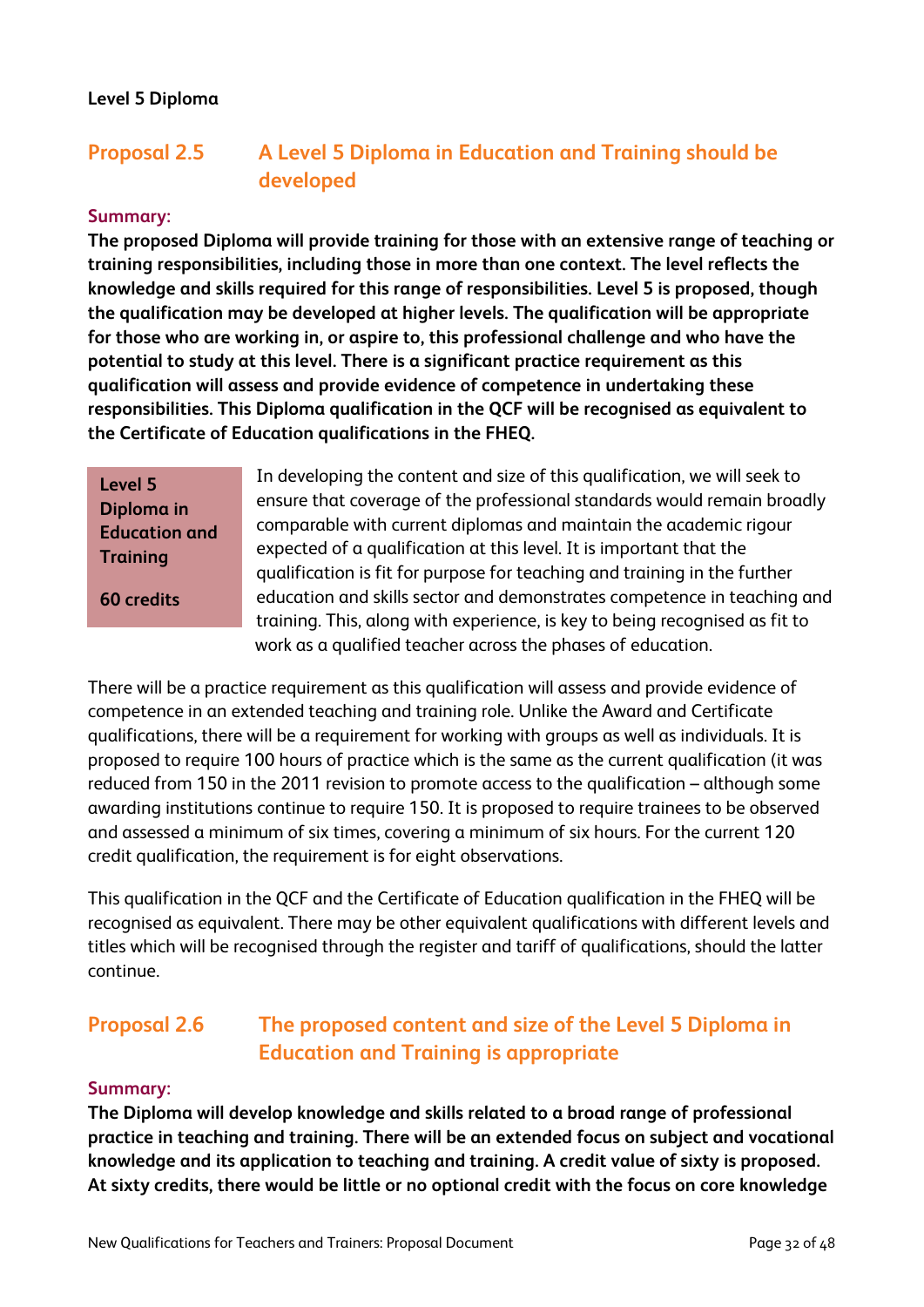## **and skills. This would ensure that coverage of core knowledge and skills would remain broadly comparable with previous Diplomas and could contribute to gaining any future professional status.**

The diploma will include content appropriate to the practice required of this role including curriculum development and evaluation of professional and organisational development.

We propose there should be no nationally set entry requirements for this qualification, as is the current position. AIs may introduce their own requirements, for example, associated to level of study or target audience.

It is proposed that the current minimum core of knowledge, understanding and skill requirements for literacy, language, numeracy and ICT are included in these teaching qualifications<sup>[10](#page-34-0)</sup> and that all trainees joining these qualification programmes should, as currently, undertake an initial assessment of skills in English, mathematics and ICT. Using the results of these assessments, programmes should agree plans to develop their skills informed by the appropriate minimum core elements. Signposting to other provision may be required for some trainees. While the qualification will include developing knowledge of literacy, language, numeracy and ICT learning and integrating these into other areas of specialism, we propose there is no requirement to assess trainee skills in order to achieve the teaching qualification – as is the position with the current DTLLS qualification.

A credit value of sixty – 600 notional hours of learning - is proposed. At sixty credits, there would be little or no optional credit available, with the focus being on core knowledge and practical teaching skills. The current updated DTLLS qualification has eighty four credits of core knowledge and skills. Removing the PTLLS from that would make it seventy two credits – so the reduction is not as great as it first seems.

The reduction in credit size and delivery of the qualification needs careful consideration. It should not be assumed that the time frame for delivery would automatically be reduced. Changes to public funding free up providers to consider longer or more accelerated delivery appropriate to the target audience.

Your support for the proposed Level 5 Diploma qualification would reflect the belief that the credit value is sufficient to meet its purpose as an initial teaching qualification and supports the transition to a career underpinned by continuing professional development. It should be noted that a number of qualifications for teaching in schools have a credit value of sixty.

If the proposed credit value is not supported, we would welcome your view on whether it should remain at 120 or another value. Whatever credit size is supported, no return to nested qualifications is proposed. Considering the level and the target audience, we propose 180 GLH. The GLH for the current 120 qualification is 360.

 $\overline{a}$ 

<span id="page-34-0"></span><sup>&</sup>lt;sup>10</sup> LLUK (2007): Addressing Literacy, Language, Numeracy and ICT needs in education and training: Defining the [minimum core of teachers' knowledge, understanding and personal skills. A guide for initial teacher education](http://repository.excellencegateway.org.uk/fedora/objects/import-pdf:93/datastreams/PDF/content)  [programmes](http://repository.excellencegateway.org.uk/fedora/objects/import-pdf:93/datastreams/PDF/content)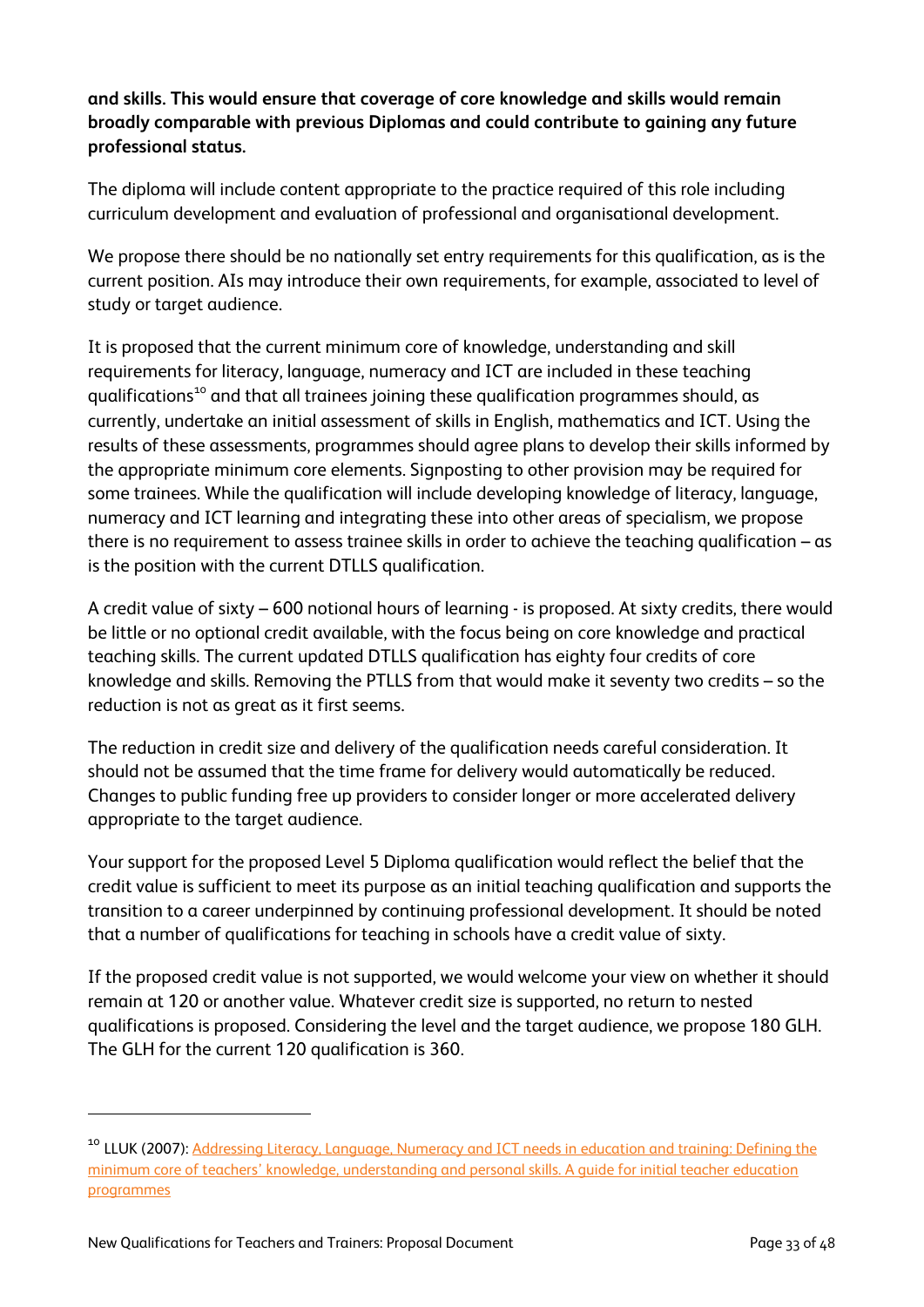## **Level 7 Diplomas**

# **Proposal 2.7 A Level 7 Diploma in Education and Training should be developed**

#### **Summary:**

**The proposed Level 7 Diploma will be developed from the Level 5 specification but will be designed to meet the needs of those teachers and trainers at the FE/HE interface. This is a very broad group of staff. The qualification would lead to recognition as a fellow of the Higher Education Academy. As with all Diplomas developed at Level 7, it could contribute to a Masters qualification.**

The targeted group of staff include those:

- teaching on FE qualifications and employed by FE colleges who, from time to time, undertake some HE teaching;
- teaching on HE qualifications and employed by HEIs who, from time to time, undertake some FE teaching;
- who have worked in an FE college and have been newly appointed by an HEI;
- who have worked in an HEI and have been newly appointed by an FE college;
- who teach exclusively on HE qualifications but are employed by an FE college.

For some time, HEIs have offered Post Graduate Certificates in Education for FE at Level 7; several have developed their qualifications and gained accreditation from HEA. This proposal primarily applies to AO provision. It would be the first time a qualification for the sector at this level would be developed by AOs. Your views are very important not only in deciding whether a qualification specification should be made available but also for AOs as they consider whether to develop and offer such a qualification.

Work is already underway to bring together HEIs and AOs to discuss this development. Common Learning outcomes and related requirements will be developed that can be used in either qualification framework. If this proposal is supported, LSIS will discuss opportunities for supporting the development of the qualification by AOs operating in the QCF.

# **Proposal 2.8 A Diploma qualification for continuing professional development at Level 7 should be developed**

#### **Summary:**

**A recommendation in Lord Lingfield's interim report was for the introduction of a Diploma qualification at Level 7, 'to help form the capabilities of those who aspire to the highest professional levels in FE'. This qualification would develop advanced practice and skills in leadership of learning and teaching. This proposal seeks to identify the level of support for such a qualification. It is agreed that development of such a qualification would need to be on a longer time frame than the current review.**

At this time, we are working to identify the level of support for such a qualification, its focus and how best such a development would be facilitated by LSIS.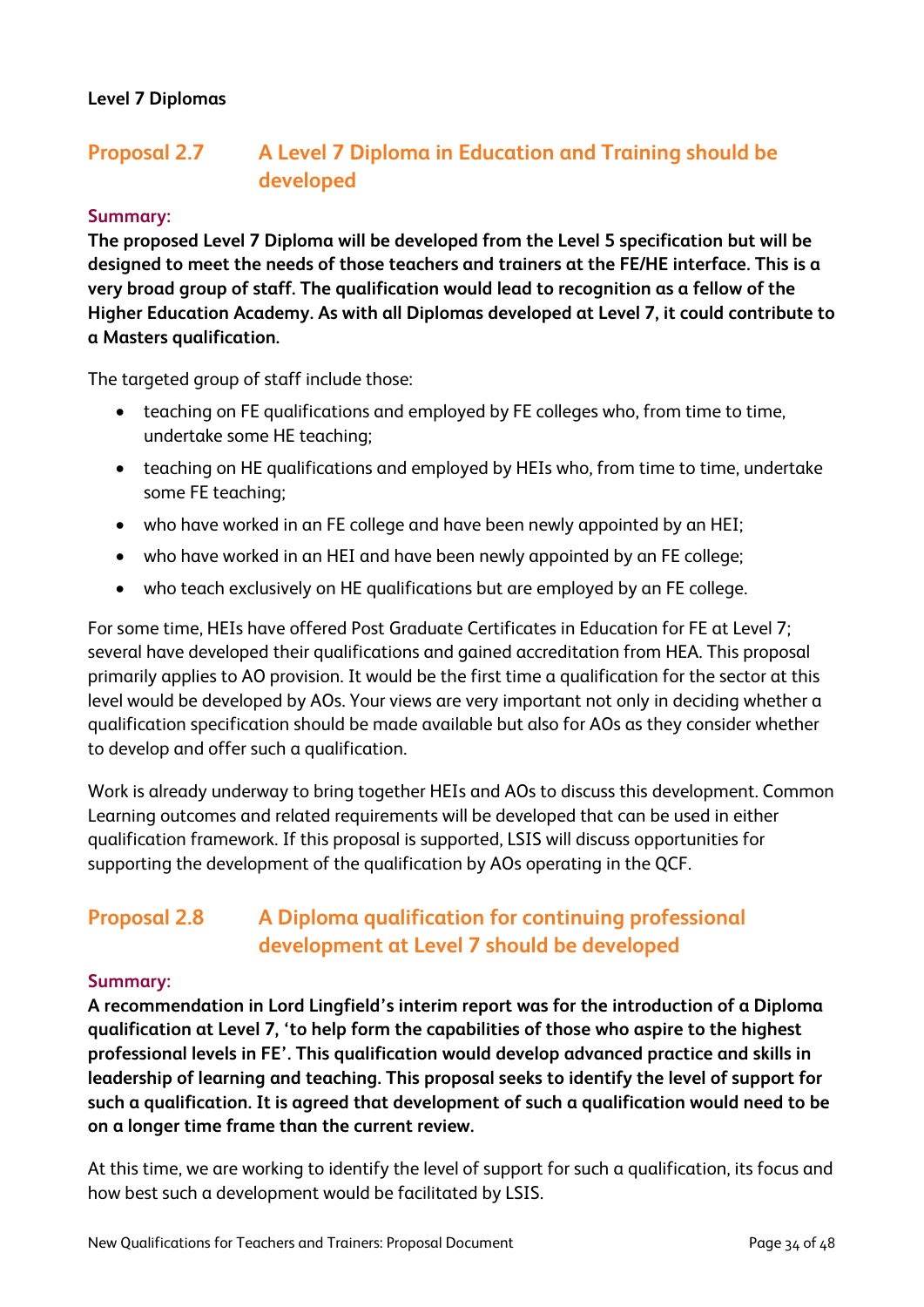If you support a development of this qualification, please let us know your views:

- What knowledge or experience do you have of similar qualifications in further education?
- What knowledge or experience do you have of similar qualifications in other contexts?
- What knowledge or experience do you have of unaccredited professional development that would be of value to this review?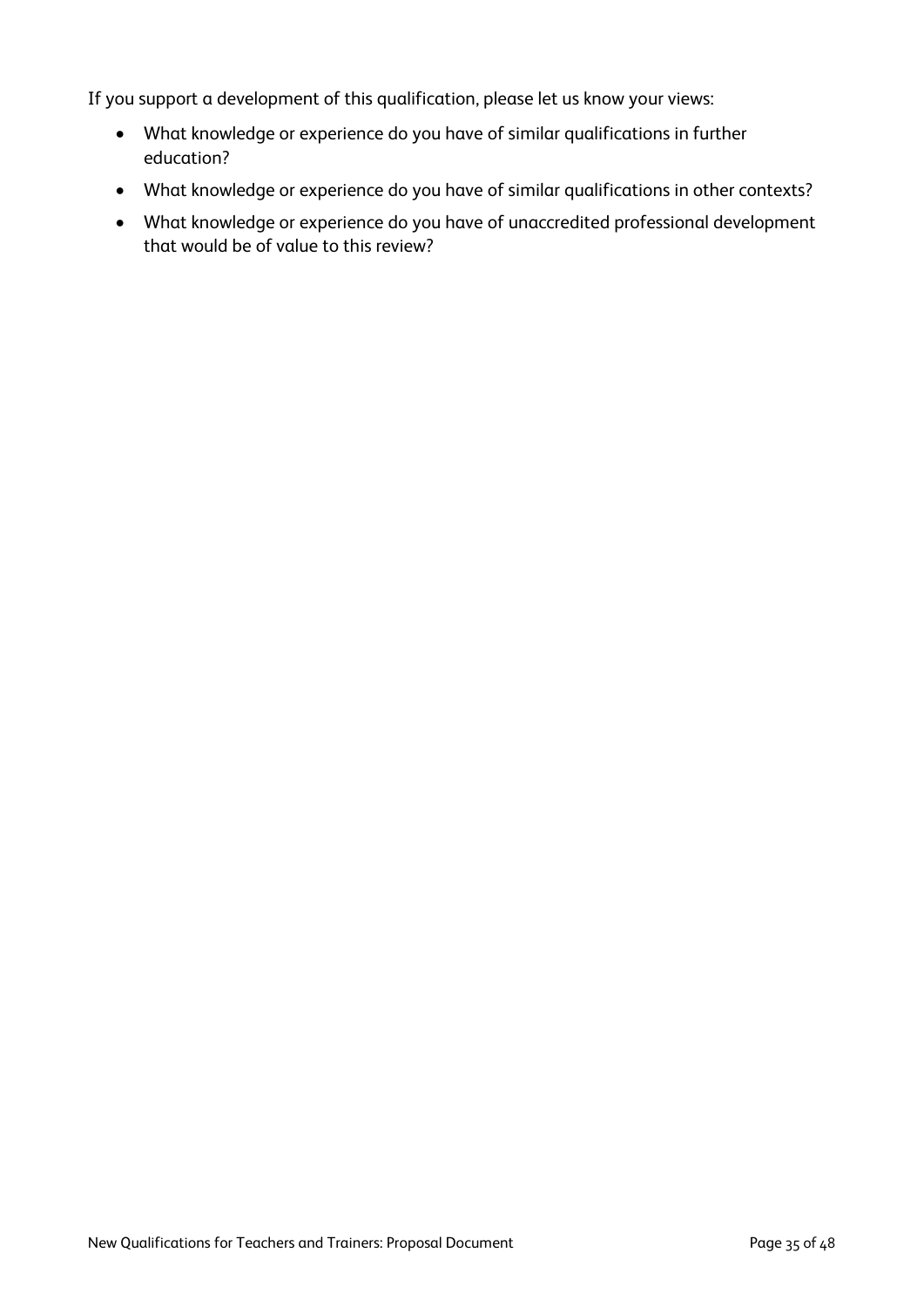# **Qualifications for teaching English, ESOL, mathematics and disabled learners**

## **Overview**

To simplify these qualifications landscape, we propose to reduce both the number of qualifications and the number of routes currently available. The proposed qualifications fall into three categories:

- **Stand-alone qualifications**. These qualifications include subject-specialist knowledge and a focus on practice. A qualification for each area of specialism is proposed. These qualifications are currently available for teachers and trainers already holding a generic teaching qualification. They are also of value for teachers of a specialism who wish to add a further specialism. We propose that the credit value of these qualifications remains at 45 credits as with the current qualifications.
- **Integrated qualifications**. These qualifications integrate generic and specialist training and therefore provide a more effective way to gain specialist skills than taking a generic followed by a stand-alone qualification, as they are clearly more efficient in time and resource. Teachers holding these qualifications are not limited to teaching only the specialism and can be considered as qualified to teach other subjects. Integrated qualifications have been available since 2007 and have the same credit value as the current generic qualifications – 120 credits. We propose that the new integrated qualifications have the same credit value as the proposed generic teaching qualifications – sixty credits. To allow for this, subject-specialist knowledge qualifications are proposed (see below). Only one type of integrated qualification is proposed for each specialism.
- **Subject-specialist knowledge qualifications**. Two qualifications are proposed with a focus on knowledge of literacy/language learning and numeracy learning. Qualifications of this type have not previously been developed nationally for FE teachers and trainers. One of these qualifications would be undertaken before joining an integrated Diploma qualification. As teaching disabled learners is not a subject area, no equivalent qualification is proposed.

For both the integrated and stand-alone qualifications in English, ESOL, and mathematics, it is proposed that the current entry criteria should remain as a requirement to join a qualification programme.

For each type of qualification, there are two proposals. The first details the proposed title, level and purpose of the qualification. The second details the content, credit value and requirements for practice and assessment of practice.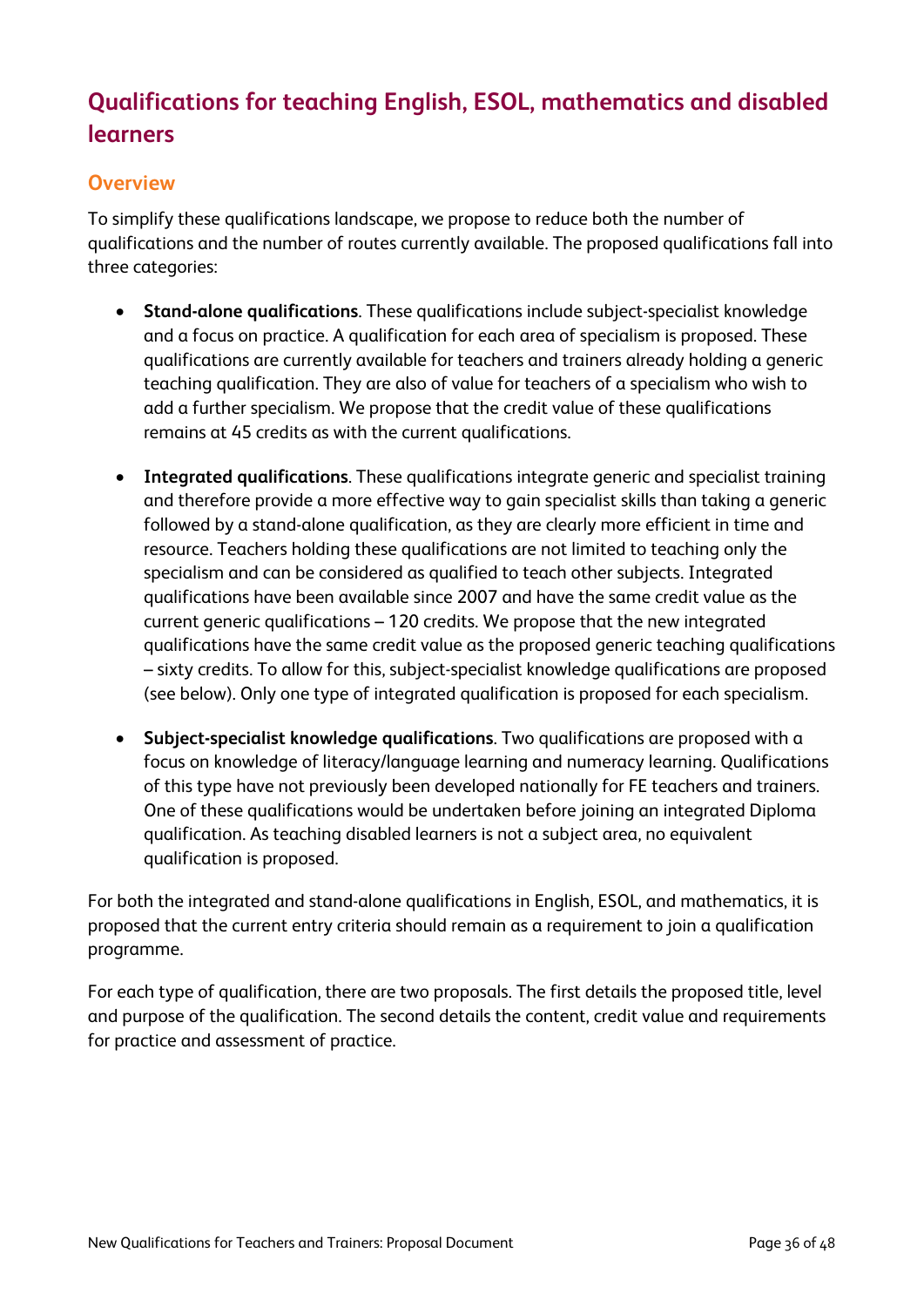## **Routes to specialism**

Two routes to specialism are proposed, a generic route using a generic teaching qualification followed by a specialist stand-alone qualification and an integrated route using an integrated teaching qualification. The concurrent route would no longer be available if current proposals are supported $^{\text{11}}$  $^{\text{11}}$  $^{\text{11}}$ .

Both routes follow the same sequence of qualifications.

#### **Generic route**

- 1. First, the person achieves a vocational or subject qualification, often taken to support a career in that occupation.
- 2. If the person then decides to teach or train, they will need to undertake an initial generic teaching qualification where they would apply the vocational or subject knowledge to a teaching or training context.
- 3. Many teachers broaden their teaching or training responsibilities during their career. They may choose to undertake a specialist teaching qualification where one is available – for example for teaching ESOL or disabled learners. These stand-alone qualifications combine knowledge of the subject with practical teaching skills. Those for English and mathematics will require evidence of trainee skills at Level 3 in these subjects as an entry requirement.

## **Integrated route**

 $\overline{a}$ 

This route would be followed if the person wanted to teach a specialism where there is a specialist teaching qualification available.

- 1. The person would first achieve a subject-specialist knowledge qualification in literacy/language or numeracy.
- 2. Then they would undertake an integrated subject teaching qualification where they would apply that subject knowledge to a teaching or training context in English or mathematics.
- 3. Some may then choose to gain an additional subject-specialist teaching qualification, for example, a teacher of literacy may also want to teach numeracy and/or disabled learners. They would have to evidence their own skills in English or mathematics as an entry requirement for the stand-alone qualification.

There are currently no qualifications equivalent to the vocational or subject qualifications of the generic route for literacy, ESOL and numeracy although there are many related qualifications which are useful for teaching. We are therefore proposing to create subject knowledge qualifications specifically for teaching these subjects. The knowledge is detailed in the relevant application guides and has been taught as part of integrated subject qualifications since 2007. As with the specialist stand-alone qualifications, trainees would evidence their skills in English or mathematics as an entry requirement.

<span id="page-38-0"></span><sup>&</sup>lt;sup>11</sup> In the concurrent route, two units/modules from each stand-alone qualification were available as optional credit in a generic diploma qualification. Taking the qualifications at the same time allowed for that credit to contribute to the achievement of both qualifications. As the proposed generic diploma will have little or no optional credit this would no longer be possible.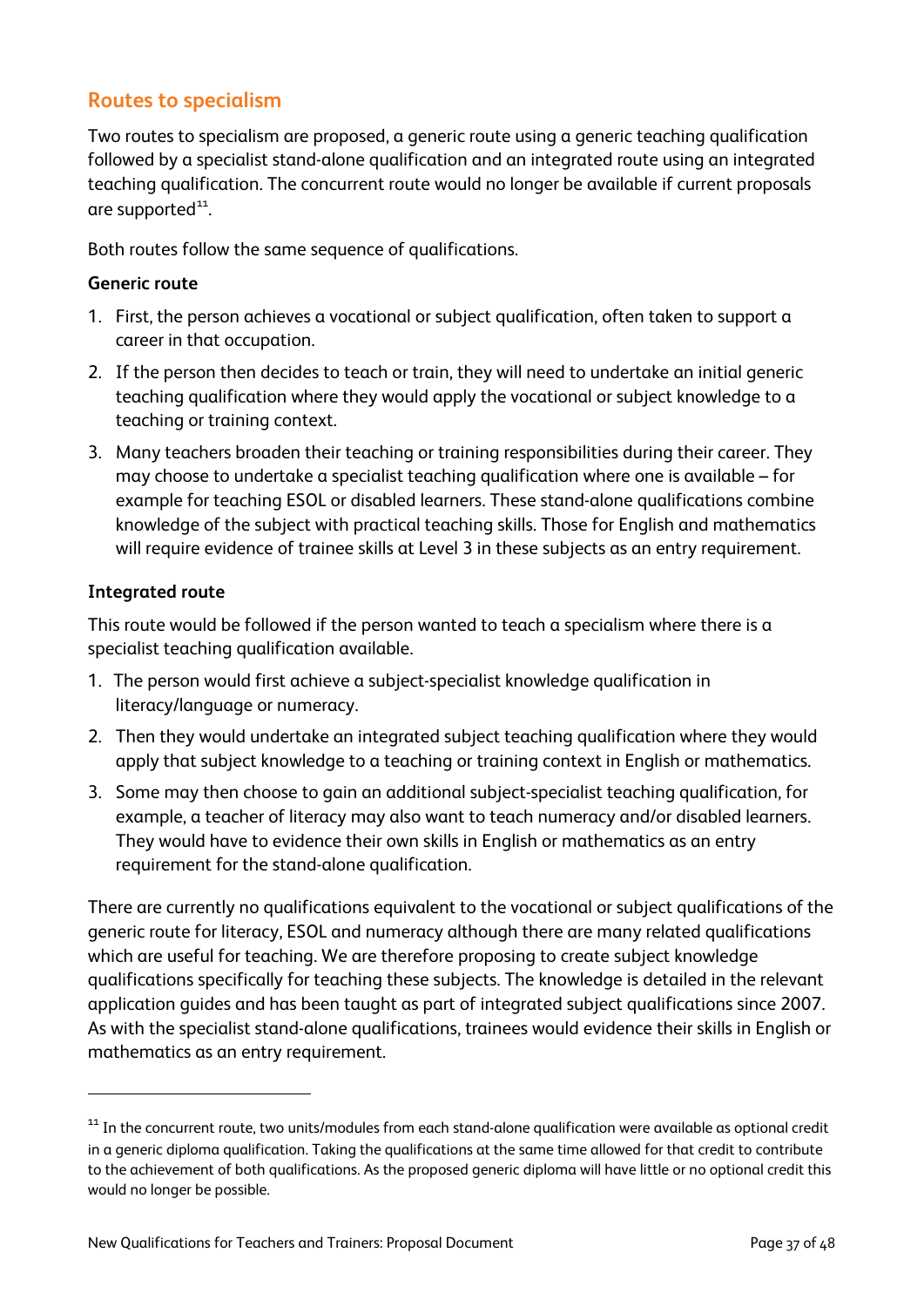### **Generic route to specialism**

This is the route commonly taken by teachers and trainers who enter the further education and skills sector to teach their vocational or subject qualification.

Often they will already hold an appropriate subject or vocational qualification so they undertake a generic teaching qualification. They may also want to teach a specialist subject where a specialist teaching qualification is available (or required) so take one or more of the specialist stand-alone qualifications in addition to their generic teaching qualification (either alongside or after completing the generic qualification). They will need to evidence skills in English or mathematics at Level 3 if they wish to join a stand-alone qualification in either subject but this will not be required for the qualification for teaching disabled learners.



## **Integrated route to specialism – disabled learners**

This route is for trainee teachers without a generic teaching qualification who are teaching, or want to teach, disabled learners. The term 'disabled learners' was identified as the most appropriate when developing the qualifications and is used by many stakeholder organisations including LSIS and Ofsted. The term places a focus on the way people are disabled by the political, economic and social context in which they live.

An integrated (120 credits) and a stand-alone (45 credits) qualification have already been developed. The qualifications are for those teachers and trainers who work primarily with disabled learners. All teachers and trainers will receive some preparation for working with disabled learners through generic and other specialist qualifications.

This specialism focuses on particular learners so no subject qualification has been proposed. Many of the teachers, as with teachers of other vocational subjects, will have vocational or subject qualifications appropriate to the programmes they are delivering to disabled learners. Knowledge and understanding related to teaching, learning and disabled learners will be part of the integrated teaching qualification. After completing the integrated qualification, these teachers and trainers may choose to undertake additional specialist standalone teaching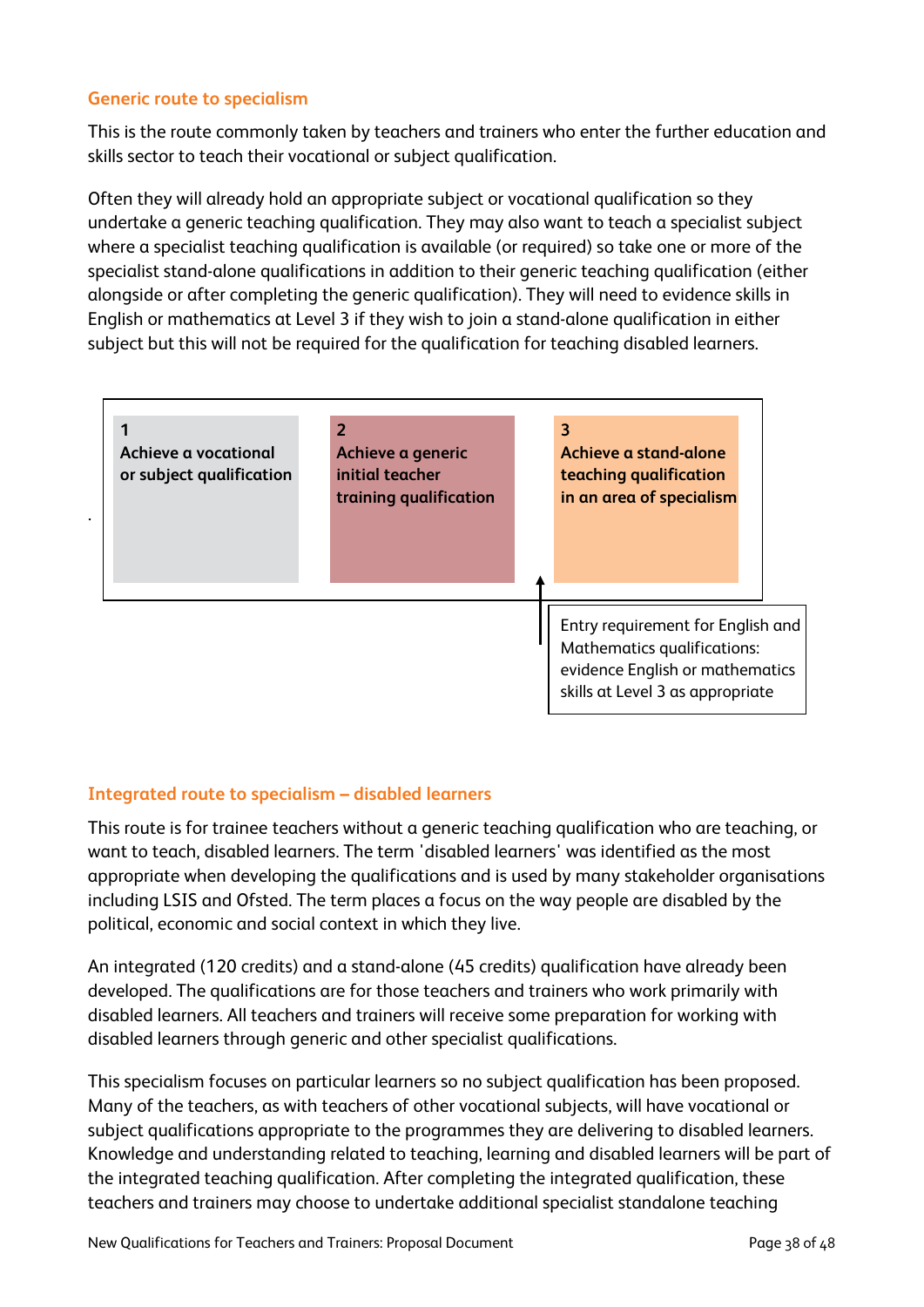qualifications. To undertake an English or mathematics qualification they would need to evidence the relevant skills at Level 3.

**1 Achieve a vocational or subject qualification** **2 Achieve an integrated initial teacher training qualification for teaching disabled learners**

**3**  Can go on to take other specialist qualifications

## **Integrated route to specialism – English and mathematics**

This route is for trainee teachers without a generic teaching qualification who are teaching, or want to teach, English (including literacy, ESOL and functional English) or mathematics (including numeracy or functional mathematics).

Currently, they would join a 120-credit integrated qualification that includes subject knowledge (often front-loaded) and practical teaching skills. We propose a sequence of qualifications that more closely mirrors the training of other FE teachers and trainers where they take a subject qualification before the integrated initial teaching qualification. They would have to evidence their own skills in English or mathematics before they could join that teaching programme. They may then choose to undertake another of the specialist qualifications.

| Achieve one subject<br>knowledge<br>qualification in<br>literacy/language or<br>numeracy learning | $\overline{\mathbf{z}}$<br>Achieve an integrated<br>initial teacher training<br>qualification for<br><b>English or</b><br>mathematics | Caı<br>tak<br>spe<br>quo |
|---------------------------------------------------------------------------------------------------|---------------------------------------------------------------------------------------------------------------------------------------|--------------------------|
|                                                                                                   | Entry requirement: evidence<br>English or mathematics skills<br>at Level 3 as appropriate                                             |                          |

n go on to  $te$  other ecialist alifications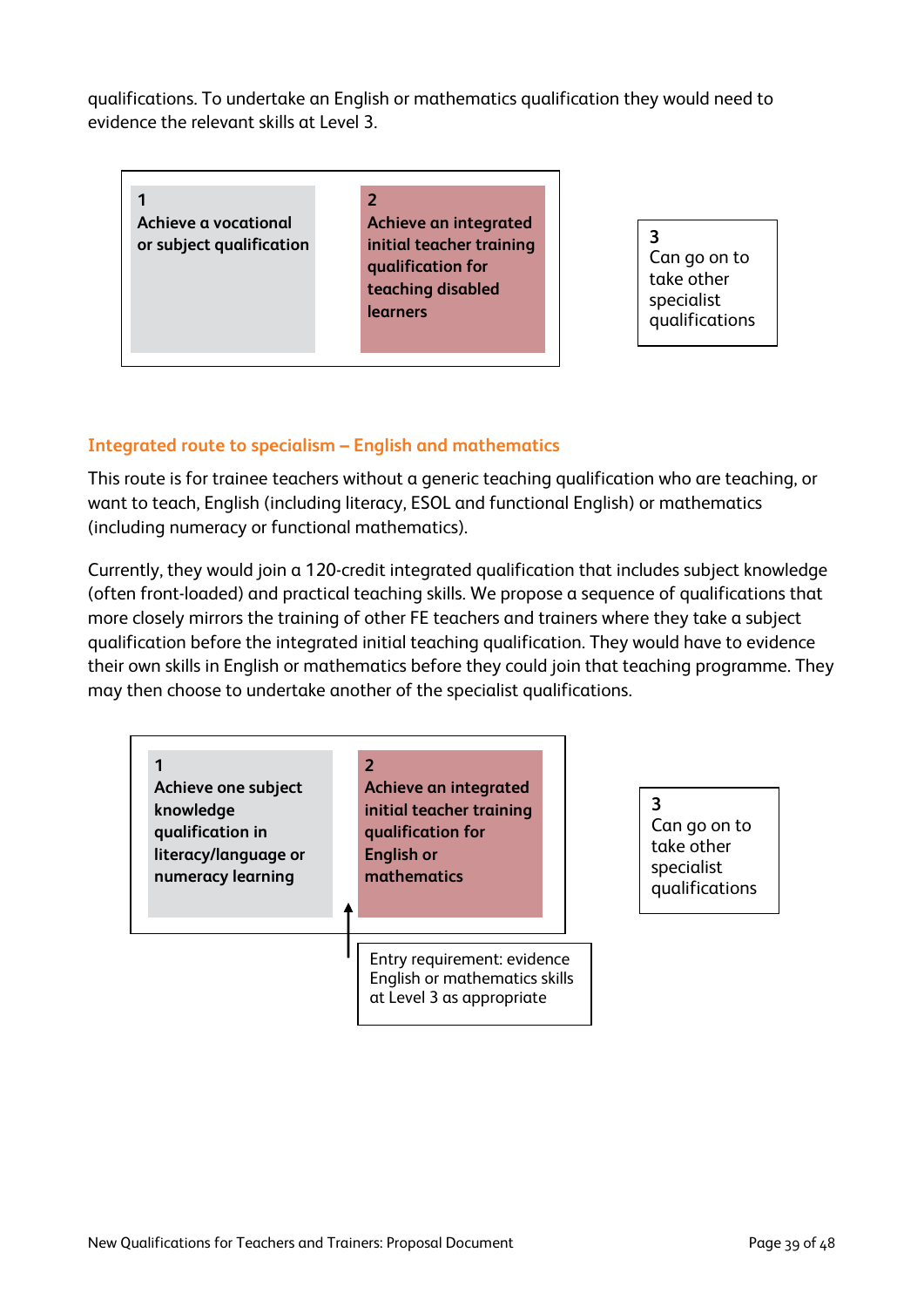# **Proposals**

#### **Integrated qualifications**

- 3.1 Level 5 Diplomas in Education and Training in English, ESOL, mathematics and for disabled learners should be developed.
- 3.2 The proposed content and size of the Level 5 Diplomas in Education and Training in English, ESOL, mathematics and for disabled learners is appropriate.

#### **Subject-specialist knowledge qualifications**

- 3.3 A Level 5 Certificate in Literacy/Language Learning and a Level 5 Certificate in Numeracy Learning should be developed.
- 3.4 The proposed content and size of the Level 5 Certificate in Literacy and Language Learning and the Level 5 Certificate in Numeracy Learning is appropriate.

#### **Standalone qualifications**

- 3.5 Level 5 Diplomas in Teaching English, ESOL, mathematics and disabled learners should be developed.
- 3.6 The proposed content and size of the Level 5 Diplomas in Teaching English, ESOL, mathematics and disabled learners is appropriate.

#### **Entry criteria**

3.7 Current entry criteria should remain a requirement to join a Level 5 Diploma qualification programme in English, ESOL and mathematics.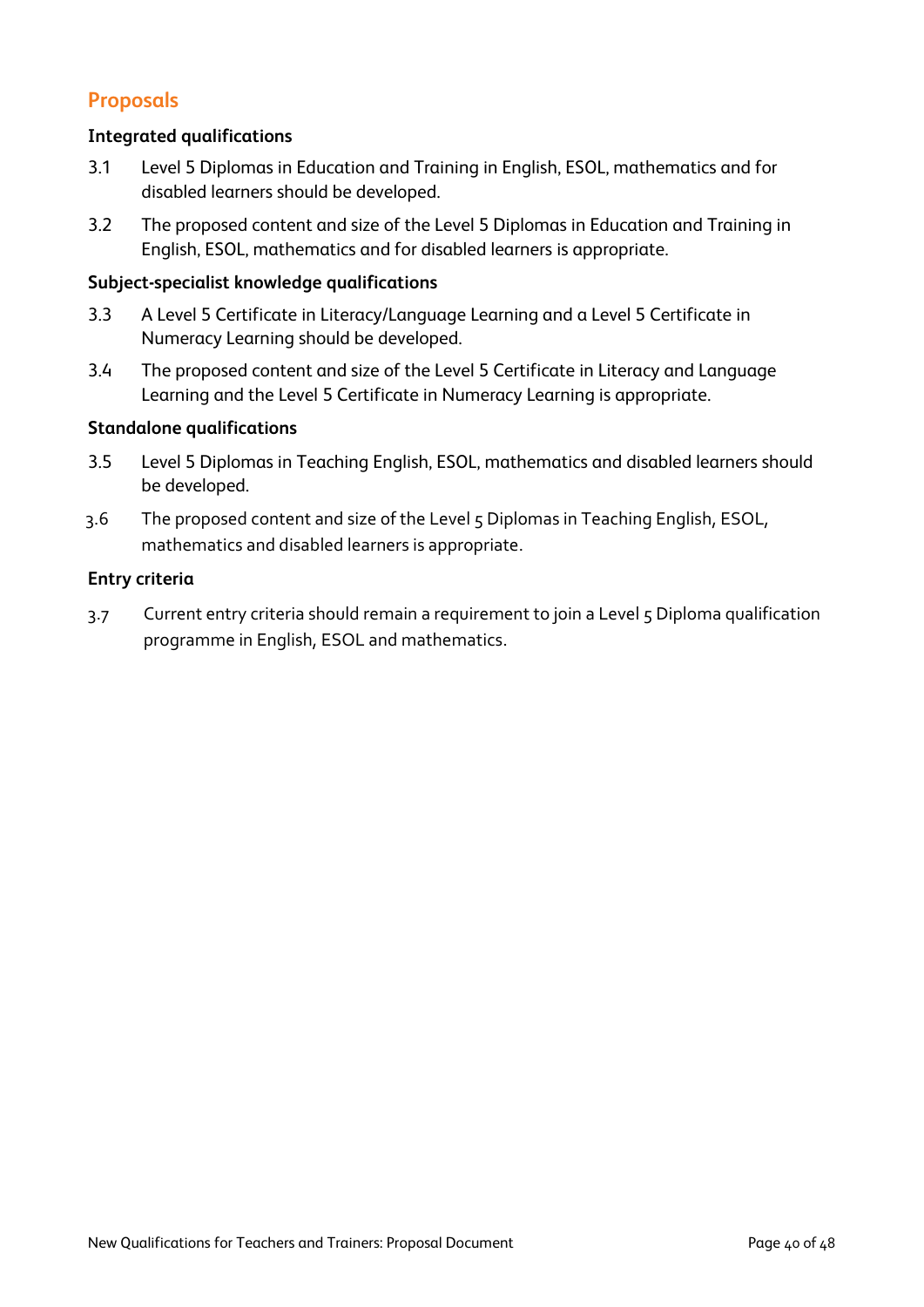## **Integrated qualifications**

# **Proposal 3.1 Level 5 Diplomas in Education and Training in English, ESOL, mathematics and for disabled learners should be developed**

#### **Summary:**

**These qualifications will provide initial teacher training in a specialism as an alternative to a generic programme. Five qualifications are proposed to provide training for an extensive range of teaching or training responsibilities. The level reflects that established in the sector for teaching or training in these specialisms. The qualifications will be appropriate for those who are working in, or aspire to, this role and who have the potential to work at this level. There will be a practice requirement as these qualifications will assess and provide evidence of competence in teaching these specialisms.** 

> We propose that integrated qualifications continue to be available for those who wish to teach English, (including literacy, functional English and ESOL), mathematics (including numeracy and functional mathematics) and for teaching disabled learners.

**60 credits**

**Integrated** 

**qualifications for English, ESOL, mathematics and disabled learners**

Support remains strong for these qualifications. They integrate generic and specialist teaching qualification requirements which provides more effective and efficient training than taking generic and specialist qualifications separately.

Five integrated qualifications are proposed – one for each area of specialism:

- Level 5 Diploma in Education and Training in English: Literacy and Functional English
- Level 5 Diploma in Education and Training in English: ESOL
- Level 5 Diploma in Education and Training in English: Literacy, ESOL and Functional **English**
- Level 5 Diploma in Education and Training in Mathematics: Numeracy and Functional Mathematics
- Level 5 Diploma in Education and Training: Disabled Learners

These qualifications will support an extensive range of teaching or training responsibilities in English, ESOL, mathematics, and for disabled learners, including practice in more than one context. The level reflects the knowledge and skills required for this range of responsibilities.

For the English and mathematics qualifications, we propose to keep the current entry criteria as a requirement. This requirement will not apply to teachers and trainers of disabled learners.

There will be a practice requirement as this qualification will assess and provide evidence of competence in specialist teaching and training. It is proposed to require 100 hours of practice which is the same as the current qualification (it was reduced from 150 in the 2011 revision to promote access to the qualification, although some awarding organisations continue to require 150). It is proposed to require trainees to be observed and assessed a minimum of six times,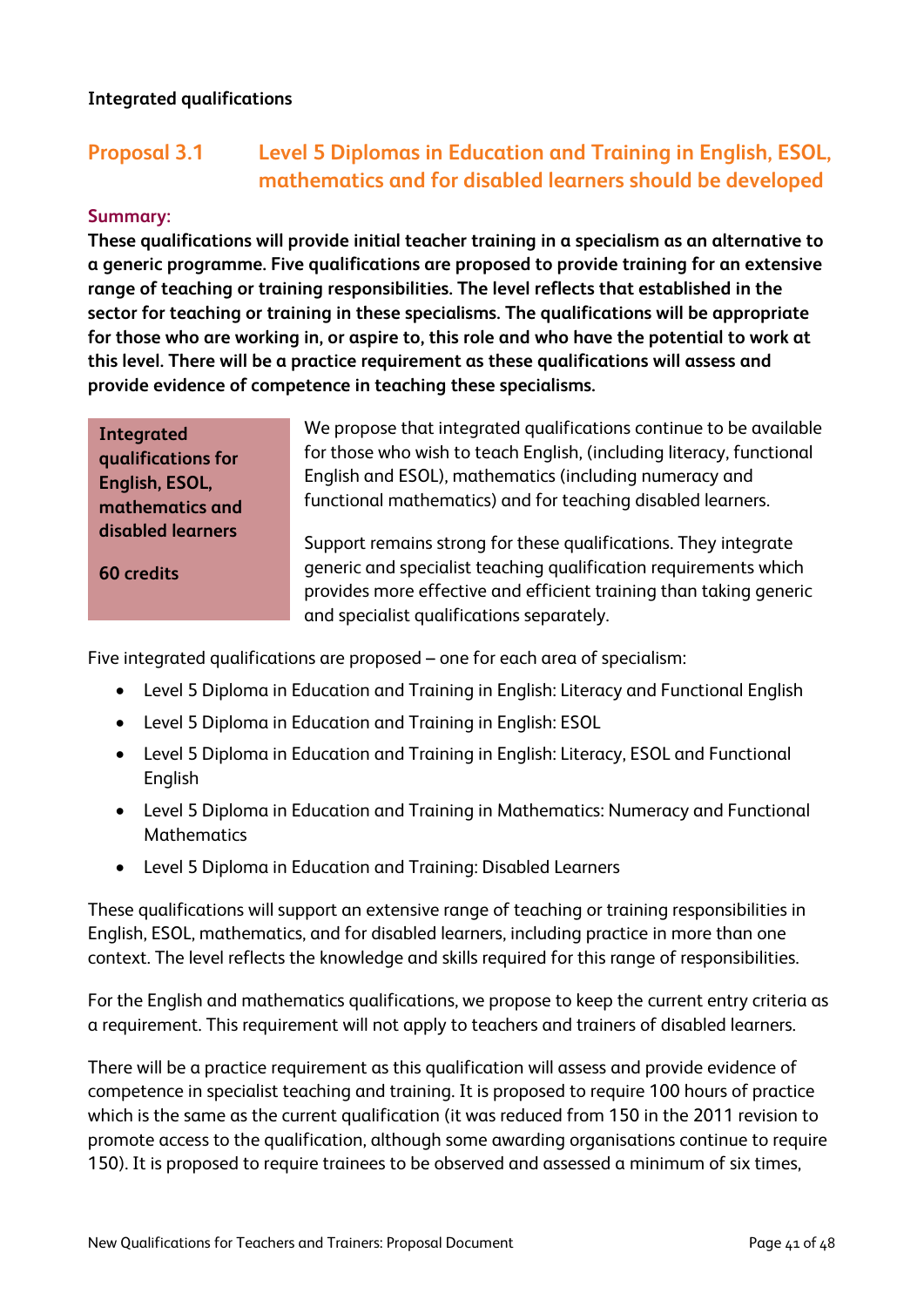covering a minimum of six hours. For the current 120-credit qualifications, the requirement is for eight observations.

These qualifications in the QCF and the Specialist Certificate of Education qualifications in the FHEQ will be recognised as equivalent. There can be other equivalents at different levels and with different titles which will be recognised through the register and tariff of qualifications, should the latter continue.

# **Proposal 3.2 The proposed content and size of Level 5 Diplomas in Education and Training in English, ESOL, mathematics and for disabled learners is appropriate**

## **Summary:**

**These qualifications have been developed to mirror the generic qualification and to have a focus on practical teaching. Subject knowledge for English, ESOL and mathematics will be gained through undertaking the literacy/language or numeracy learning diplomas. The skills content will be drawn from the relevant application of standards guidance documents. The knowledge and skills for teaching disabled learners will be drawn from the related guidance document. The same credit value as the generic qualifications is proposed – sixty credits.**

In developing the content and size of the qualifications, we seek to ensure that coverage of the standards remains broadly comparable with current integrated diploma qualifications and maintains the academic rigour expected of a qualification at this level. It is important that the qualifications are fit for purpose for the further education and skills sector and demonstrate competence in teaching and training in the area of specialism. This, along with experience, is key to being recognised as fit to work as a qualified teacher across the phases of education. Teachers holding these qualifications are not limited to only teaching the specialism but are considered qualified to teach other subjects.

The integrated diploma qualifications have been developed to mirror the generic qualification and have a focus on practical teaching. The same credit value as the generic diploma qualifications is proposed – sixty credits (600 notional hours of learning). As with the generic Diploma we are proposing that the majority (if not all) the credit should be mandatory and should focus on core underpinning knowledge and skills in teaching and training. The reduction in size for the Diplomas for English and mathematics relates in part to our proposal to create separate subject knowledge qualifications.

Currently, integrated qualifications for English and mathematics include the appropriate knowledge and understanding of the subjects. To reduce the size of the integrated qualifications, thus aligning generic and specialist qualifications, we propose this subject knowledge is acquired before undertaking the integrated teaching qualification. With this in mind, we are proposing the development of two, knowledge-only qualifications in literacy/language and numeracy learning. They are detailed in proposals 3.3 and 3.4. As teaching disabled learners is not a subject, no equivalent qualification is proposed. Teachers of disabled learners will already hold a vocational or subject qualification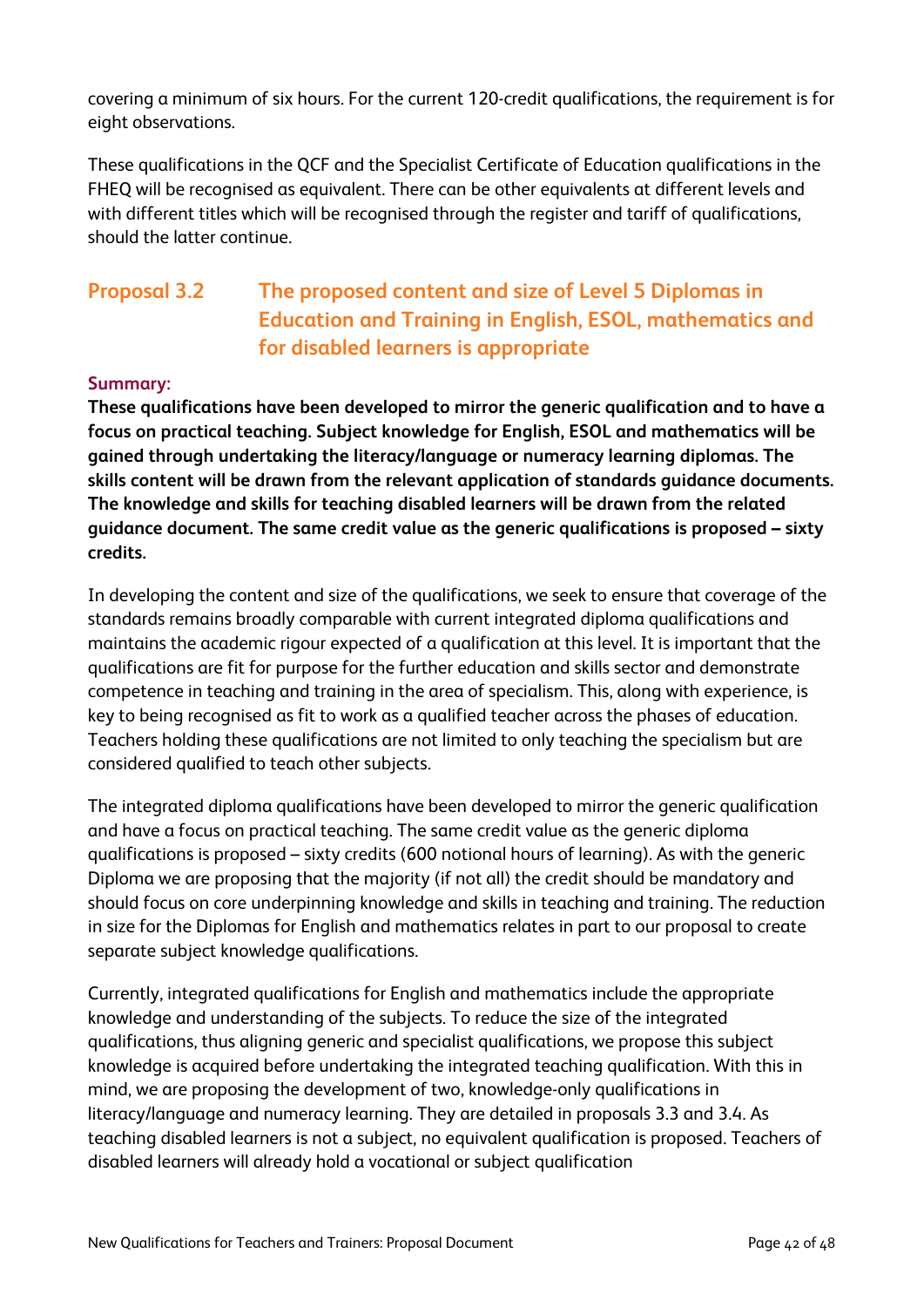The reduction in credit size and delivery of the qualification needs careful consideration. It should not be assumed that the time frame of delivery would automatically be reduced. Changes to public funding free up providers to consider longer or more accelerated delivery if appropriate to the target audience. Because of the level and the target audience, we propose 180 GLH. The credit value and GLH is lower than that of current qualifications.

Agreeing with this proposal would reflect your belief that the proposed credit value is sufficient to meet its purpose as an initial training qualification and recognise that early opportunities for continuing professional development will support on-going development of skills. If the proposed credit value is not supported, we would welcome your view on whether it should remain at 120 or have another value. Whatever credit size is supported, no return to nested qualifications is proposed.

The appropriate content for the integrated qualifications for English and mathematics will be drawn from the relevant guidance documents used to underpin all subject qualifications related to English and mathematics<sup>[12](#page-44-0)</sup>. The knowledge and skills for teaching disabled learners will be drawn from the similar guidance document $^{\text{13}}$  $^{\text{13}}$  $^{\text{13}}$ .

It is proposed that the current minimum core of knowledge, understanding and trainee skills requirements for literacy, language, numeracy and ICT are included in these teaching qualifications<sup>[14](#page-44-2)</sup> and that all trainees joining these qualification programmes should, as currently, undertake an initial assessment of skills in English, mathematics and ICT. Using the results of these assessments, programmes should provide the opportunity to agree plans to develop these skills, informed by the appropriate minimum core elements. Signposting to other provision may be required for some trainees. While the qualification will include the development of the knowledge of literacy, language, numeracy and ICT learning and integrating these into other areas of specialism, we propose there is no requirement to assess trainee skills in order to achieve the teaching qualification – as is the position with the current DTLLS qualification.

This qualification in the QCF and the Certificate of Education qualification in the FHEQ will be recognised as equivalent. There may be other equivalent qualifications with different levels and titles which will be recognised through the register and tariff of qualifications, should the latter continue.

 $\overline{a}$ 

<span id="page-44-0"></span><sup>&</sup>lt;sup>12</sup> LLUK (2007)[: New overarching professional standards for teachers, tutors and trainers in the](http://www.lluklegacy.org/cms/uploads/application-of-the-professional-standards-for-teachers-of-english-literacy-and-esol.pdf) lifelong learning [sector. Application of the professional standards for teachers](http://www.lluklegacy.org/cms/uploads/application-of-the-professional-standards-for-teachers-of-english-literacy-and-esol.pdf) of English (Literacy and ESOL) LLUK (2007*)*: [New overarching professional standards for teachers, tutors and trainers in the lifelong learning](http://www.lluklegacy.org/cms/uploads/Application_of_the_prof_standards_for_teachers_of_the_mathematics_numeracy.pdf)  [sector. Application of the professional standards for teachers](http://www.lluklegacy.org/cms/uploads/Application_of_the_prof_standards_for_teachers_of_the_mathematics_numeracy.pdf) of Mathematics (Numeracy)

<span id="page-44-1"></span><sup>&</sup>lt;sup>13</sup> LLUK (2010): [Teaching Disabled Learners: Application of the new](http://www.lluklegacy.org/cms/uploads/Teaching-disabled-learners-application-guide-for-teachers-tutors-and-trainers-in-the-lifelong-learning-sector.pdf) professional standards for teachers, tutors and trainers in the [lifelong learning sector](http://www.lluklegacy.org/cms/uploads/Teaching-disabled-learners-application-guide-for-teachers-tutors-and-trainers-in-the-lifelong-learning-sector.pdf)

<span id="page-44-2"></span><sup>&</sup>lt;sup>14</sup> LLUK (2007): Addressing Literacy, Language, Numeracy and ICT needs in education and training: Defining the [minimum core of teachers' knowledge, understanding and personal skills. A guide for initial teacher education](http://repository.excellencegateway.org.uk/fedora/objects/import-pdf:93/datastreams/PDF/content)  [programmes](http://repository.excellencegateway.org.uk/fedora/objects/import-pdf:93/datastreams/PDF/content)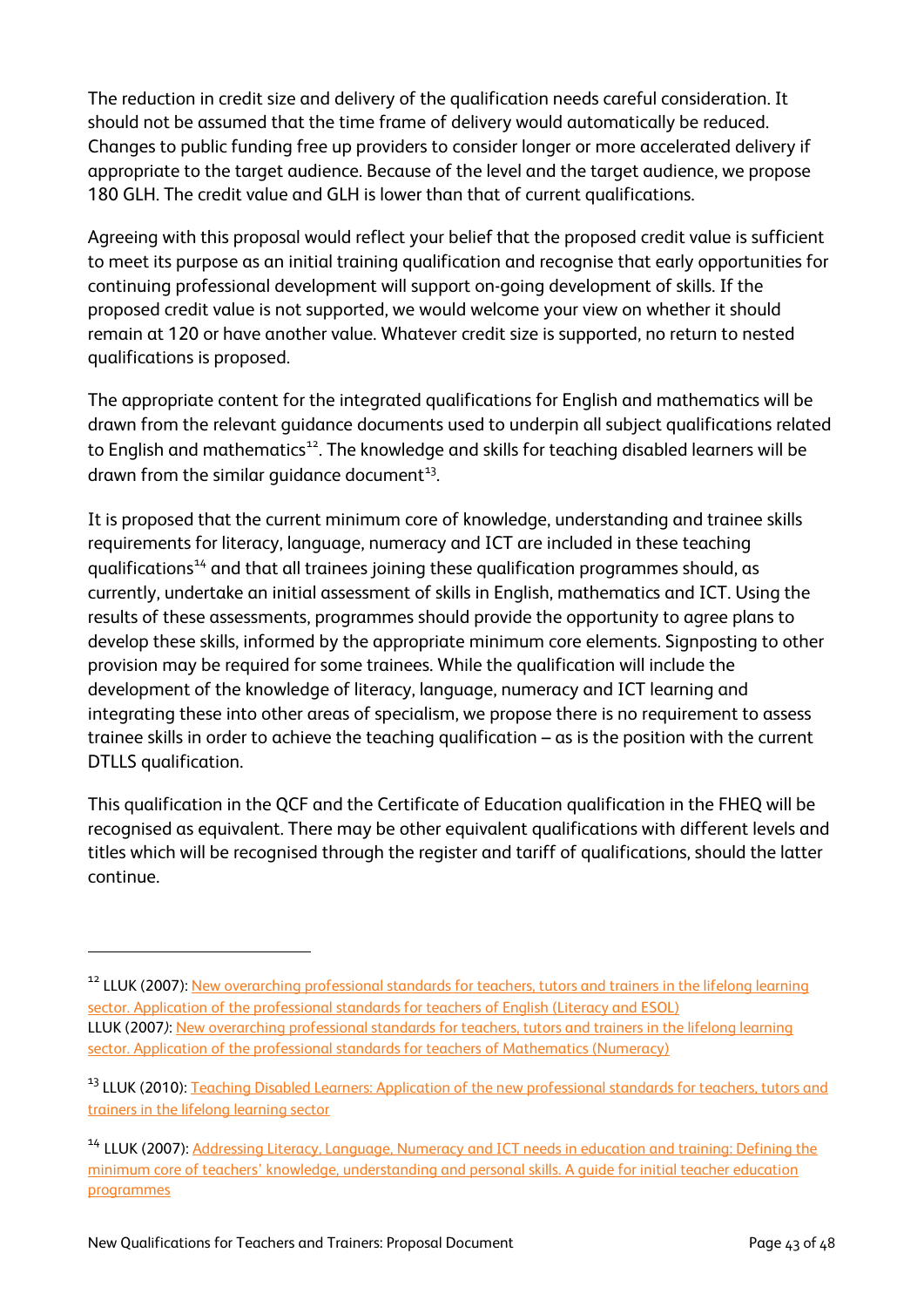# **Proposal 3.3 A Level 5 Certificate in Literacy and Language Learning and a Level 5 Certificate in Numeracy Learning should be developed**

#### **Summary:**

**These two qualifications will provide an opportunity to develop knowledge and understanding in their respective subjects. The majority of teachers/trainers in further education bring subject knowledge and skills that they can apply when undertaking initial teacher education programmes. These qualifications will provide an accredited route to developing the appropriate subject knowledge which can be applied when undertaking initial teacher education programmes for English and mathematics. The level of the qualification reflects the demand of current qualifications.**

| Two specialist subject | These qualifications would be undertaken prior to an initial                                         |
|------------------------|------------------------------------------------------------------------------------------------------|
| knowledge              | teaching/training qualification and will provide knowledge and skills                                |
| qualifications in      | to apply in an initial teacher training programme. We welcome                                        |
| literacy/language      | comment on the proposed titles of the qualifications.                                                |
| learning and numeracy  | The level of the qualification reflects the demand of current                                        |
| learning               | qualifications. We propose there should be no nationally set entry                                   |
| 30 credits             | requirements for these qualifications although AOs and HEIs may<br>introduce their own requirements. |

The qualifications have been developed to reflect the sequence of training undertaken more broadly across the sector. They will support the offer of the initial teaching qualifications in the same way as for those wanting to teach other subjects – through a generic qualification.

We believe that these qualifications would provide valuable preparation and access for the practical teaching qualifications and for other purposes when offered as a separate qualification. Some HEIs may wish to combine one of these with a specialist Level 5 Diploma in Education and Training to form one qualification. AOs and HEIs may also wish to provide guidance on how the two qualifications could be delivered as one training programme.

# **Proposal 3.4 The proposed content and size of the Level 5 Certificate in Literacy and Language Learning and the Level 5 Certificate in Numeracy Learning is appropriate**

#### **Summary:**

**The content for these Diploma qualifications will be drawn from the relevant guidance documents used to underpin all subject qualifications related to English and mathematics. The credit value of the qualifications would be determined during the development phase in January. A credit value of thirty is suggested at this time. We wish to explore whether the credit value for each subject would need to be the same.**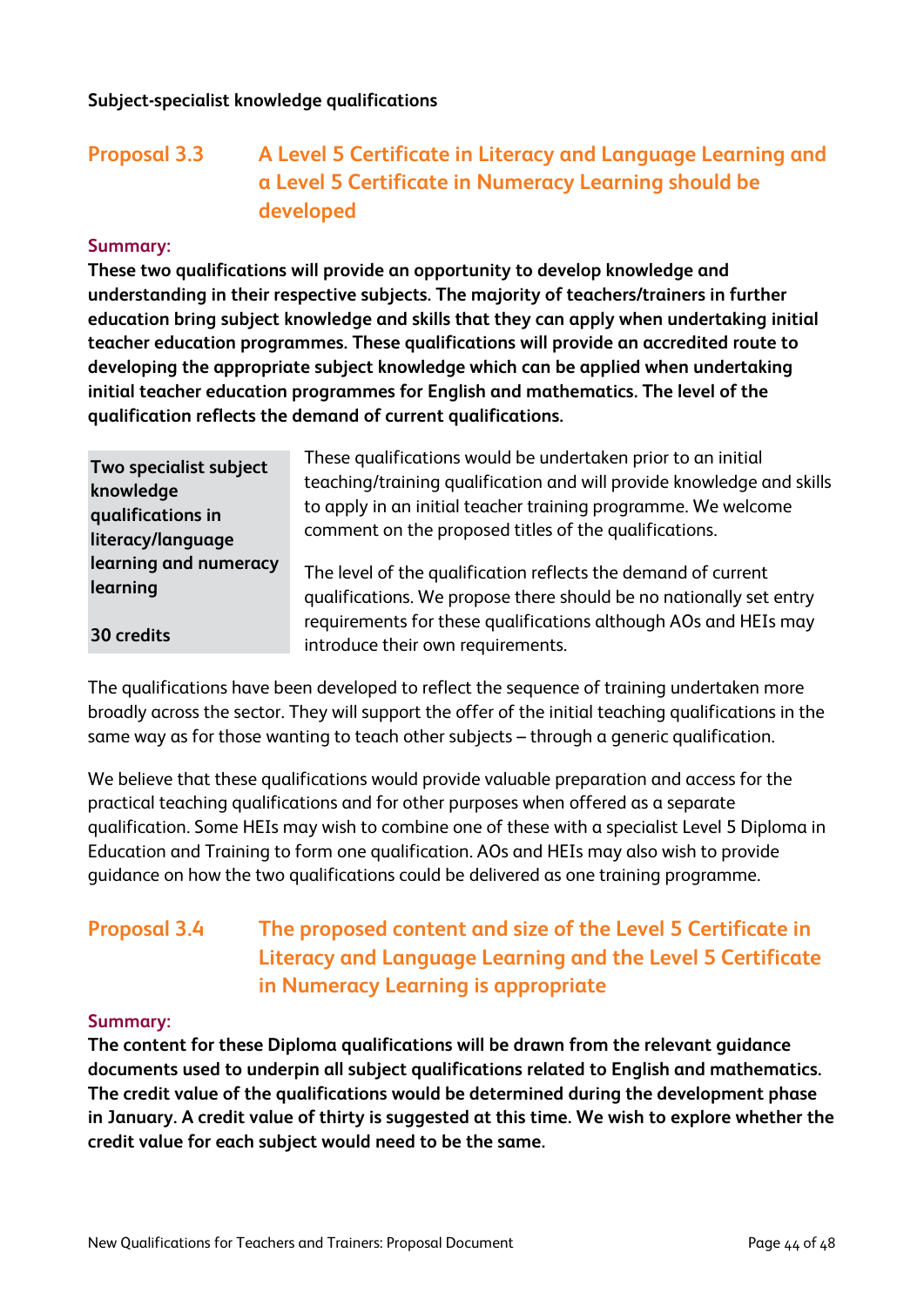The content for these diploma qualifications will be drawn from the appropriate application of the standards guidance document. The same knowledge and understanding elements will be included in the stand-alone qualifications.

A minimum credit value of thirty is proposed at this time for both qualifications – 300 notional hours of learning. It may be that the credit value of the qualification could be lower. We would welcome your views on this. The credit value of the qualifications would be determined during the development phase in January 2013. Because of the level and the target audience, we propose 90 GLH. There would be no optional credit available.

If the proposals for the Level 5 Certificate (3.3 and 3.4) are not supported, qualifications for this knowledge element would be included within an integrated teaching qualification, as currently.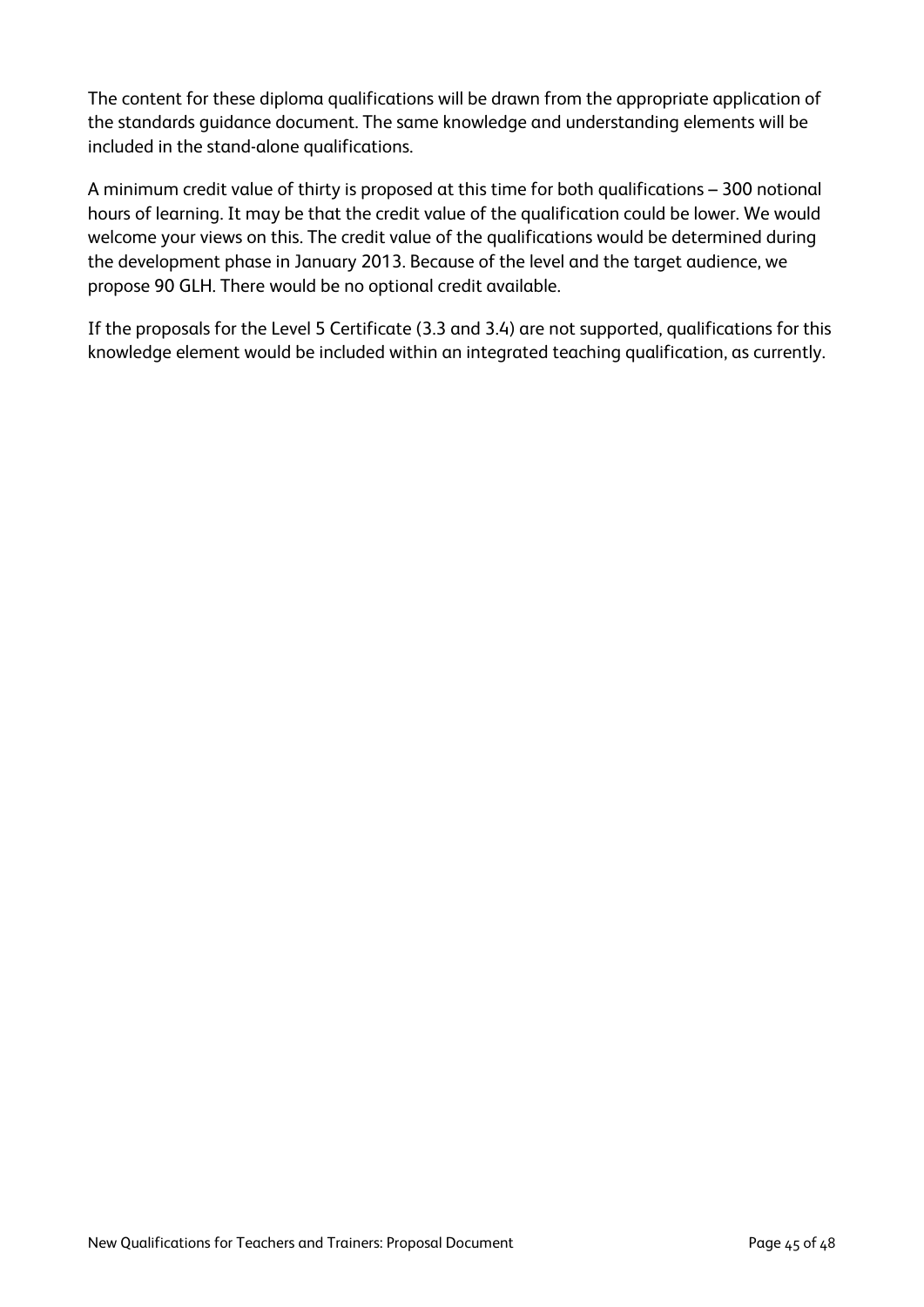### **Standalone qualifications**

# **Proposal 3.5 Level 5 Diplomas in Teaching English, ESOL, mathematics and disabled learners should be developed**

#### **Summary:**

**These qualifications will provide continuing professional development for those who already have a generic teaching/training qualification. They will provide an opportunity to develop knowledge and skills for teaching one of these areas of specialism.**

| <b>Stand-alone</b><br>qualifications in each | We propose to develop one integrated qualification for each area of<br>specialism.                 |
|----------------------------------------------|----------------------------------------------------------------------------------------------------|
| area of specialism                           | Five qualifications are proposed, using the 2011 titles:                                           |
| 45 credits                                   | Level 5 Diploma in Teaching English: Literacy and Functional<br>$\bullet$<br>English.              |
|                                              | • Level 5 Diploma in Teaching English: ESOL.                                                       |
|                                              | Level 5 Diploma in Teaching English: Literacy, ESOL and<br>$\bullet$<br><b>Functional English.</b> |
|                                              | Level 5 Diploma in Mathematics: Numeracy and Functional<br>$\bullet$                               |

- Mathematics.
- Level 5 Diploma in Teaching Disabled Learners.

Trainees will apply the practical teaching skills they have to an area of specialism. Previously, they have been called additional or stand-alone diplomas. As with other diploma qualifications, they will have a focus on practical teaching. The level reflects current specialist qualifications for these teachers and trainers. Both knowledge and practical teaching skills are included in these qualifications.

There will be a practice requirement as this qualification will assess and provide evidence of competence in a full teaching and training role. It is proposed to require 50 hours of practice with trainees observed and assessed a minimum of four times, covering a minimum of four hours.

# **Proposal 3.6 The proposed content and size of the Level 5 Diplomas in Teaching and Learning for English, ESOL, mathematics and disabled learners is appropriate**

#### **Summary:**

**The content of the Diplomas includes both knowledge and teaching skills. The content will be informed by the related application of the standards guidance documents. Trainees will apply the practical teaching skills they have already developed to a new area of specialism. A credit value of forty five reflects the fact that trainees will already have a significant amount of teacher training and experience. The content and credit value reflects current qualifications with this purpose.**

As the trainees will have significant training and experience, the credit value of the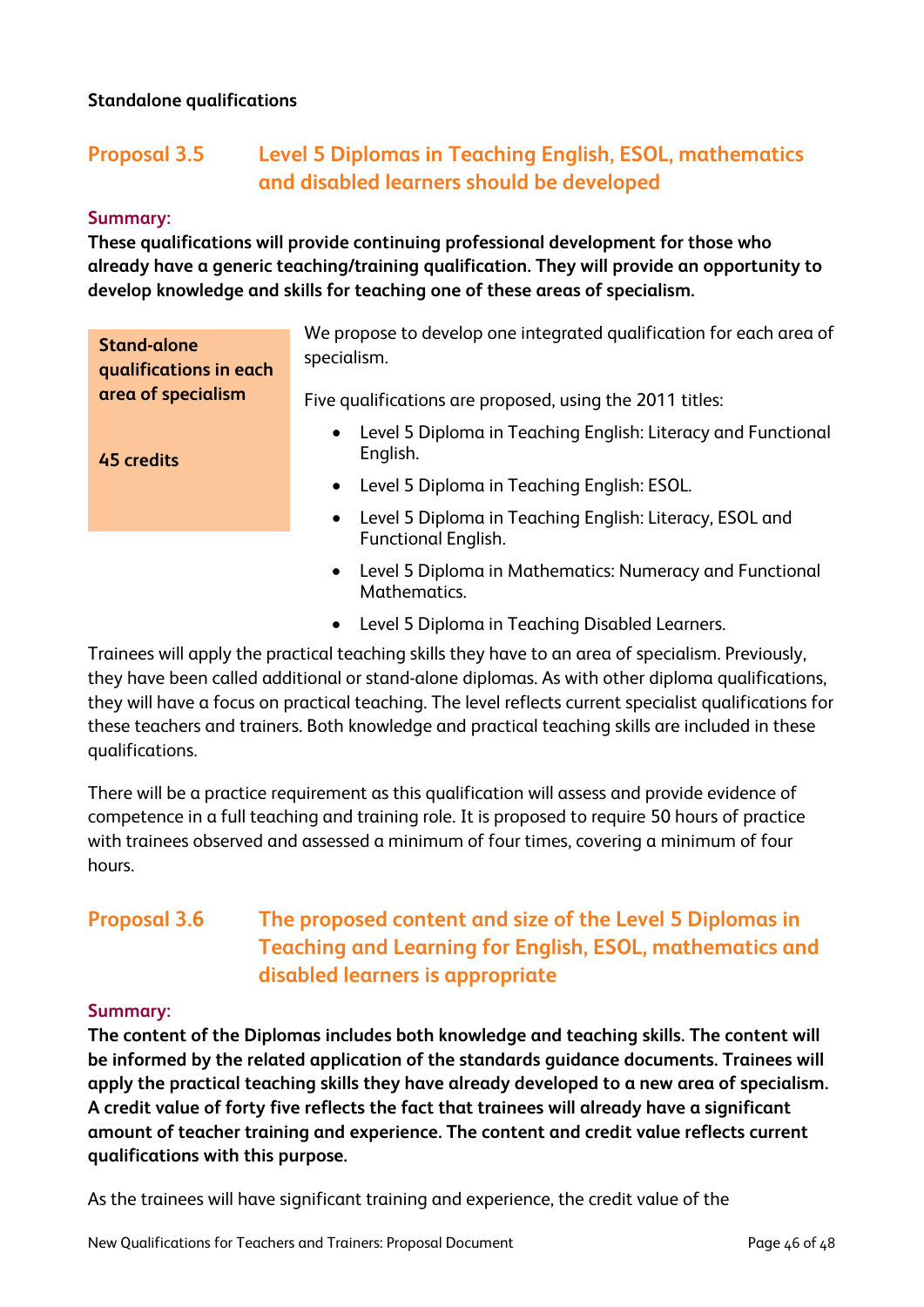qualifications will be forty five credits – sixty for the combined literacy, ESOL and functional English qualification. The credit value reflects the size of the 2007 and 2011 qualifications with this purpose. The content of the 2011 qualifications will provide a starting point for the development of these qualifications.

Because of the level and the target audience, we propose 120 GLH (180 for the combined literacy/ESOL/functional English qualification).

## **Entry criteria**

# **Proposal 3.7 Current entry criteria should remain a requirement to join a Level 5 Diploma qualification programme in English, ESOL and mathematics**

#### **Summary:**

 $\overline{a}$ 

**To be accepted on current initial teacher education programmes for literacy, numeracy or ESOL, potential trainees have to evidence skills in English or mathematics at level 3 (QCF). It is proposed that the current entry criteria will be retained and that the different ways to evidence these will continue.** 

**Evidence English or mathematics skills at Level 3**

To be accepted on an initial teacher education programme for literacy, numeracy or ESOL, potential trainees have to evidence skills in English or mathematics at level 3 (QCF).

Entry criteria developed by LLUK were updated in  $2010^{15}$  $2010^{15}$  $2010^{15}$  and detail the skills required. It is proposed that the current entry criteria will be retained (these apply only to literacy, numeracy and ESOL teacher training) and that the different ways to evidence these continue – holding an appropriate qualification, through an initial assessment or through other evidence provided by the prospective trainee teacher.

<span id="page-48-0"></span><sup>&</sup>lt;sup>15</sup> LLUK (2010): Criteria for Entry to Mathematics (Numeracy) and English (Literacy and ESOL) teacher training in [the Lifelong Learning Sector](http://repository.excellencegateway.org.uk/fedora/objects/import-pdf:96/datastreams/PDF/content)